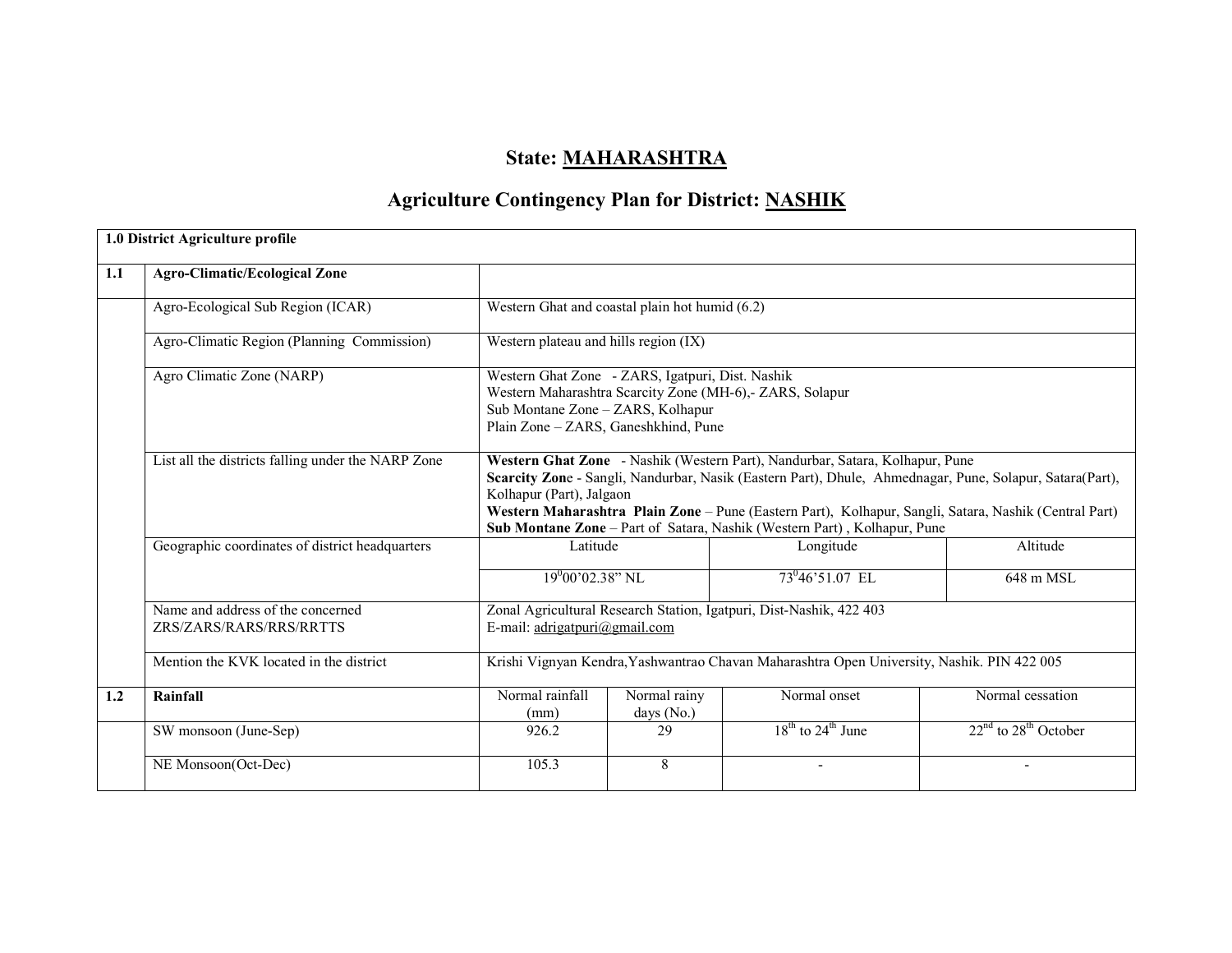| Winter (Jan-Feb) | $\delta$ . |    |  |
|------------------|------------|----|--|
| Summer(Mar-May)  | 36.1       |    |  |
| Annual           | 1076.0     | 42 |  |
|                  |            |    |  |

| 1.3 | Land use                     | Geographical | Cultivable | Forest | Land under       | Permanent | Cultivable | Land   | Barren and   | Current | Other   |
|-----|------------------------------|--------------|------------|--------|------------------|-----------|------------|--------|--------------|---------|---------|
|     | pattern of the               | area         | area       | area   | non-             | pastures  | waste land | under  | uncultivable | fallows | fallows |
|     | district (latest statistics) |              |            |        | agricultural use |           |            | Misc.  | land         |         |         |
|     |                              |              |            |        |                  |           |            | tree   |              |         |         |
|     |                              |              |            |        |                  |           |            | crops  |              |         |         |
|     |                              |              |            |        |                  |           |            | and    |              |         |         |
|     |                              |              |            |        |                  |           |            | groves |              |         |         |
|     | Area ('000 ha)               | 1536.4       | 809.0      | 320.6  | 10.6             | 33.2      | 115.0      |        | 35.7         | 66.5    | 140.1   |

Source: District socio-economic review (2006)

Source: Epitome of Maharashtra state 2006-07

| 1.7 | <b>Major Soils</b>                  | Area (000 ha) |
|-----|-------------------------------------|---------------|
|     | Shallow red soils                   | 536.          |
|     | Medium red /<br>' black soils       | 170.5         |
|     | $\cdot$ $\cdot$<br>Deep black soils | 101.9         |

| 1.5 | <b>Agricultural land use</b> | Area $(000 \text{ ha})$ |                | Cropping intensity %          |  |
|-----|------------------------------|-------------------------|----------------|-------------------------------|--|
|     | Net sown area                | 742.4                   |                |                               |  |
|     | Area sown more than once     | 56.1                    | 107.5          |                               |  |
|     | Gross cropped area           | 798.5                   |                |                               |  |
| 1.6 | Irrigation                   | Area $(000 \text{ ha})$ |                |                               |  |
|     | Net irrigated area           | 193.0                   |                |                               |  |
|     | Gross irrigated area         | 407.4                   |                |                               |  |
|     | Rainfed area                 | 549.4                   |                |                               |  |
|     | <b>Sources of Irrigation</b> | Number                  | Area ('000 ha) | Percentage of total irrigated |  |
|     |                              |                         |                | area                          |  |
|     | Canals                       |                         | 51.3           | 26.1                          |  |
|     | Tanks                        | 885                     | 9.7            | 4.9                           |  |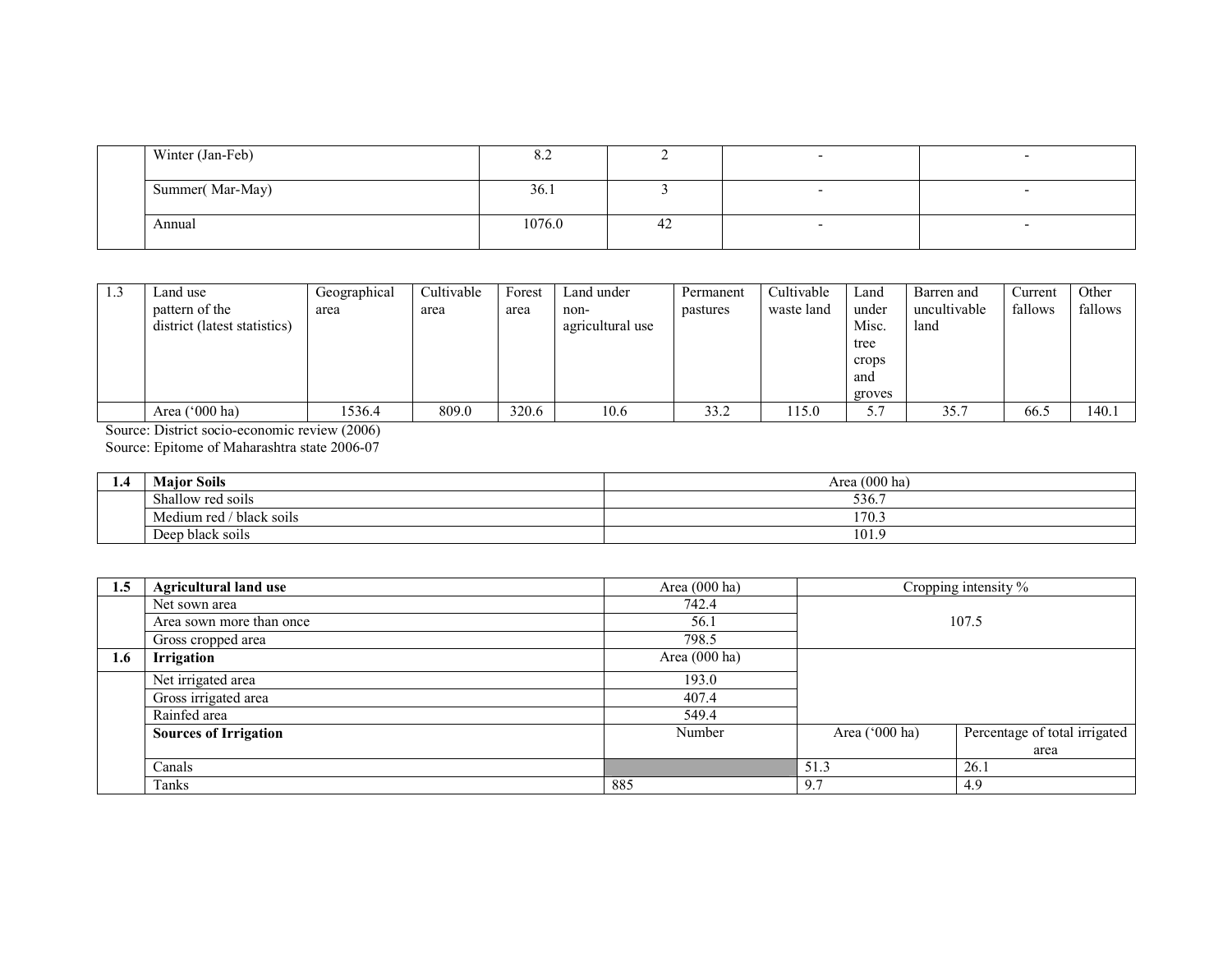| Open wells                      | 124927 | 94.3  | 48.1  |
|---------------------------------|--------|-------|-------|
| Bore wells                      | 79     |       | 4.6   |
| Lift irrigation schemes         |        | 28.1  | 14.3  |
| Micro-irrigation                | $- -$  | $- -$ | $- -$ |
| Other sources                   | $- -$  | ، د   |       |
| Total irrigated area            | $- -$  | 196.0 | 100   |
| Pump sets (Diesel + Electrical) | 100181 |       |       |
| No. of tractors                 | 19187  |       |       |

Source: District socio-economic review (2006) Source: Epitome of Maharashtra state 2007-08

## 1.7 Area under major field crops & horticulture etc. (2008-09)

| 1.7<br>Major field crops cultivated   | Area ('000 ha)                        |                          |                          |                                       |                                                     |                   |                          |              |
|---------------------------------------|---------------------------------------|--------------------------|--------------------------|---------------------------------------|-----------------------------------------------------|-------------------|--------------------------|--------------|
|                                       |                                       | <b>Kharif</b>            |                          |                                       | Rabi                                                |                   | <b>Summer</b>            | <b>Total</b> |
|                                       | <b>Irrigated</b>                      | Rainfed                  | <b>Total</b>             | Irrigated                             | <b>Rainfed</b>                                      | Total             |                          |              |
| Pearl millet                          | $-$                                   | 275.7                    | 275.7                    | $\overline{\phantom{m}}$              | --                                                  | $- -$             | $\overline{\phantom{m}}$ | 275.7        |
| Maize                                 | $\hspace{0.05cm}$ – $\hspace{0.05cm}$ | 66.9                     | 66.9                     | $\overline{\phantom{a}}$              | 2.3                                                 | 2.3               | $- -$                    | 69.2         |
| Low land Paddy-Rainfed                | $-$                                   | 50.3                     | 50.3                     | $\hspace{0.05cm} \ldots$              | $\overline{\phantom{m}}$                            | $\qquad \qquad -$ | $\overline{\phantom{m}}$ | 50.3         |
| Groundnut                             | $-$                                   | 36.3                     | 36.3                     | $\hspace{0.05cm} \ldots$              | $\hspace{0.05cm}$ – $\hspace{0.05cm}$               | $\qquad \qquad -$ | 2.2                      | 38.5         |
| Finger millet                         | $\overline{\phantom{a}}$              | 36.5                     | 36.5                     | $\overline{\phantom{m}}$              | $\hspace{0.05cm} -\hspace{0.05cm} -\hspace{0.05cm}$ | $\qquad \qquad -$ | $- -$                    | 36.5         |
| Sugarcane                             | 28.0                                  | $-$                      | 28.0                     | $\overline{\phantom{m}}$              | $- -$                                               | $\qquad \qquad -$ | $- -$                    | 28.0         |
| Soybean                               | $\overline{\phantom{a}}$              | 28.7                     | 28.7                     | $\overline{\phantom{a}}$              | $\hspace{0.05cm} -\hspace{0.05cm} -\hspace{0.05cm}$ | $\qquad \qquad -$ | $- -$                    | 28.7         |
| Wheat                                 | $\overline{\phantom{a}}$              | $\overline{\phantom{a}}$ | $\qquad \qquad -$        | 75.8                                  | $-$                                                 | $\qquad \qquad -$ | $- -$                    | 75.8         |
| Chickpea                              | $-$                                   | $- -$                    | $\overline{\phantom{m}}$ | $\hspace{0.05cm}$ – $\hspace{0.05cm}$ | 43.2                                                | $\qquad \qquad -$ | $- -$                    | 43.2         |
| <b>Horticultural crops-Fruits</b>     |                                       | Total area('000 ha)      |                          |                                       | <b>Irrigated</b>                                    | Rainfed           |                          |              |
| Grape                                 |                                       | 31.0                     |                          |                                       | 31.0                                                |                   | $\overline{\phantom{m}}$ |              |
| Pomegranate                           |                                       | 31.4                     |                          |                                       | 31.4                                                |                   | $\overline{\phantom{m}}$ |              |
| Guava                                 |                                       | 1.7                      |                          |                                       | 1.7                                                 |                   | $- -$                    |              |
| <b>Horticultural crops-Vegetables</b> |                                       | Total area ('000 ha)     |                          |                                       | <b>Irrigated</b>                                    |                   | Rainfed                  |              |
| Onion                                 |                                       | 65.8                     |                          |                                       | 65.8                                                |                   | $\overline{\phantom{a}}$ |              |
| Tomato                                |                                       | 41.0<br>55.0             |                          |                                       | 41.0                                                |                   | $\overline{\phantom{m}}$ |              |
| Cauliflower, Cabbage                  |                                       |                          |                          | 55.0                                  |                                                     |                   | $\overline{\phantom{a}}$ |              |
| Medicinal & Aromatic crops            |                                       | <b>Total area</b>        |                          | Irrigated                             |                                                     |                   | Rainfed                  |              |
| Not applicable                        |                                       |                          |                          |                                       | <b>NA</b>                                           |                   |                          |              |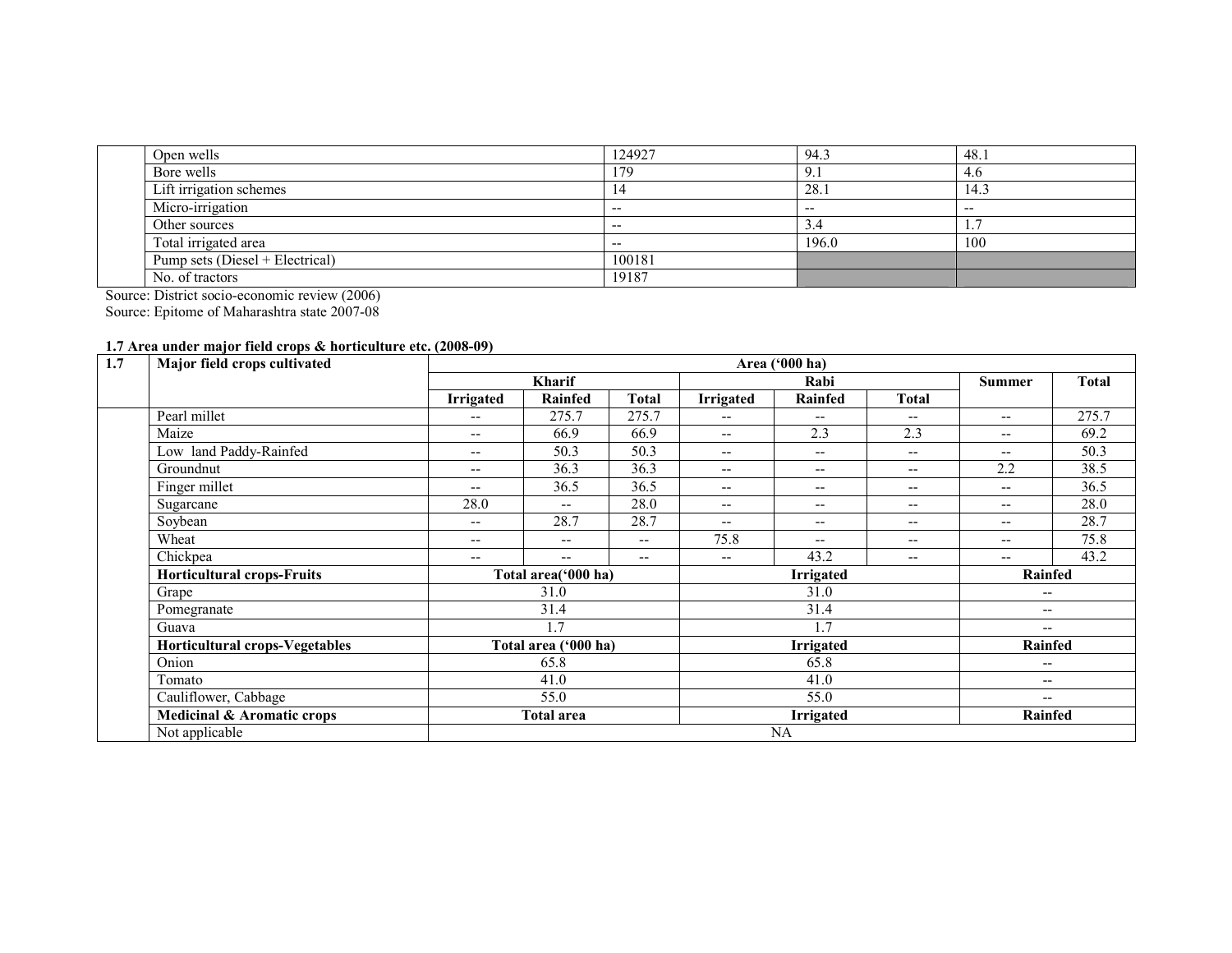| <b>Plantation crops</b> | Total area           | <b>Irrigated</b>    | <b>Rainfed</b>           |
|-------------------------|----------------------|---------------------|--------------------------|
| Not applicable          |                      | NA                  |                          |
| <b>Fodder crops</b>     | Total area ('000 ha) | Irrigated ('000 ha) | Rainfed ('000 ha)        |
| Lucerne                 | 0.8                  | 0.8                 | $- -$                    |
| Maize                   | .                    |                     | $\overline{\phantom{a}}$ |
| Total fodder crop area  | 3.3                  | د.                  | $- -$                    |
| Grazing land            | 48.0                 | 48.0                | 48.0                     |
| Sericulture             | 1.2                  | 1.2                 | $-$                      |
| Others specify          |                      |                     |                          |

Others specify Source: Comprehensive District Agriculture plan 2010 DASAO Nasik and SREP 2008, ATMA Nasik District

| 1.8  | Livestock                    | Male ('000)              | <b>Female ('000)</b>     |                          |                           | <b>Total ('000)</b>  |  |
|------|------------------------------|--------------------------|--------------------------|--------------------------|---------------------------|----------------------|--|
|      | Cattle                       | 12.2                     | 10.9                     |                          |                           | 23.2                 |  |
|      | <b>Buffaloes</b>             | 5.4                      | 30.4                     |                          |                           | 35.9                 |  |
|      | Commercial dairy farms       | $\overline{\phantom{a}}$ | $\overline{\phantom{a}}$ |                          |                           | 0.03                 |  |
|      | Goat                         | 0.1                      | 0.5                      |                          |                           | 0.7                  |  |
|      | Sheep                        | 0.07                     | 0.2                      |                          |                           | 0.3                  |  |
|      | Others (Camel, Pig, Yak etc) | 0.01                     | 0.03                     |                          |                           | 0.04                 |  |
| 1.9  | Poultry                      | No. of farms (175 No.)   |                          |                          | Total No. of birds ('000) |                      |  |
|      | Commercial                   | 63                       |                          |                          | 3810.5                    |                      |  |
|      | Backyard                     | 112                      |                          |                          |                           | 3814.7               |  |
| 1.10 | <b>Fisheries</b>             |                          |                          |                          |                           |                      |  |
|      | Capture<br>A.                |                          |                          |                          |                           |                      |  |
|      | i. Marine                    | No. of fishermen         |                          | <b>Boats</b>             | <b>Nets</b>               |                      |  |
|      |                              |                          | Mechanized               | Non-                     | <b>Mechanized</b>         | Non-mechanized       |  |
|      |                              |                          |                          | mechanized               |                           |                      |  |
|      |                              | <b>NA</b>                | --                       | --                       | --                        | --                   |  |
|      | ii. Inland                   | No. Farmers own ponds    |                          | <b>No. of Reservoirs</b> |                           | No. of village tanks |  |
|      |                              | $\bf{0}$                 |                          | 123                      |                           | 550                  |  |
|      |                              |                          | Yield (t/ha)             |                          |                           |                      |  |
|      | <b>B.</b><br><b>Culture</b>  | Water spread area (ha)   |                          |                          |                           | Production ('000 t)  |  |
|      | i. Brackish water            | $\overline{\phantom{a}}$ |                          | $-$                      | --                        |                      |  |
|      | ii. Fresh water              | 19990                    | 0.195                    |                          | 3900                      |                      |  |

Source: District socio-economic review (2006)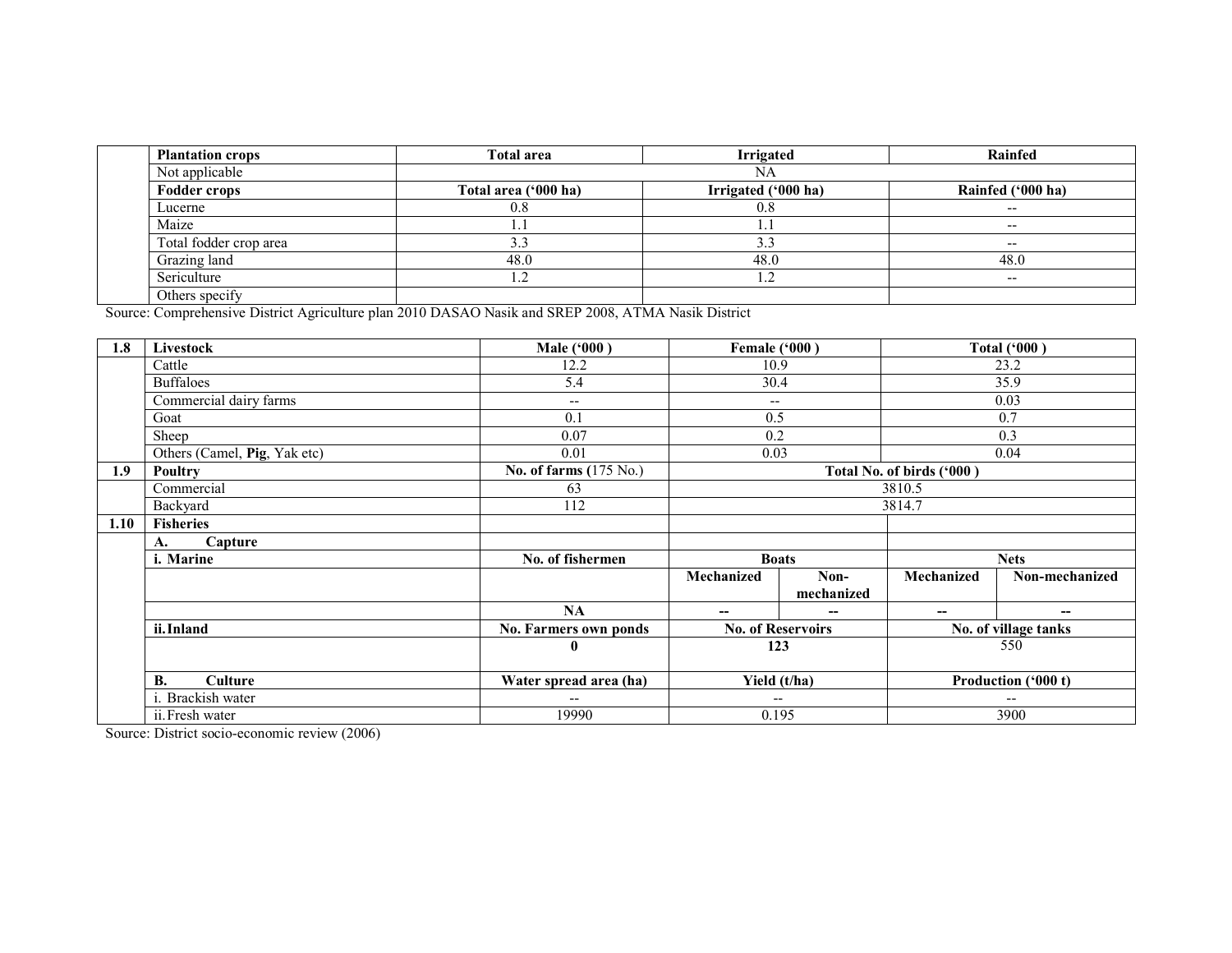| 1.11   | Name of crop                     |                                                                                           | Kharif                   |                          | Rabi                                  |                                       | <b>Summer</b>            |               | <b>Total</b> |
|--------|----------------------------------|-------------------------------------------------------------------------------------------|--------------------------|--------------------------|---------------------------------------|---------------------------------------|--------------------------|---------------|--------------|
|        |                                  | Production                                                                                | Productivity             | Production               | Productivity                          | Production                            | Productivity             | Production    | Productivity |
|        |                                  | (000 t)                                                                                   | (kg/ha)                  | $(^{o}000t)$             | (kg/ha)                               | $^{\circ}000$ t)                      | (kg/ha)                  | $(^{6}000 t)$ | (kg/ha)      |
|        | <b>Major field crops</b>         |                                                                                           |                          |                          |                                       |                                       |                          |               |              |
|        | Pearl millet                     | 209.7                                                                                     | 760.6                    | $\overline{\phantom{a}}$ | $\qquad \qquad -$                     | $\overline{\phantom{m}}$              | $\overline{\phantom{a}}$ | 209.7         | 760.6        |
|        | Low land Paddy                   | 61.1                                                                                      | 1214.7                   | $- -$                    | $\qquad \qquad -$                     | $\hspace{0.05cm}$ – $\hspace{0.05cm}$ | $\overline{\phantom{m}}$ | 61.1          | 1214.7       |
|        | Maize                            | 157.0                                                                                     | 2346.7                   | 6.5                      | 2826.0                                | $\overline{\phantom{m}}$              | $---$                    | 163.5         | 5172.8       |
|        | Finger millet                    | 32.0                                                                                      | 876.7                    | --                       | $\overline{\phantom{a}}$              | $\overline{\phantom{a}}$              | $\qquad \qquad -$        | 32.0          | 876.7        |
|        | Groundnut                        | 27.4                                                                                      | 759.0                    | $\qquad \qquad -$        | $\hspace{0.05cm}$ – $\hspace{0.05cm}$ | 2.8                                   | 1272.7                   | 30.2          | 2031.7       |
|        | Soybean                          | 45.6                                                                                      | 1588.8                   |                          |                                       |                                       |                          | 45.6          | 1588.8       |
|        | Chickpea                         | $\overline{\phantom{a}}$                                                                  | $\overline{\phantom{a}}$ | 23.7                     | 548.6                                 |                                       |                          | 23.7          | 548.6        |
|        | Wheat                            | $--$                                                                                      | $\overline{\phantom{m}}$ | 115.9                    | 1529.0                                |                                       |                          | 115.9         | 1529.0       |
|        | Sugarcane                        | 1468.1                                                                                    | 80664.8                  |                          |                                       |                                       |                          | 1468.1        | 80664.8      |
|        | Cotton                           | 3500                                                                                      | 1250.0                   |                          |                                       |                                       |                          | 3500          | 1250.0       |
|        | <b>Major Horticultural crops</b> |                                                                                           |                          |                          |                                       |                                       |                          |               |              |
|        | Grape                            | 777.0                                                                                     | 25064.5                  |                          |                                       |                                       |                          | 777.0         | 25064.5      |
|        | Pomegranate                      | 596.7                                                                                     | 19003.1                  |                          |                                       |                                       |                          | 596.7         | 19003.1      |
|        | Onion                            | 1052.8                                                                                    | 16000.0                  |                          |                                       |                                       |                          | 1052.8        | 16000.0      |
|        | Tomato                           | 1051.3                                                                                    | 25641.4                  |                          |                                       |                                       |                          | 1051.3        | 25641.4      |
|        | Cabbage,                         | 241.6                                                                                     | 20827.5                  |                          |                                       |                                       |                          | 241.6         | 20827.5      |
| $\sim$ | Cauliflower<br>$\sim$            | the company of the control of the control of the control of the control of the control of | 1.0010 B101011           |                          |                                       |                                       |                          |               |              |

### 1.11 Production and productivity of major crops (Av. of last five years 2004, 05, 06, 07, 08)

Source: Comprehensive District Agriculture plan 2010 DASAO Nasik,

Source:District socio-economic review (2006)

| 1.12 | Sowing window for 5 | <b>Pearl millet</b>             | <b>Maize</b>             | <b>Low land Paddy</b>    | Fingermillet        | Onion                 | Wheat        |
|------|---------------------|---------------------------------|--------------------------|--------------------------|---------------------|-----------------------|--------------|
|      | major crops         |                                 |                          | (Rainfed)                |                     |                       |              |
|      | Kharif-Rainfed      | $3rd$ week of June to           | $3rd$ week of June to    | $2nd$ week to $3rd$      | $3rd$ week of June- | $3rd$ week of July to | $- -$        |
|      |                     | $4^{\text{th}}$<br>week of June | $2nd$ week of July       | week of June             | $4th$ week of June  | $2nd$ week of August  |              |
|      |                     |                                 |                          |                          |                     |                       |              |
|      | Kharif-Irrigated    | $- -$                           | $- -$                    | $- -$                    | $- -$               |                       |              |
|      | Rabi-Rainfed        | $- -$                           |                          | $- -$                    | $- -$               |                       | --           |
|      | Rabi-Irrigated      | $\qquad \qquad -$               | $\overline{\phantom{a}}$ | $\overline{\phantom{a}}$ | $- -$               | $3rd$ week of         | fortnight of |
|      |                     |                                 |                          |                          |                     | September to $2nd$    | November     |
|      |                     |                                 |                          |                          |                     | week of October       |              |
|      |                     |                                 |                          |                          |                     |                       |              |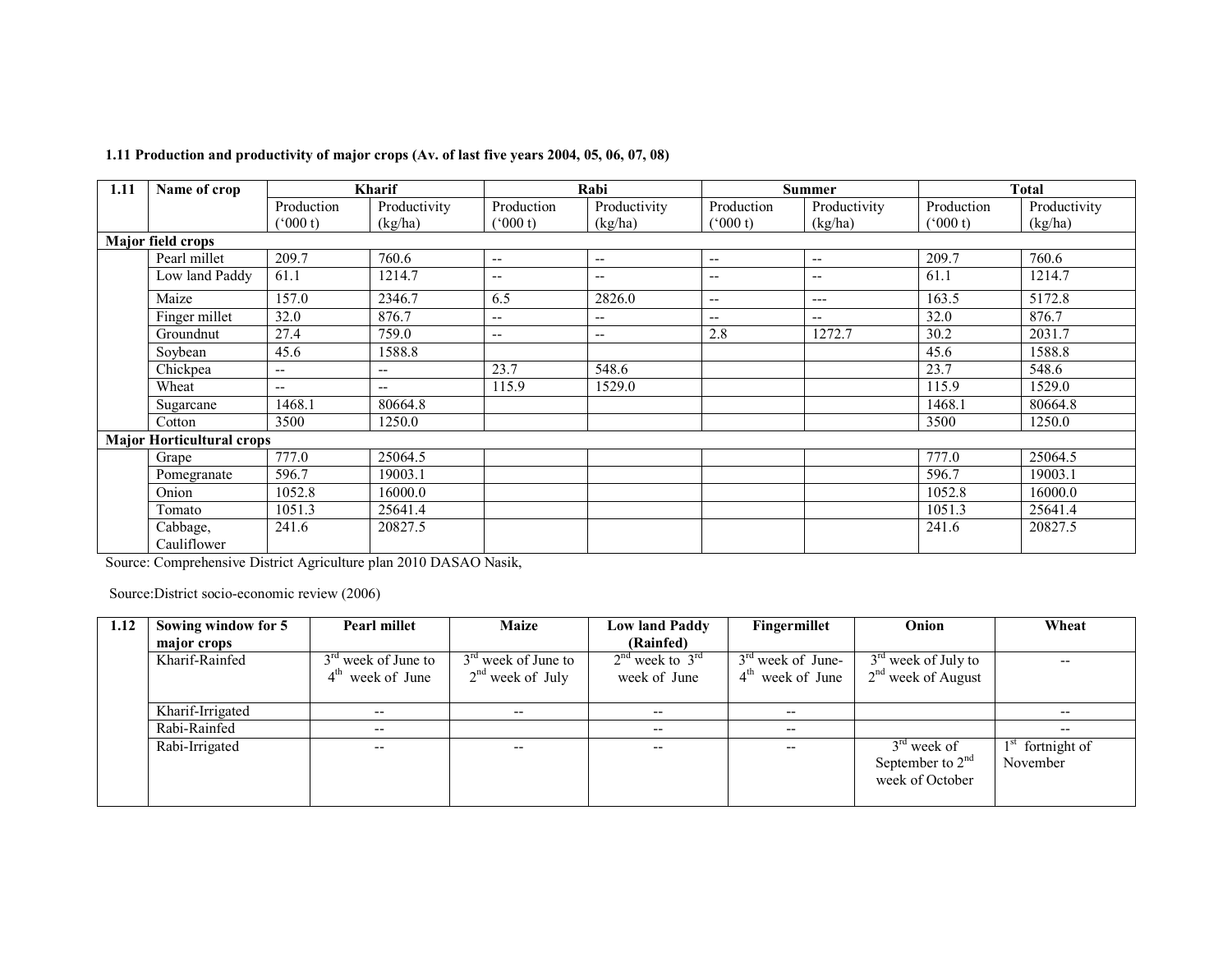| 1.13 | What is the major contingency the district is | Regular | <b>Occasional</b> | <b>None</b> |
|------|-----------------------------------------------|---------|-------------------|-------------|
|      | prone to?                                     |         |                   |             |
|      | Drought                                       |         |                   |             |
|      | Flood                                         |         |                   |             |
|      | Cyclone                                       |         |                   |             |
|      | Hail storm                                    |         |                   |             |
|      | Heat wave                                     |         |                   |             |
|      | Cold wave                                     |         |                   |             |
|      | Frost                                         |         |                   |             |
|      | Sea water inundation                          |         |                   |             |
|      | Pests and diseases out break (specify)        |         |                   |             |

| 1.14 | Include Digital maps of | Location map of district with in State as Annexure I | <b>Enclosed</b> : Yes |
|------|-------------------------|------------------------------------------------------|-----------------------|
|      | the district for        | Mean Annual Rainfall as Annexure II                  | <b>Enclosed</b> : Yes |
|      |                         | Soil map as Annexure II                              | <b>Enclosed</b> : Yes |

- 2.0 Strategies for weather related contingencies 2.1 Drought 2.1.1 Rainfed situation
- 
- 

| Condition                                    |                                | <b>Suggested Contingency measures</b> |                                                       |                           |                                                  |  |  |  |
|----------------------------------------------|--------------------------------|---------------------------------------|-------------------------------------------------------|---------------------------|--------------------------------------------------|--|--|--|
| <b>Early season</b><br>drought (delayed      | <b>Major Farming situation</b> | Crop/cropping system                  | Change in<br>crop/cropping                            | <b>Agronomic measures</b> | <b>Remarks</b> on<br>Implementation              |  |  |  |
| onset)                                       |                                |                                       | system                                                |                           |                                                  |  |  |  |
| Delay by 2 Week<br>July 1 <sup>st</sup> week | Shallow red soils              | Pearl millet                          | Shanti, Shraddha,<br>Saburi                           | Hoeing at 15 and 30 DAS   | Linkages with MPKV,<br>Rahuri, College of        |  |  |  |
|                                              |                                | Groundnut                             | $JL-24$ , $JL-286$ ,<br>$JL-501$                      | As above                  | Agriculture Pune, Dhule,<br>Kolhapur, NSC, MSSC, |  |  |  |
|                                              |                                | Finger millet                         | Dapoli-1, HR-<br>374, RAU-8, PR-<br>202               | Line transplanting        | Private co. distributors                         |  |  |  |
|                                              | Medium red / black soils       | Low land Paddy<br>(Rainfed)           | Indrayani, LK-<br>248, Phule Radha,<br>Phule Samrudhi | $-$                       |                                                  |  |  |  |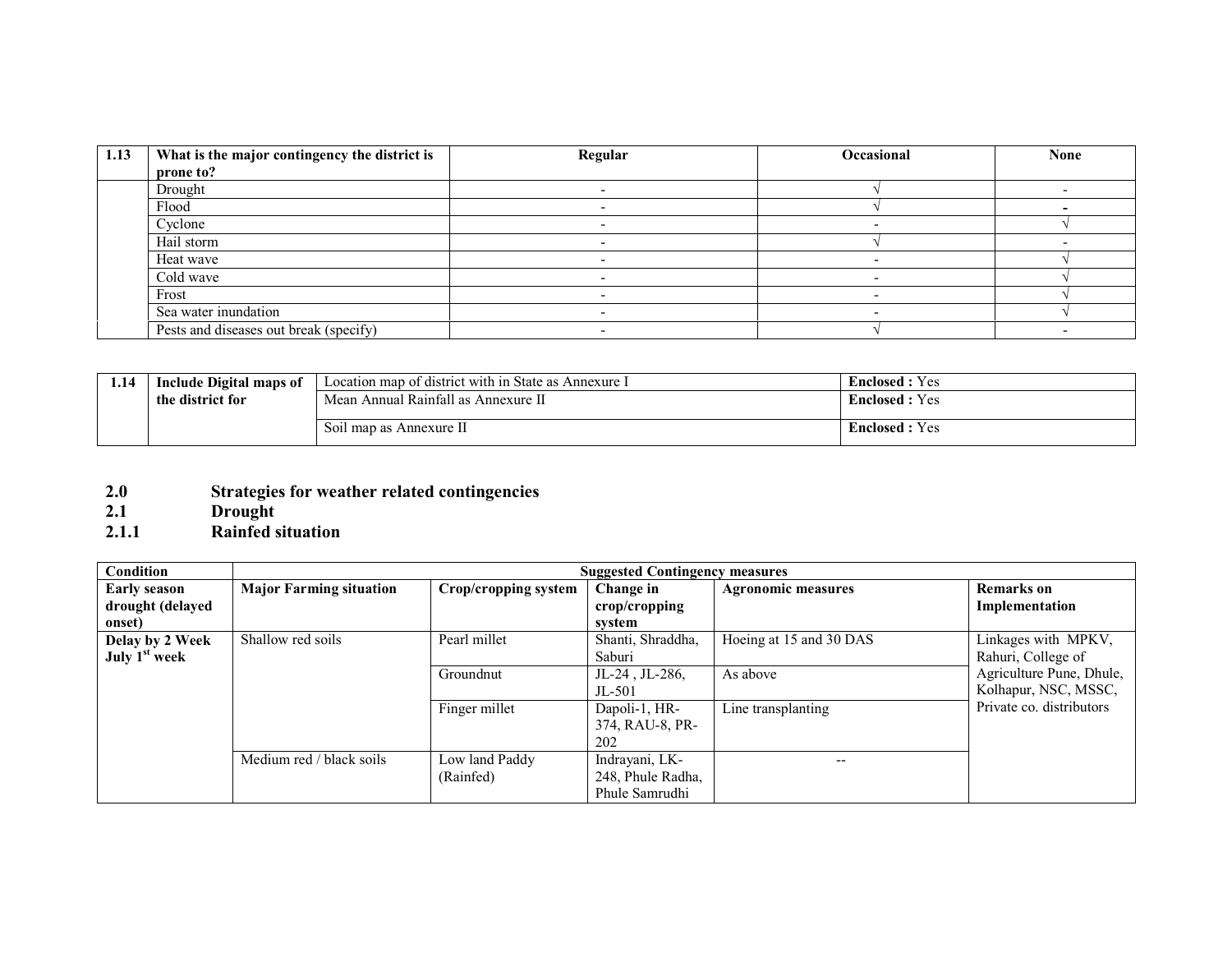|                  | Maize | Karveer,<br>Rajarshee,    | Sowing on ridges and furrows    |  |
|------------------|-------|---------------------------|---------------------------------|--|
|                  | Niger | Sahyadri, Phule<br>Karala | Hoeing and weeding              |  |
| Deep black soils | Maize | Karveer,<br>Rajarshee.    | Sowing on ridges and furrows    |  |
|                  | Onion | Basavant -780             | Raise seedling under irrigation |  |

| <b>Condition</b>                                  |                                | <b>Suggested Contingency measures</b> |                                                       |                                 |                                                  |  |  |  |
|---------------------------------------------------|--------------------------------|---------------------------------------|-------------------------------------------------------|---------------------------------|--------------------------------------------------|--|--|--|
| <b>Early season</b><br>drought (delayed<br>onset) | <b>Major Farming situation</b> | Crop/cropping system                  | Change in<br>crop/cropping<br>system                  | <b>Agronomic measures</b>       | <b>Remarks</b> on<br>Implementation              |  |  |  |
| Delay by 4 Week<br>July $3^{\text{rd}}$<br>week   | Shallow red soils              | Pearl millet                          | Shanti, Shraddha,<br>Saburi                           | Hoeing at 15 and 30 DAS         | Linkages with MPKV,<br>Rahuri, College of        |  |  |  |
|                                                   |                                | Groundnut                             | $JL-24$ , $JL-286$ ,<br>$JL-501$                      | As above                        | Agriculture Pune, Dhule,<br>Kolhapur, NSC, MSSC, |  |  |  |
|                                                   |                                | Finger millet                         | Dapoli-1, HR-<br>374, RAU-8, PR-<br>202               | Line transplanting              | Private co. distributors                         |  |  |  |
|                                                   | Medium red / black soils       | Low land Paddy<br>(Rainfed)           | Indrayani, LK-<br>248, Phule Radha,<br>Phule Samrudhi |                                 |                                                  |  |  |  |
|                                                   |                                | Maize                                 | Karveer,<br>Rajarshee,                                | Sowing on ridges and furrows    |                                                  |  |  |  |
|                                                   |                                | Niger                                 | Sahyadri, Phule<br>Karala                             | Hoeing and weeding              |                                                  |  |  |  |
|                                                   | Deep black soils               | Maize                                 | Karveer,<br>Rajarshee,                                | Sowing on ridges and furrows    |                                                  |  |  |  |
|                                                   |                                | Onion                                 | Basavant -780, N-<br>$2-4-1$ , Phule<br>Samarth       | Raise seedling under irrigation |                                                  |  |  |  |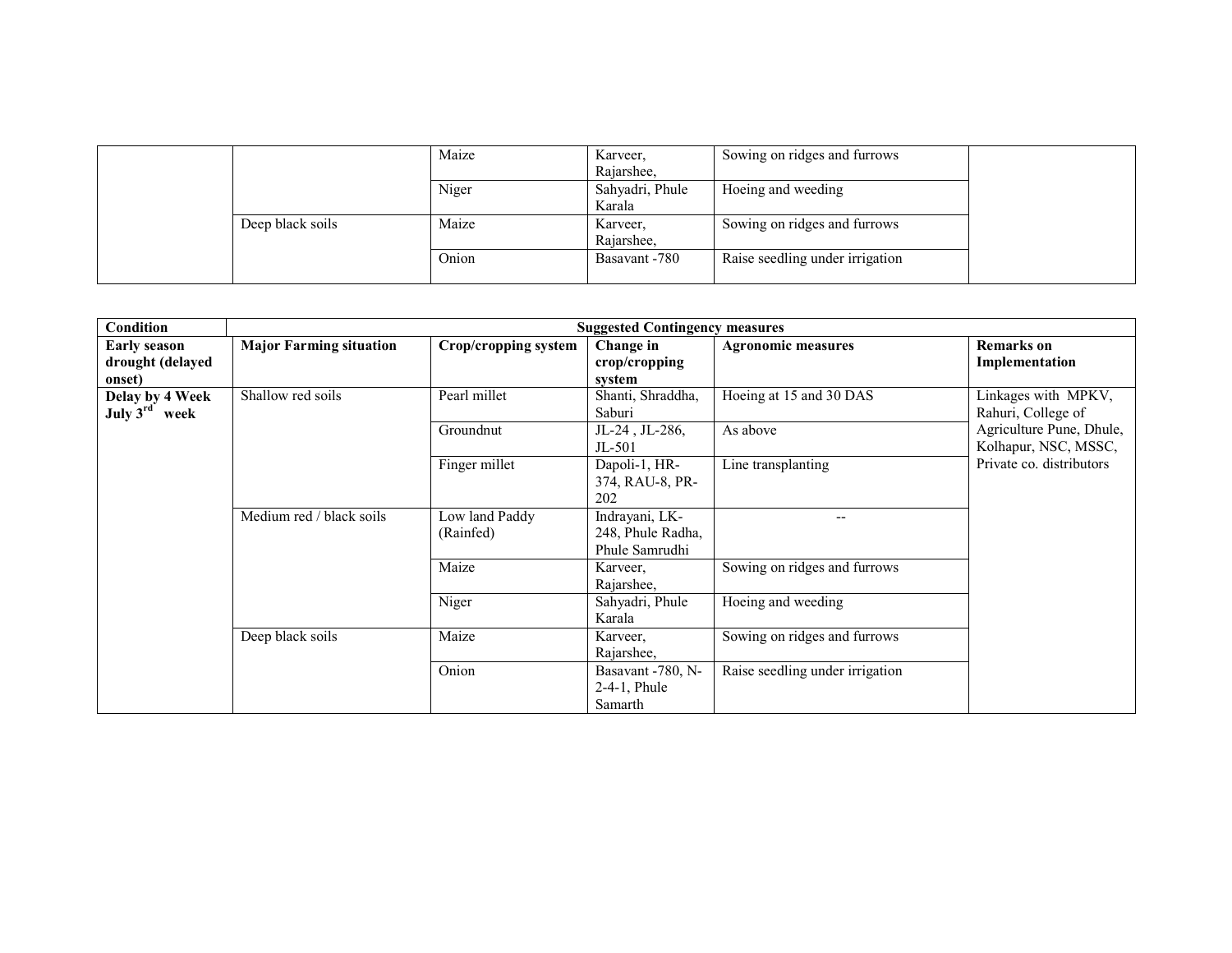| <b>Condition</b>                                  |                                                            | <b>Suggested Contingency measures</b> |                                                   |                                 |                                                  |  |
|---------------------------------------------------|------------------------------------------------------------|---------------------------------------|---------------------------------------------------|---------------------------------|--------------------------------------------------|--|
| <b>Early season</b><br>drought (delayed<br>onset) | <b>Major Farming situation</b>                             | Crop/cropping<br>system               | Change in<br>crop/cropping<br>system              | <b>Agronomic measures</b>       | <b>Remarks</b> on<br>Implementation              |  |
| Delay by 6 weeks<br>August 1 <sup>st</sup> week   | Shallow red soils                                          | Pearl millet                          | Shanti, Shraddha,<br>Saburi                       | Hoeing at 15 and 30 DAS         | Linkages with MPKV,<br>Rahuri, College of        |  |
|                                                   |                                                            | Groundnut                             | Pearlmillet (Shanti,<br>Shraddha, Saburi)         | As above                        | Agriculture Pune, Dhule,<br>Kolhapur, NSC, MSSC, |  |
|                                                   |                                                            | Finger millet                         | This crop area does not experience this situation |                                 | Private co. distributors                         |  |
|                                                   | Medium red / black soils                                   | Low land Paddy<br>(Rainfed)           | This crop area does not experience this situation |                                 |                                                  |  |
|                                                   |                                                            | Maize                                 | Karveer, Rajarshee,                               | Sowing on ridges and furrows    |                                                  |  |
|                                                   | This crop area does not experience this situation<br>Niger |                                       |                                                   |                                 |                                                  |  |
|                                                   | Deep black soils                                           | Maize                                 | Karveer, Rajarshee,                               | Sowing on ridges and furrows    |                                                  |  |
|                                                   |                                                            | Onion                                 | Basavant -780, N-2-<br>4-1, Phule Samarth         | Raise seedling under irrigation |                                                  |  |

| Condition                                | <b>Suggested Contingency measures</b> |                         |                            |                           |                              |  |  |
|------------------------------------------|---------------------------------------|-------------------------|----------------------------|---------------------------|------------------------------|--|--|
| <b>Early season</b><br>drought (delayed  | <b>Major Farming situation</b>        | Crop/cropping<br>system | Change in<br>crop/cropping | <b>Agronomic measures</b> | Remarks on<br>Implementation |  |  |
| onset)                                   |                                       |                         | svstem                     |                           |                              |  |  |
| Delay by 8 weeks<br>August $3^{rd}$ week |                                       |                         | Not applicable             |                           |                              |  |  |

| Condition                    |                      |                             |                       | <b>Suggested Contingency measures</b> |                       |
|------------------------------|----------------------|-----------------------------|-----------------------|---------------------------------------|-----------------------|
| <b>Early season drought</b>  | <b>Major Farming</b> | <b>Normal Crop/Cropping</b> | Crop management       | Soil nutrient & moisture              | Remarks on            |
| (Normal onset)               | situation            | system                      |                       | conservation measures                 | Implementation        |
| <b>Normal onset followed</b> | Shallow red soils    | Pearl millet                | Hoeing                | Opening of conservation               | Linkages with MPKV,   |
| by 15-20 days dry spell      |                      |                             | Protective irrigation | furrows, Weed mulch                   | Rahuri, College of    |
| after sowing leading to      |                      | Groundnut                   | As above              | As above                              | Agriculture Pune,     |
| poor germination/crop        |                      | Finger millet               | As above              | As above                              | Dhule, Kolhapur, NSC, |
| stand etc.                   |                      |                             |                       |                                       | MSSC, Private co.     |
|                              | Medium red / black   | Low land Paddy              |                       | $- -$                                 | distributors          |
|                              |                      |                             |                       |                                       |                       |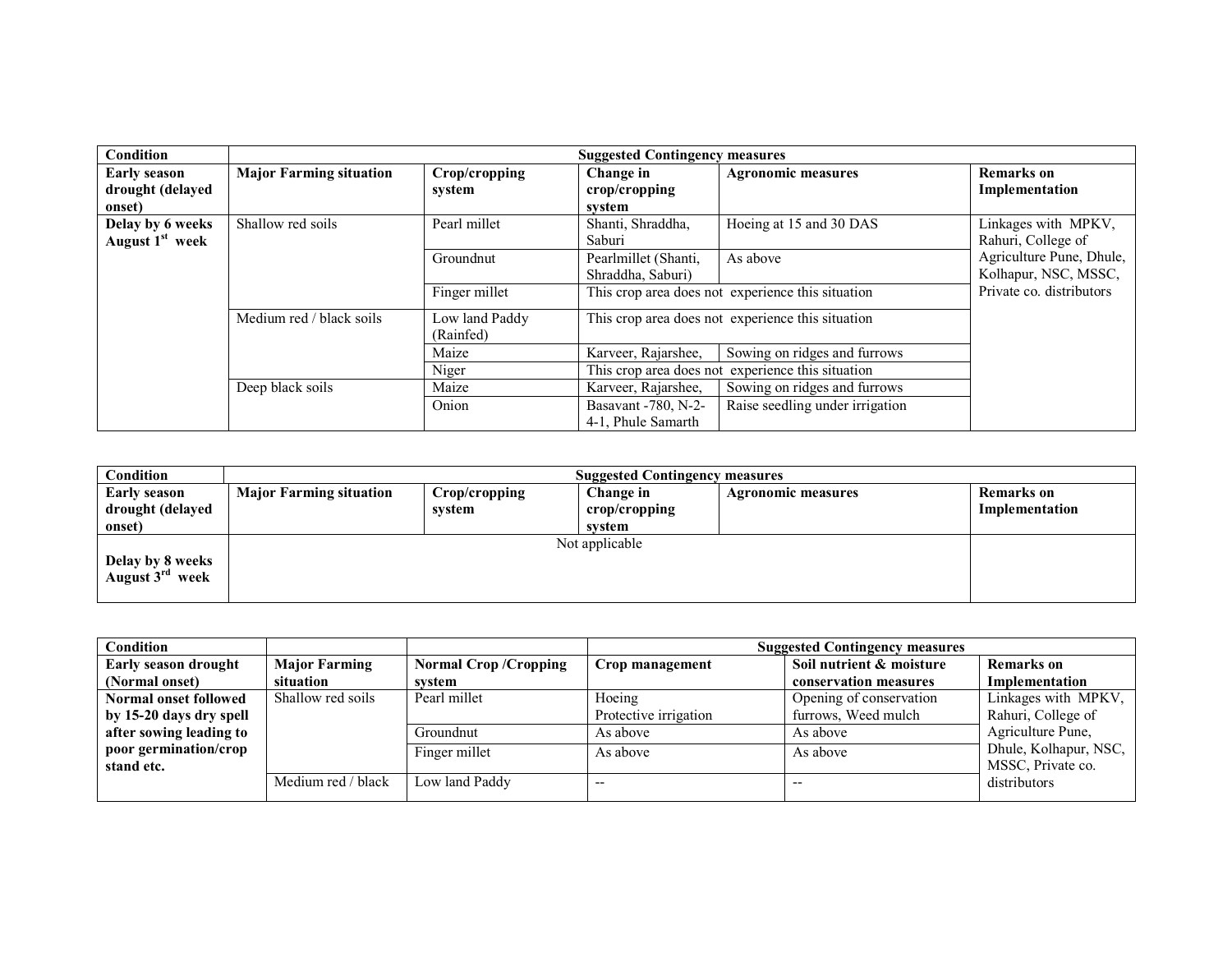| soils            | (Rainfed) |                                             |                                                           |
|------------------|-----------|---------------------------------------------|-----------------------------------------------------------|
|                  | Maize     | $- -$                                       | $- -$                                                     |
|                  | Niger     | Thinning and gap filling                    | Weeding, Hoeing                                           |
| Deep black soils | Maize     | Protective irrigation in<br>alternate rows. | Hoeing, Moisture<br>conservation by opening of<br>furrows |
|                  | Onion     | $- -$                                       | Weeding, Sprinkler irrigation                             |

| <b>Condition</b>                                                          |                                   |                                       |                                             | <b>Suggested Contingency measures</b>                     |                                            |
|---------------------------------------------------------------------------|-----------------------------------|---------------------------------------|---------------------------------------------|-----------------------------------------------------------|--------------------------------------------|
| Mid season drought<br>(long dry spell,<br>consecutive 2 weeks<br>rainless | <b>Major Farming</b><br>situation | <b>Normal Crop/Cropping</b><br>system | Crop management                             | Soil nutrient & moisture<br>conservation measures         | <b>Remarks</b> on<br>Implementation        |
| $(2.5 \text{ mm})$                                                        |                                   |                                       |                                             |                                                           |                                            |
| At vegetative stage                                                       | Shallow red soils                 | Pearl millet                          | Hoeing<br>Protective irrigation             | Opening of conservation<br>furrows, Weed mulch            | Linkages with MPKV,<br>Rahuri, College of  |
|                                                                           |                                   | Groundnut                             | As above                                    | As above                                                  | Agriculture Pune,                          |
|                                                                           |                                   | Finger millet                         | As above                                    | As above                                                  | Dhule, Kolhapur, NSC,<br>MSSC, Private co. |
|                                                                           | Medium red / black<br>soils       | Low land Paddy (Rainfed)              | $\overline{\phantom{a}}$                    | $- -$                                                     | distributors                               |
|                                                                           |                                   | Maize                                 | $- -$                                       | --                                                        |                                            |
|                                                                           |                                   | Niger                                 | $- -$                                       | Weeding, Hoeing                                           |                                            |
|                                                                           | Deep black soils                  | Maize                                 | Protective irrigation in<br>alternate rows. | Hoeing, Moisture<br>conservation by opening of<br>furrows |                                            |
|                                                                           |                                   | Onion                                 | --                                          | Weeding, Sprinkler irrigation                             |                                            |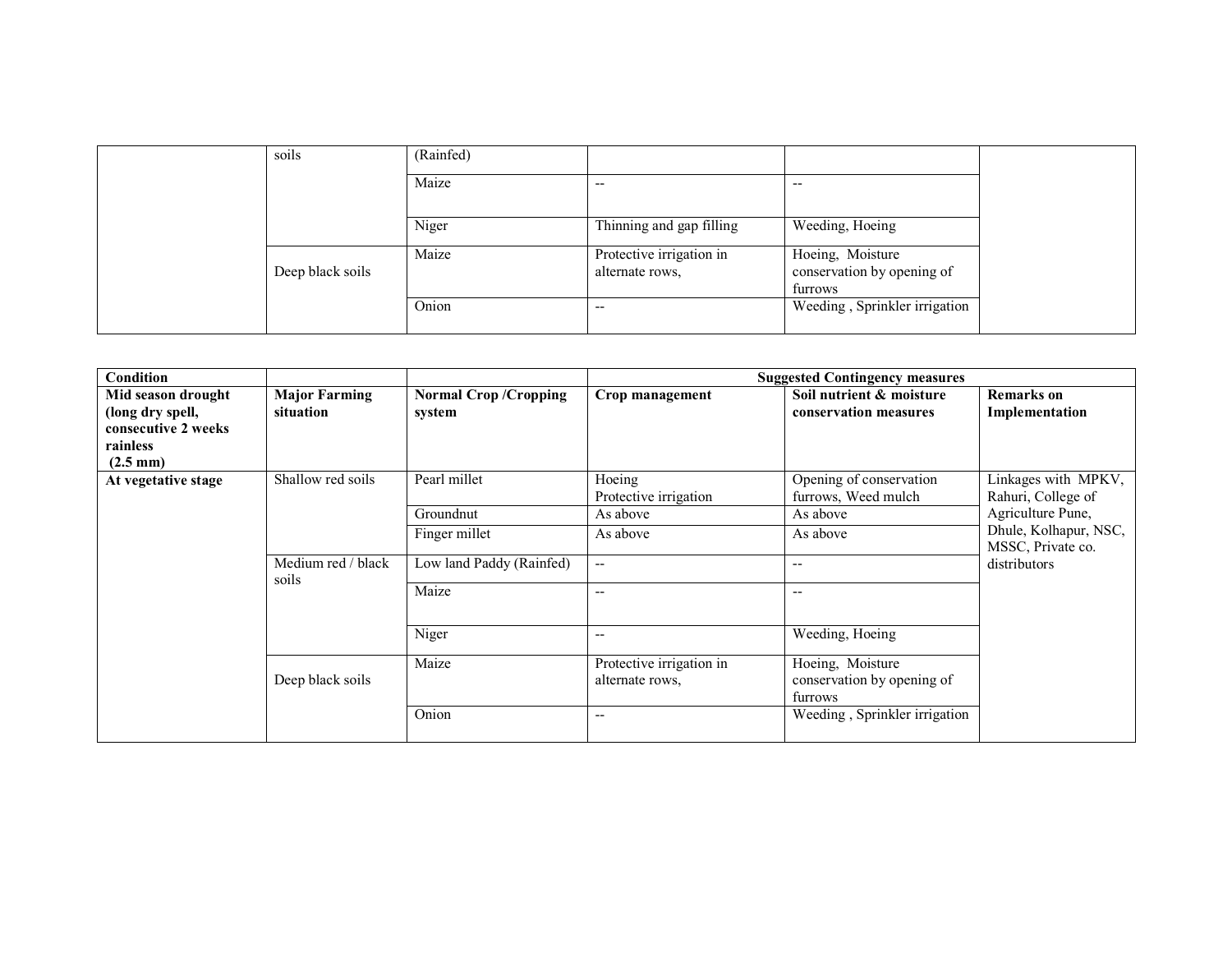| <b>Condition</b>                                                                                |                                   |                                       |                                             | <b>Suggested Contingency measures</b>             |                                            |
|-------------------------------------------------------------------------------------------------|-----------------------------------|---------------------------------------|---------------------------------------------|---------------------------------------------------|--------------------------------------------|
| Mid season drought<br>(long dry spell,<br>consecutive 2 weeks<br>rainless<br>$(2.5 \text{ mm})$ | <b>Major Farming</b><br>situation | <b>Normal Crop/Cropping</b><br>system | Crop management                             | Soil nutrient & moisture<br>conservation measures | <b>Remarks</b> on<br>Implementation        |
| At reproductive stage                                                                           | Shallow red soils                 | Pearl millet                          | Protective irrigation                       | --                                                | Linkages with MPKV,<br>Rahuri, College of  |
|                                                                                                 |                                   | Groundnut                             | As above                                    | $\qquad \qquad -$                                 | Agriculture Pune,                          |
|                                                                                                 |                                   | Finger millet                         | As above                                    | --                                                | Dhule, Kolhapur, NSC,<br>MSSC, Private co. |
|                                                                                                 | Medium red / black<br>soils       | Low land Paddy (Rainfed)              | $- -$                                       | $- -$                                             | distributors                               |
|                                                                                                 |                                   | Maize                                 | Protective irrigation in<br>alternate rows  | --                                                |                                            |
|                                                                                                 |                                   | Niger                                 | --                                          | $- -$                                             |                                            |
|                                                                                                 | Deep black soils                  | Maize                                 | Protective irrigation in<br>alternate rows. | $- -$                                             |                                            |
|                                                                                                 |                                   | Onion                                 | --                                          | Sprinkler irrigation                              |                                            |

| <b>Condition</b>                                            |                                   |                                       | <b>Suggested Contingency measures</b>                         |                           |                                            |  |
|-------------------------------------------------------------|-----------------------------------|---------------------------------------|---------------------------------------------------------------|---------------------------|--------------------------------------------|--|
| <b>Terminal drought</b><br>(early withdrawal of<br>monsoon) | <b>Major Farming</b><br>situation | <b>Normal Crop/cropping</b><br>system | Crop management                                               | <b>Rabi</b> Crop planning | <b>Remarks</b> on<br>Implementation        |  |
|                                                             | Shallow red soils                 | Pearl millet                          | In case of poor grain filling<br>harvest for fodder           | No rabi crop              | Linkages with MPKV,<br>Rahuri, College of  |  |
|                                                             |                                   | Groundnut                             | Protective irrigation or harvest<br>at physiological maturity | As above                  | Agriculture Pune,<br>Dhule, Kolhapur, NSC, |  |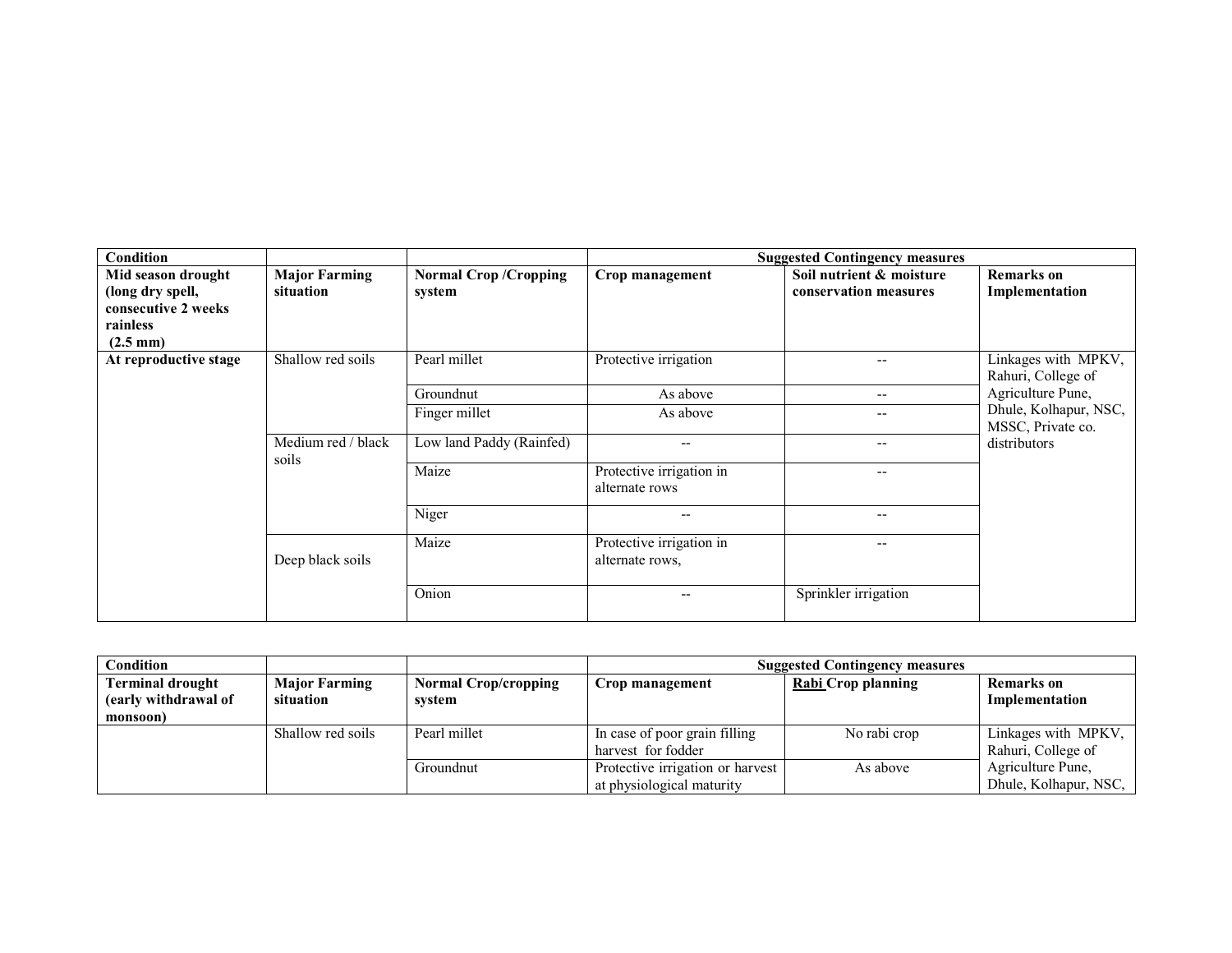|                             | Finger millet            | In case of poor grain filling<br>harvest for fodder | As above                   | MSSC, Private co.<br>distributors |
|-----------------------------|--------------------------|-----------------------------------------------------|----------------------------|-----------------------------------|
| Medium red / black<br>soils | Low land Paddy (Rainfed) | --                                                  | Ricebean, Lentil           |                                   |
|                             | Maize                    | Protective irrigation in<br>alternate rows          | Chickpea (Vijay, Digvijay) |                                   |
|                             | Niger                    | --                                                  | $- -$                      |                                   |
| Deep black soils            | Maize                    | Protective irrigation in<br>alternate rows.         | Onion $(N-2-4-1)$          |                                   |
|                             | Onion                    | $-$                                                 | No rabi crop               |                                   |

2.1.2 Irrigated situation

| Condition                                                        | <b>Suggested Contingency measures</b> |                                                                    |                                                                           |                                                                       |                                                  |
|------------------------------------------------------------------|---------------------------------------|--------------------------------------------------------------------|---------------------------------------------------------------------------|-----------------------------------------------------------------------|--------------------------------------------------|
| Delayed release of                                               | <b>Major Farming situation</b>        | <b>Normal Crop/Cropping</b>                                        | Change in                                                                 | <b>Agronomic measures</b>                                             | <b>Remarks</b> on                                |
| water in canals due                                              |                                       | svstem                                                             | crop/Cropping system                                                      |                                                                       | Implementation                                   |
| to low rainfall<br>Medium deep black / red<br>Sugarcane<br>soils | No Change                             | Alternate furrow / drip<br>irrigation, Sugarcane trash<br>mulching | Linkages with MPKV,<br>Rahuri, College of<br>Agriculture Pune, Dhule,     |                                                                       |                                                  |
|                                                                  |                                       | Onion                                                              | Late kharif onion                                                         | Sprinkler irrigation                                                  | Kolhapur, NSC, MSSC,<br>Private co. distributors |
|                                                                  |                                       | Vegetables                                                         | No Change                                                                 | Sprinkler irrigation                                                  |                                                  |
|                                                                  |                                       | Wheat                                                              | Trimbak, Godavari,<br>Tapovan or<br>Chickpea (Vijay,<br>Digvijay, Vishal) | Irrigate at critical growth<br>stages through Sprinkler<br>irrigation |                                                  |

| $\sim$ ondition     | <b>Suggested Contingency measures</b> |                                                                                     |                      |                             |                          |  |  |
|---------------------|---------------------------------------|-------------------------------------------------------------------------------------|----------------------|-----------------------------|--------------------------|--|--|
| Limited release of  | <b>Major Farming situation</b>        | <b>Normal Crop/Cropping</b><br>Change in<br>Remarks on<br><b>Agronomic measures</b> |                      |                             |                          |  |  |
| water in canals due |                                       | system                                                                              | crop/Cropping system |                             | Implementation           |  |  |
| to low rainfall     | Medium deep black / red               | Sugarcane                                                                           | No Change            | Alternate furrow / drip     | Linkages with MPKV,      |  |  |
|                     | soils                                 |                                                                                     |                      | irrigation, Sugarcane trash | Rahuri, College of       |  |  |
|                     |                                       |                                                                                     |                      | mulching                    | Agriculture Pune, Dhule, |  |  |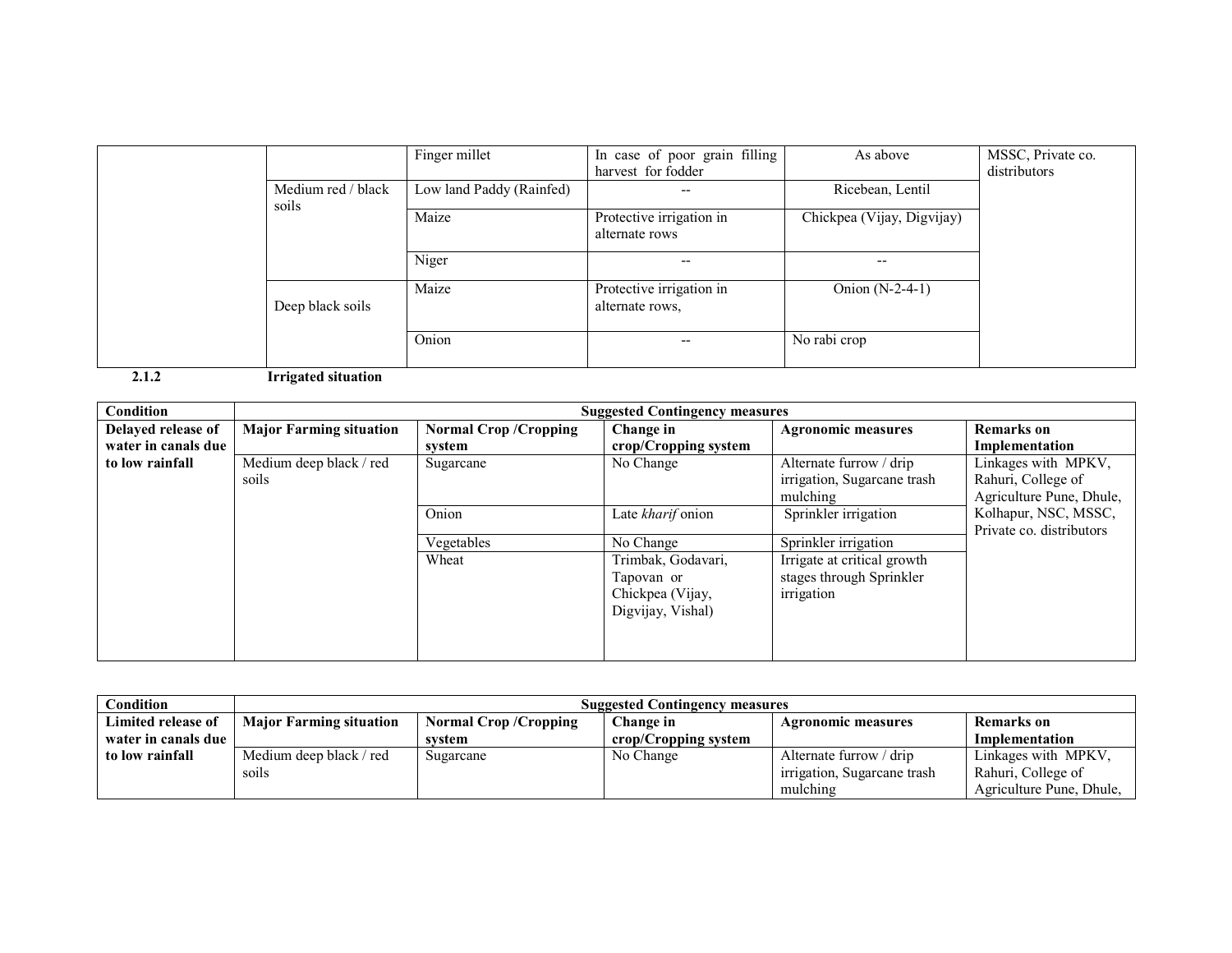| Onion      | Late <i>kharif</i> onion       | Sprinkler irrigation                   | Kolhapur, NSC, MSSC,     |
|------------|--------------------------------|----------------------------------------|--------------------------|
| Vegetables | No Change                      | Sprinkler irrigation                   | Private co. distributors |
| Wheat      | Trimbak, Godavari,             | Irrigate at critical growth            |                          |
|            | Tapovan or<br>Chickpea (Vijay, | stages through Sprinkler<br>irrigation |                          |
|            | Digvijay, Vishal)              |                                        |                          |
|            |                                |                                        |                          |
|            |                                |                                        |                          |

| <b>Condition</b> | <b>Suggested Contingency measures</b> |                             |                      |                             |                                                  |  |
|------------------|---------------------------------------|-----------------------------|----------------------|-----------------------------|--------------------------------------------------|--|
| Non release of   | <b>Major Farming situation</b>        | <b>Normal Crop/Cropping</b> | Change in            | <b>Agronomic measures</b>   | <b>Remarks</b> on                                |  |
| water in canals  |                                       | svstem                      | crop/Cropping system |                             | Implementation                                   |  |
| under delayed    | Medium deep black / red               | Sugarcane                   | No Change            | Alternate furrow / drip     | Linkages with MPKV,                              |  |
| onset of monsoon | soils                                 |                             |                      | irrigation, Sugarcane trash | Rahuri, College of                               |  |
| in catchment     |                                       |                             |                      | mulching                    | Agriculture Pune, Dhule,                         |  |
|                  |                                       | Onion                       | Late kharif onion    | Sprinkler irrigation        | Kolhapur, NSC, MSSC,<br>Private co. distributors |  |
|                  |                                       | Vegetables                  | No Change            | Sprinkler irrigation        |                                                  |  |
|                  |                                       | Wheat                       | Trimbak, Godavari,   | Irrigate at critical growth |                                                  |  |
|                  |                                       |                             | Tapovan or           | stages through Sprinkler    |                                                  |  |
|                  |                                       |                             | Chickpea (Vijay,     | irrigation                  |                                                  |  |
|                  |                                       |                             | Digvijay, Vishal)    |                             |                                                  |  |

| Condition         |                                |                             |                                                         | <b>Suggested Contingency measures</b>                    |                   |
|-------------------|--------------------------------|-----------------------------|---------------------------------------------------------|----------------------------------------------------------|-------------------|
| Lack of inflows   | <b>Major Farming situation</b> | <b>Normal Crop/Cropping</b> | Change in crop                                          | <b>Agronomic measures</b>                                | <b>Remarks</b> on |
| into tanks due to |                                | system                      | $/$ Cropping system                                     |                                                          | Implementation    |
| Insufficient      | Medium deep black / red        | Sugarcane                   |                                                         | No crops can be taken under such situation and for grape |                   |
| /delayed onset of | soils                          |                             | and pomegranate, give life saving irrigation from other |                                                          |                   |
| monsoon           |                                |                             | sources.                                                |                                                          |                   |
|                   |                                | Grape                       |                                                         |                                                          |                   |
|                   |                                | Pomegranate                 |                                                         |                                                          |                   |
|                   |                                | Onion                       |                                                         |                                                          |                   |
|                   |                                | Wheat                       |                                                         |                                                          |                   |
|                   |                                | Chickpea                    |                                                         |                                                          |                   |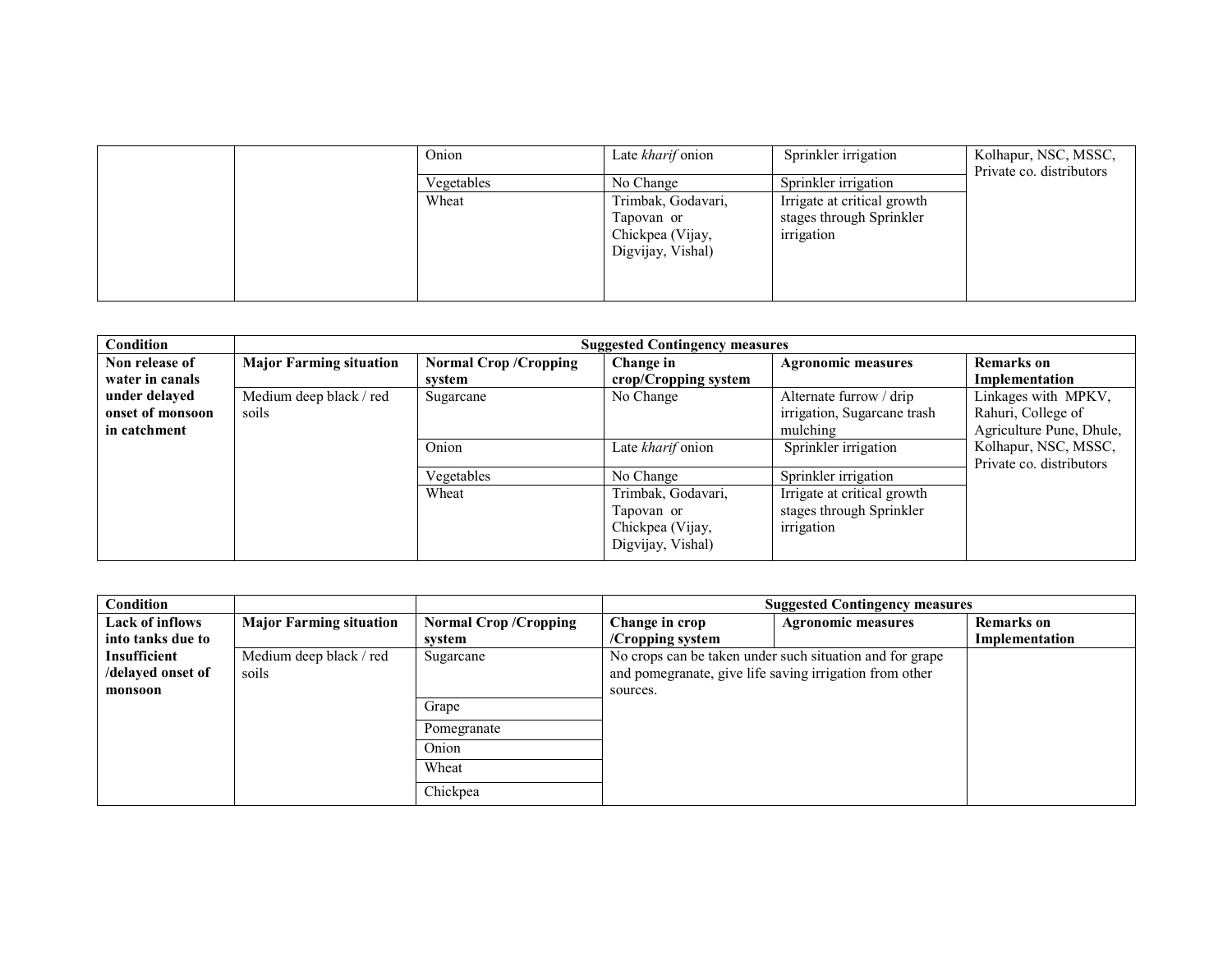|  |  |  | ≏getablu |  |  |
|--|--|--|----------|--|--|
|--|--|--|----------|--|--|

| Condition           |                                |                             |                                       | <b>Suggested Contingency measures</b> |                          |
|---------------------|--------------------------------|-----------------------------|---------------------------------------|---------------------------------------|--------------------------|
| <b>Insufficient</b> | <b>Major Farming situation</b> | <b>Normal Crop/Cropping</b> | Change in crop / Cropping             | <b>Agronomic measures</b>             | <b>Remarks</b> on        |
| groundwater         |                                | svstem                      | system                                |                                       | Implementation           |
| recharge due to low | Medium deep black / red        | Sugarcane                   |                                       | Alternate furrow / drip               | Linkages with MPKV,      |
| rainfall            | $s$ oils – Open well irrigated |                             |                                       | irrigation, Sugarcane trash           | Rahuri, College of       |
|                     |                                |                             |                                       | mulching                              | Agriculture Pune, Dhule, |
|                     |                                | Grape                       |                                       | Drip irrigation, mulching             | Kolhapur, NSC, MSSC,     |
|                     |                                |                             |                                       | with residues / grassess              | Private co. distributors |
|                     |                                | Pomegranate                 | --                                    | As above                              |                          |
|                     |                                | Onion                       | Pearl millet                          | Protective irrigation                 |                          |
|                     |                                | Wheat                       | Chickpea (Vijay, Digvijay,<br>Vishal) | Sprinkler irrigation                  |                          |
|                     |                                | Chickpea                    | As above                              | As above                              |                          |

#### 2.2Unusual rains

| <b>Condition</b>           | <b>Suggested contingency measure</b> |                           |                        |                                 |  |
|----------------------------|--------------------------------------|---------------------------|------------------------|---------------------------------|--|
| Continuous high rainfall   | Vegetative stage                     | <b>Flowering stage</b>    | Crop maturity stage    | Post harvest                    |  |
| in a short span leading to |                                      |                           |                        |                                 |  |
| water logging              |                                      |                           |                        |                                 |  |
| Pearl millet               | Drain out excess water               | Drain out excess water    | Harvest the crop       | Cover with tarpaulin, drying in |  |
|                            |                                      |                           |                        | shade                           |  |
| Maize                      | As Above                             | As Above                  | As above               | As Above                        |  |
| Soybean                    | As above                             | As Above                  | As above               | As above                        |  |
| Finger millet              | As Above                             | As Above                  | As above               | As above                        |  |
|                            |                                      |                           |                        |                                 |  |
| Lowland Paddy              | $- -$                                | $-$                       | Drain out excess water | $-$                             |  |
| Horticulture               |                                      |                           |                        |                                 |  |
| Onion                      | Drain out excess water,              | Drain out excess water    | Drain out excess water | Protect produce properly        |  |
|                            | Drenching with fungicide             |                           |                        |                                 |  |
| Tomato                     | As Above                             | Staking to plants         | As above               | As above                        |  |
|                            |                                      | Drain out excess water    |                        |                                 |  |
| Grape                      | As above                             | Plant protection measures | Harvesting,            | As above                        |  |
|                            |                                      | Drain out excess water    | Drain out excess water |                                 |  |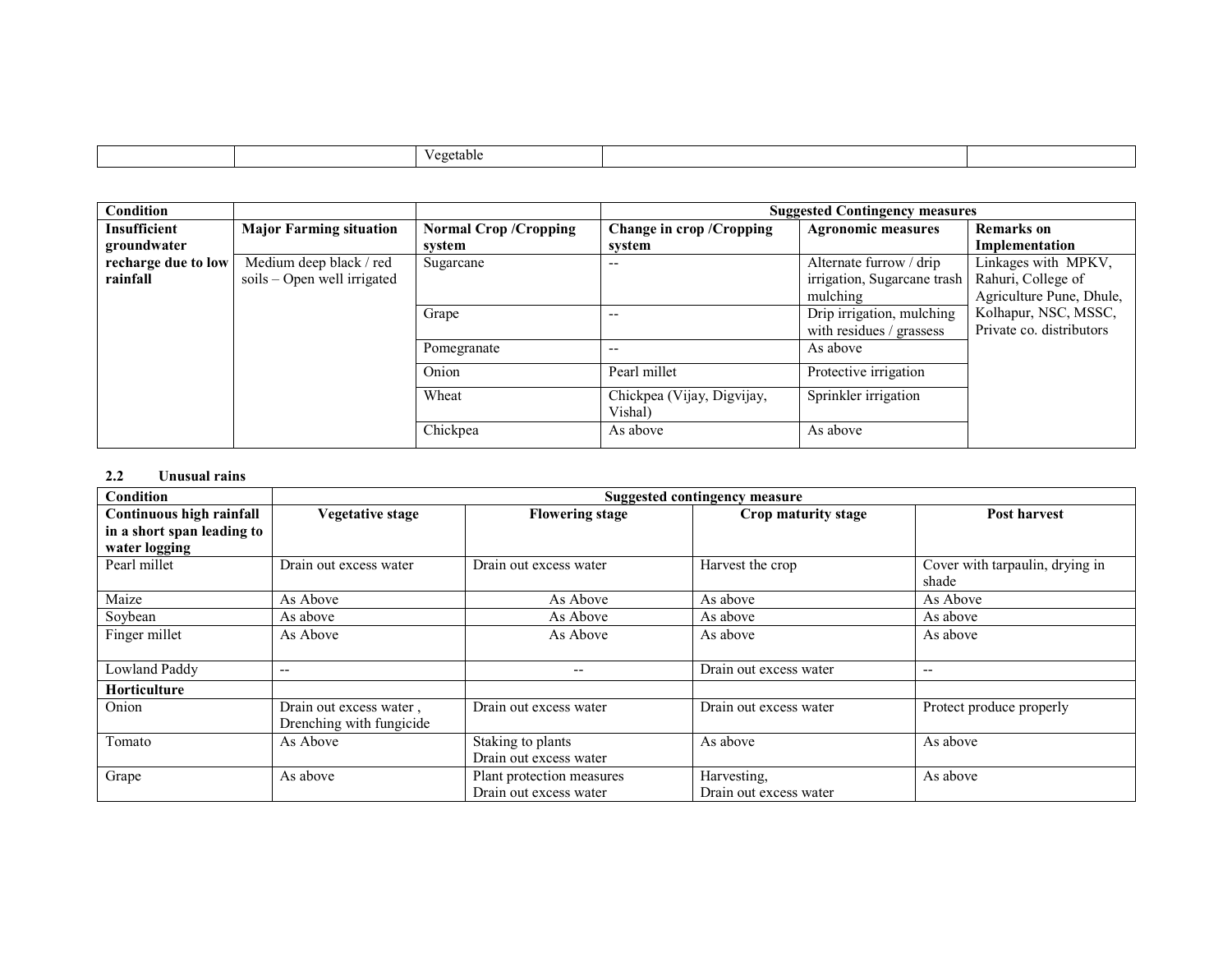| Pomegranate                                                                               | n out excess water.<br>⊿rain    | above ، | Above<br>33 | s above |  |  |
|-------------------------------------------------------------------------------------------|---------------------------------|---------|-------------|---------|--|--|
|                                                                                           | - 1<br>lant protection measures |         |             |         |  |  |
| ' rainfall with high speed winds in a<br>. short span -<br>Not applicable<br><b>Heavy</b> |                                 |         |             |         |  |  |

| <b>Outbreak of pests</b> | <b>Vegetative stage</b>                                                      | <b>Flowering stage</b>                                                      | Crop maturity stage                     | <b>Post harvest</b> |
|--------------------------|------------------------------------------------------------------------------|-----------------------------------------------------------------------------|-----------------------------------------|---------------------|
| and diseases due to      |                                                                              |                                                                             |                                         |                     |
| unseasonal rains         |                                                                              |                                                                             |                                         |                     |
| Finger millet            | Leaf Blast and Neck Blast: Spraying of                                       | <b>Earhead Catterpiller</b>                                                 |                                         |                     |
|                          | Carbendazim50 WP 1g/L water and                                              | Endosulfan 35EC 1.5 ml /L water or                                          |                                         |                     |
|                          | subsequent 2-3 spray at interval of 15 days                                  | dusting with Methyl parathion $2\%$ @<br>$20\text{kg/ha}$                   |                                         |                     |
| Maize                    | Turcium leaf blight 2-3 spraying of                                          | Aphids: Spraying of Dimethoate 30% /                                        |                                         |                     |
|                          | Mancozeb 75 WP @ $0.25\%$ & subsequent 2-<br>3 sprays at interval of 15 days | Methyl dematon 25% 1.5 ml/L                                                 |                                         |                     |
|                          |                                                                              | Stem borer: Spraying of Endosulfan 35                                       |                                         |                     |
|                          | Aphids: Spraying of Dimethoate 30%/<br>Methyl dematon 25% 1.5 ml/L           | $EC 1.5$ ml/L                                                               |                                         |                     |
|                          |                                                                              | Web worms: Endosulfan 35 EC                                                 |                                         |                     |
|                          |                                                                              | /Dimethoate 30%1.5ml/L                                                      |                                         |                     |
| <b>Lowland Paddy</b>     | Leaf Blast/ Neck Blast: Carbendazim 50 WP                                    | Leaf Blast /Neck Blast: Spraying of                                         | Sheath rot: Spraying of                 |                     |
| (Rainfed)                | g/L subsequent 2-3 spray at interval of 15                                   | Carbendazim 50 WP 1 g/L subsequent 2-                                       | Propiconazole 25                        |                     |
|                          | days                                                                         | 3 spray at interval of 15 days                                              | EC/Hexaconazole 2 ml/L                  |                     |
|                          |                                                                              |                                                                             | False smut: Spraying with               |                     |
|                          | Leaf scald: Spraying of Carbendazim 50 WP<br>g/Propiconazole 25 EC 1 ml/L    | Leaf scald: Spraying of Carbendazim 50<br>WP 1 g/Propiconazole 25 EC 1 ml/L | Chlorothalonil 75WP2g/L                 |                     |
|                          |                                                                              |                                                                             | <b>Brown plant hoppers:</b> Spraying of |                     |
|                          | Sheath blight: Spraying of Propiconazole 1                                   | Sheath rot: Spraying of Propiconazole                                       | Imidacloprid 17 SL $@$ 0.5ml/L or       |                     |
|                          | m/L                                                                          | 25 EC /Hexaconazole 25 EC 2 ml/L                                            | Monocrotophos 36% 1.5ml/L               |                     |
|                          | Leaf roller / Leaf folder: Spraying of                                       | False smut: Spraying with Chlorothalonil                                    |                                         |                     |
|                          | Monocrotophos 36% @1.5ml/L                                                   | 75WP 2g/L                                                                   |                                         |                     |
|                          |                                                                              | Stem borer: Spraying of Endosulfan                                          |                                         |                     |
|                          |                                                                              | 1.5m/L                                                                      |                                         |                     |
|                          |                                                                              | <b>Leaf roller:</b> Spraying of Monocrotophos                               |                                         |                     |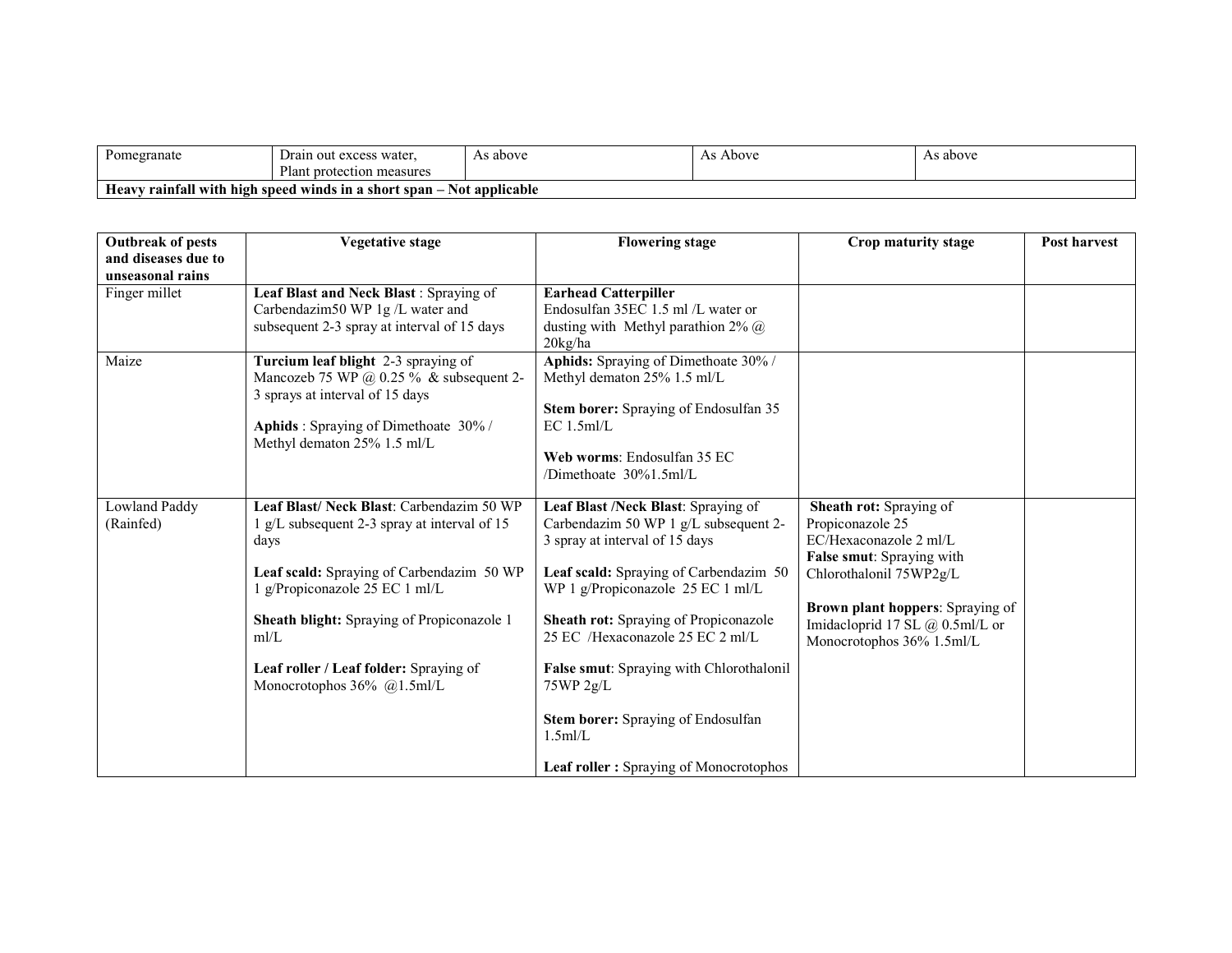|              |                                                                                                                                                                                                                                                                                                                                                                                         | 36% @ 1.5ml/L                                                                                                                                                                                                                                                                                                     |                                                                                                                                                              |  |
|--------------|-----------------------------------------------------------------------------------------------------------------------------------------------------------------------------------------------------------------------------------------------------------------------------------------------------------------------------------------------------------------------------------------|-------------------------------------------------------------------------------------------------------------------------------------------------------------------------------------------------------------------------------------------------------------------------------------------------------------------|--------------------------------------------------------------------------------------------------------------------------------------------------------------|--|
| Soybean      | Hairy caterpillar: Spraying of Methyl<br>parathion 2% or Quinolphos 25% 1.5 ml or<br>Endosulfan 4% dust @ 20kg/ha.<br>Chloropyriphos 20% 2 ml/L<br>Endosulfan 35EC 1.5 ml /L.<br>Leaf eating caterpillar/Hairy caterpillar:<br>Spraying of Methyl parathion 2% or<br>Quinolphos 25% 1.5 ml or Endosulfan 4%<br>dust @ 20kg /ha. Chloropyriphos 20% 2 ml/L<br>Endosulfan 35EC 1.5 ml /L. | Spodoptera: Spraying of Endosulfan<br>35EC 1.5ml/L<br>Leaf eating caterpillar/Hairy<br>caterpillar: Spraying of Methyl<br>parathion 2% or Quinolphos 25% 1.5 ml<br>or Endosulfan 4% dust @ 20kg /ha.<br>Chloropyriphos 20% 2 ml /L<br>Endosulfan 35EC 1.5 ml /L.                                                  |                                                                                                                                                              |  |
| Sugarcane    | Insect pest-<br>i) Stem borer -<br>- Soil application of 10G Phorate $\omega$ 20 kg/ha<br>- Removal of dead heads<br>ii) Top shoot borer<br>- Removal of dead heads<br>- 20 EC Chloropyriphos $20\%$ ( $\ddot{\omega}$ 5 lit. in 100<br>lit. water through channel                                                                                                                      | a) Insect pest -<br>ii) Top shoot borer<br>- Removal of dead heads<br>- 20 EC Chloropyriphos $20\%$ @ 5 lit. in<br>100 lit. water through channel<br>Wooly aphids: Spraying of Endosulfan<br>35EC 2.0 ml /L + Metasystoc 2.0ml/L                                                                                  |                                                                                                                                                              |  |
| Pearl millet | a) Insect pest - Grass hopper<br>- Dusting of methyl parathion $2\%$ (a) $20 \text{ kg}$ /<br>ha                                                                                                                                                                                                                                                                                        | a) Disease – $Rust -$<br>- Spraying of Mancozeb 75 WP 2.5g/L<br>b) Insect pest - Blister beetle<br>- Dusting of methyl parathion $2\%$ ( $\omega$ ) $20$<br>kg/ha                                                                                                                                                 |                                                                                                                                                              |  |
| Chickpea     | Disease -<br>Wilt / root rot-<br>- seed treatment with carbendazium 50WP +<br>thirum (2 g each / kg) or Phule trichoderma 5<br>g/kg                                                                                                                                                                                                                                                     | a) Disease -<br>Wilt / root rot-<br>- seed treatment with carbendazium<br>$50WP + thirum (2 g each / kg)$ or Phule<br>trichoderma 5 g/kg<br>b) Insect pest $-$<br><b>Heliothis</b><br>- Use of pheromen traps $(a)$ 5 /ha<br>- Spraying of Quinolphos 25% /<br>Chloropyriphos $20\%$ ( <i>a</i> ) 20 ml / 10 lit. | a) Insect pest $-$<br><b>Heliothis</b><br>- Use of pheromen traps<br>$(a)$ 5 /ha<br>- Spraying of Quinolphos 25% /<br>Chloropyriphos $20\%$ $@$ $2.0$ ml / L |  |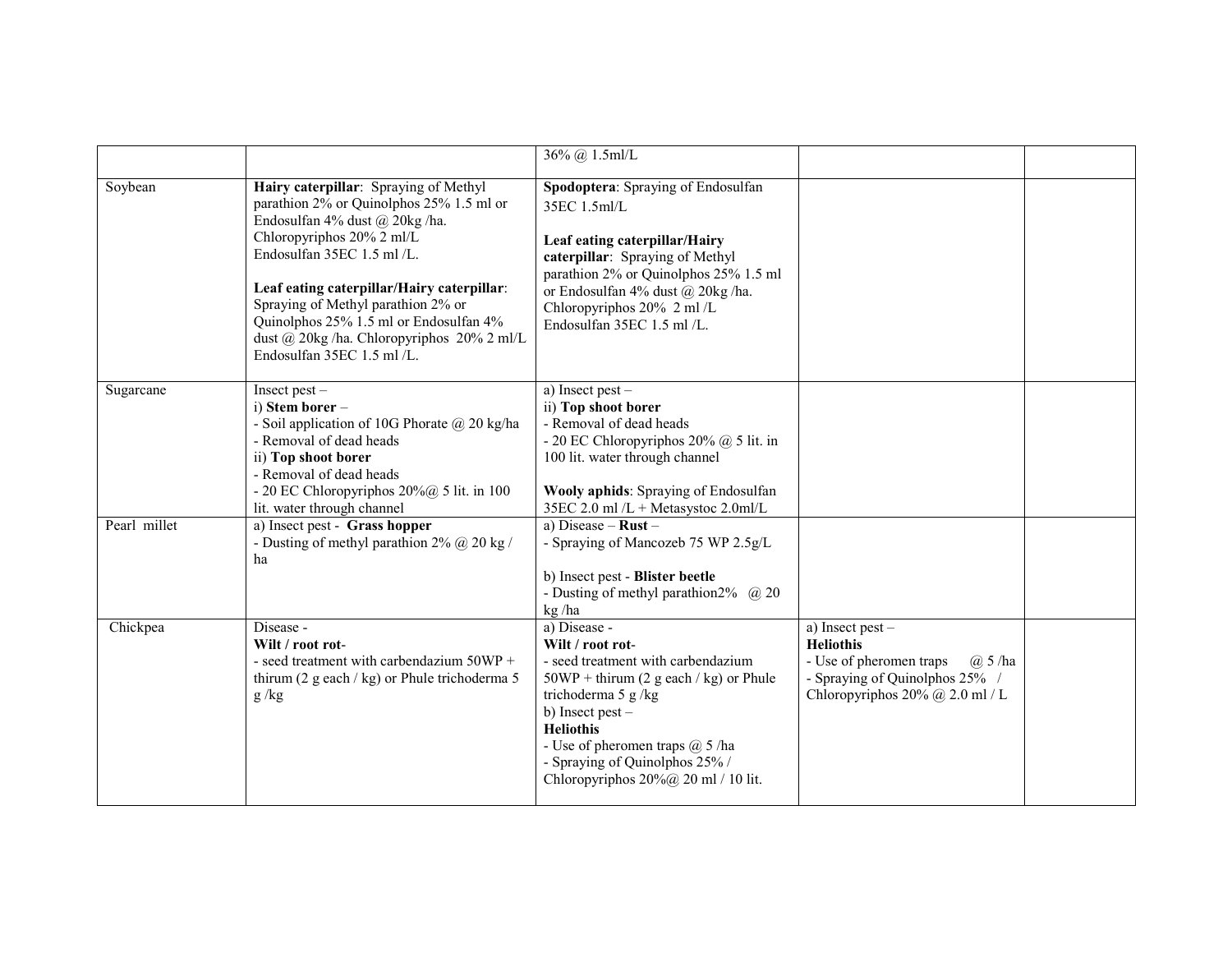| Horticulture         |                                                                                                                                                                                                                                                 |                                                                                                                                                                                                                                                                                                                                                                                                                                                                            |                                                                              |  |
|----------------------|-------------------------------------------------------------------------------------------------------------------------------------------------------------------------------------------------------------------------------------------------|----------------------------------------------------------------------------------------------------------------------------------------------------------------------------------------------------------------------------------------------------------------------------------------------------------------------------------------------------------------------------------------------------------------------------------------------------------------------------|------------------------------------------------------------------------------|--|
| Onion                | Alternaria leaf blight & Purple Blotch:<br>Mancozeb 75% 2.5g. or Carbondenzim 50WP<br>1g. or Chlorothalonil 75WP 1 ml/L<br><b>Thrips</b><br>Endosulfan 35 EC<br>1.5 ml /L or Methyl dematon 25% 1.5 ml /L                                       | Thrips:<br>Endosulfan 35 EC<br>$1.5$ ml $/L$                                                                                                                                                                                                                                                                                                                                                                                                                               |                                                                              |  |
| Tomato               | Alternaria leaf blight: Mancozeb 75WP<br>2.5g/L or carbondenzim 50WP 1 $g/L$ or<br>chlorothalonil $1 g/L$<br>White fly/Mites/Thrips: Dimethoate<br>30%/Methyl dematon 25% 1.5ml/L or<br>Imidacloprid 17SL 0.5ml/L                               | Alternaria leaf blight: Mancozeb 75WP<br>$2.5g/L$ or carbondenzim 50WP 1.0 g/L<br>or chlorothalonil $1.0 \text{ g/L}$                                                                                                                                                                                                                                                                                                                                                      | Fruit borer: Endosulfan 35 EC<br>1.5 ml/L or Chloropyriphos 20% 2<br>ml $/L$ |  |
| Cauliflower/ Cabbage | Thrips/Aphids/Jassids: Soil application of<br>Phorate 10G 10 kg/ha or Endosulfan 35 EC 2<br>ml/L or Diamethoate 30% 1.5ml/L<br>Diamond black moth: Diamethoate 30%<br>1.5m/L<br>Black fly: Endosulfan 35 EC 2ml/L or<br>Diamethoate 30% 1.5ml/L | Anthracnose – spraying of Mancozeb<br>75WP 2.5g or Copper oxichloride 50WP<br>2.5g or chlorothalonil 2.5 g/L<br><b>Black rot:</b> Spraying of Copper<br>oxichloride $50WP$ 3g + Streptomycin<br>$0.01$ g/L<br>Thrips/Aphids/Jassids: Soil application<br>of Phorate 10G 10 kg/ha or Endosulfan<br>35 EC 2 ml/L or Diamethoate 30%<br>$1.5$ ml/L<br><b>Diamond black moth:</b> Diamethoate 30%<br>1.5m/L<br>Black fly: Endosulfan 35 EC 2ml/L or<br>Diamethoate 30% 1.5ml/L |                                                                              |  |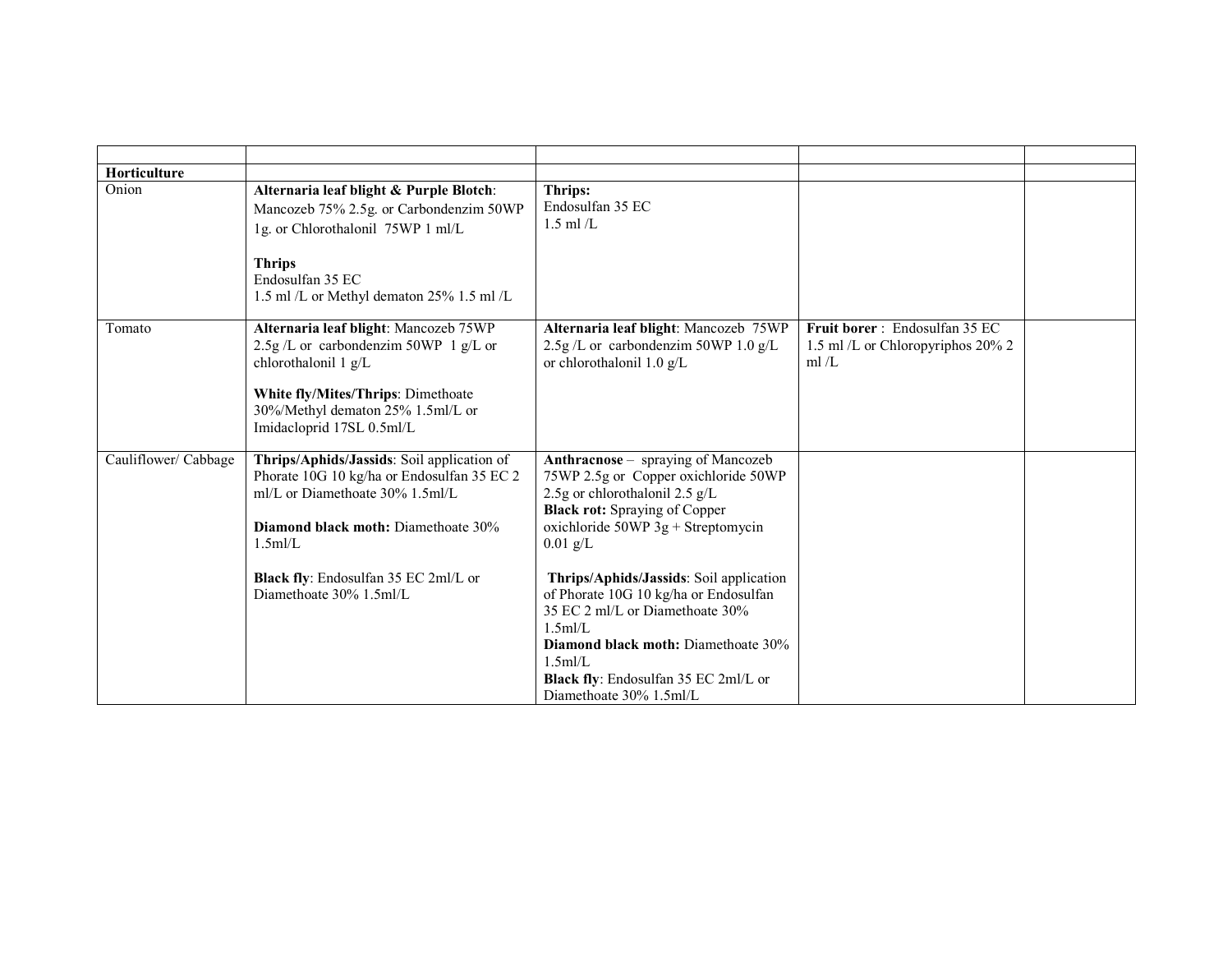| Grape       | $Disease -$                                                     | Disease -Powdery mildew - Spraying of     | a) Disease $-$                                           | a) Insect pest -   |
|-------------|-----------------------------------------------------------------|-------------------------------------------|----------------------------------------------------------|--------------------|
|             | Anthracnose - spraying of carbendazium 50                       | wettable sulfur 80 WP 0.2 % or            | Anthracnose – spraying of                                | Mealy bug $-$      |
|             | $WP 0.1 \%$                                                     | penconazole 0.05 %                        | carbendazium 50 WP $0.1\%$                               | Use of sticky      |
|             | Powdery mildew - Spraying of wettable                           |                                           |                                                          | traps on trunks    |
|             | sulfur 80 WP 0.2 % or penconazole 0.05 %                        | ii) Downy mildew – spraying of bordo      | b) Insect pest $-$                                       | and girdles        |
|             |                                                                 | mixture 0.4 to 1.0 % or metalaxyl OR      | Mealy bug $-$                                            | - Spraying of      |
|             | <b>Downy mildew</b> – spraying of bordo mixture                 | mancozeb 0.2 % or Cymoxanil mancozeb      | Use of sticky traps on trunks and                        | methyl dematon     |
|             | 0.4 to 1.0 % or Metalaxyl mancozeb 0.2 % or                     | $0.2\%$                                   | girdles                                                  | $25\%$ /           |
|             | Cymoxanil mancozeb 0.2 %                                        |                                           | - Spraying of methyl dematon 25%                         | malathion 505      |
|             |                                                                 | a) Insect pest $-$                        | $\frac{1}{10}$ malathion 50% 15-20 ml $\frac{1}{10}$ lit | $1.5 - 2.0$ ml / L |
|             | Insect pest $-$                                                 | Mealy bug $-$                             |                                                          |                    |
|             | Mealy bug $-$                                                   | Use of sticky traps on trunks and girdles |                                                          |                    |
|             | Use of sticky traps on trunks and girdles                       | - Spraying of methyl dematon 25% /        |                                                          |                    |
|             | Spraying of methyl dematon 25% / malathion                      | malathion 50% 1.5 to 2.0 ml $/L$          |                                                          |                    |
|             | 50\% 1.5 to 2.0 ml / L.                                         |                                           |                                                          |                    |
| Pomegranate | a) Disease -                                                    | a) Disease -                              | Disease -                                                |                    |
|             | i) <b>Bacterial oily spot</b> (Xanthomonas spp.) $-$            | i) Bacterial oily spot (Xanthomonas       | i) Bacterial oily spot                                   |                    |
|             | Adopt recommended special package of                            | spp.) - Adopt recommended special         | (Xanthomonas spp.) - Adopt                               |                    |
|             | University / NRC, Pomegranate                                   | package of University / NRC,              | recommended special package of                           |                    |
|             |                                                                 | Pomegranate                               | University / NRC, Pomegranate                            |                    |
|             | ii) Fungal spot-                                                | ii) Fungal spot-                          |                                                          |                    |
|             | Spraying of carbendazium 50 WP 0.1 %                            | Spraying of carbendazium 50 WP 0.1 %      |                                                          |                    |
|             |                                                                 |                                           |                                                          |                    |
|             | b) Insect pest - Shot hole borer                                | b) Insect pest - Shot hole borer          |                                                          |                    |
|             | - Use Geru paste with chloropyriphos 20%                        | - Use Geru paste with chloropyriphos      |                                                          |                    |
|             | $2.0$ ml/L                                                      | $20\%$ 2.0ml/L                            |                                                          |                    |
|             | - Soil application of phorate $10G$ ( $\ddot{\omega}$ 10g/plant | - Soil application of phorate 10G $@$     |                                                          |                    |
|             | in basin                                                        | $10g$ /plant in basin                     |                                                          |                    |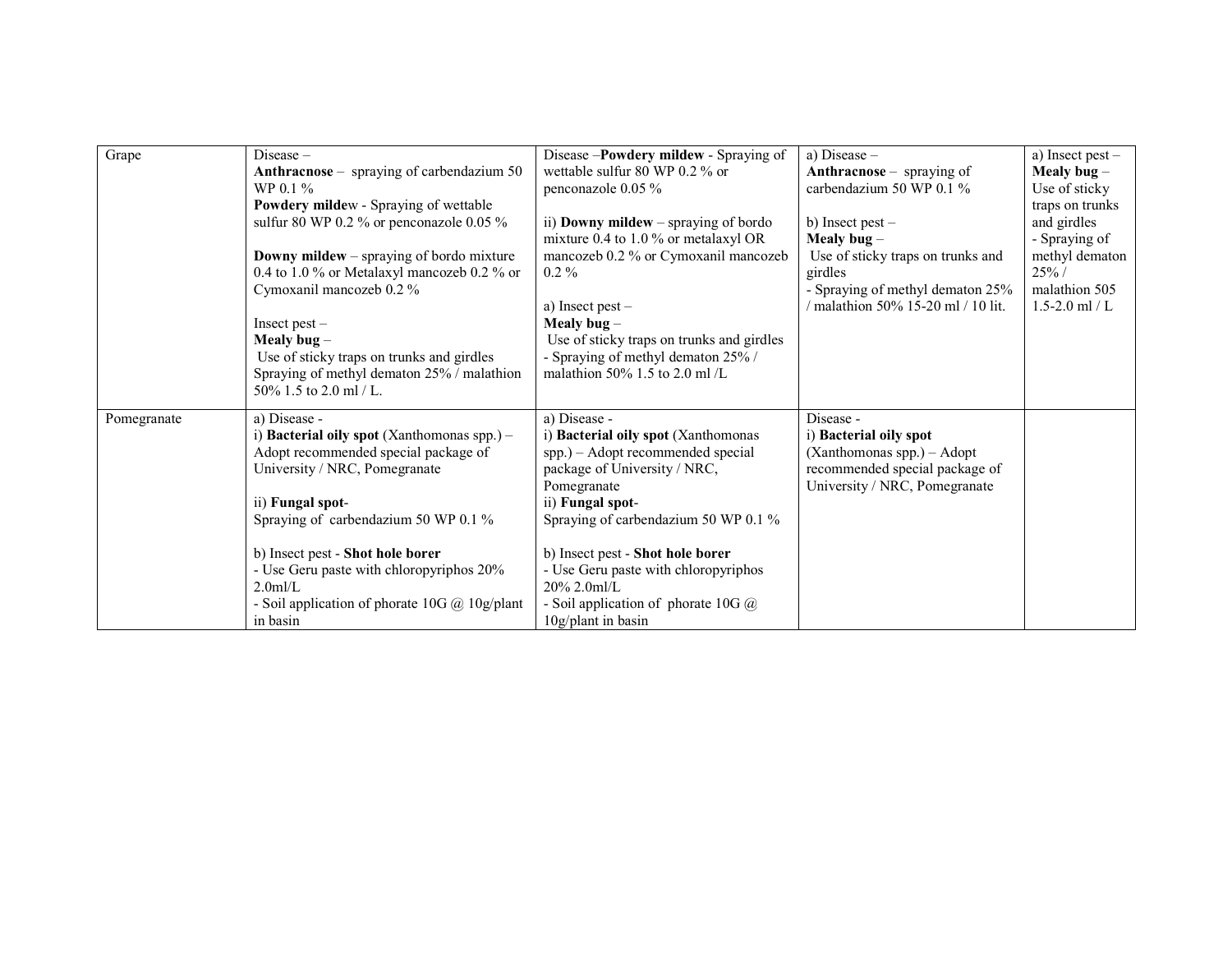#### 2.3Floods – Not applicable

#### 2.4Extreme events: Heat wave/ Cold wave/Frost/Hailstorm/Cyclone-- Not applicable

#### 2.5Contingent strategies for Livestock, Poultry & Fisheries

## 2.5.1 Livestock

|                                           | <b>Suggested contingency measures</b>                                                                                                                                                                                                                                                                                                                                                                                                                                                                                                                                                                                                                                                                                                                                                                                                                                                                                                                                                                                                                                                                                                                                                                                                      |                                                                                                                                                                                                                                                                                                                                                                                                                                                                                                                                                                                                                                                                                                                                                                                                                                           |                                                                                                                                                                                                                                                                                                                                                                                                                                                                                                                                                                                                                                                                                                                                |  |  |  |  |
|-------------------------------------------|--------------------------------------------------------------------------------------------------------------------------------------------------------------------------------------------------------------------------------------------------------------------------------------------------------------------------------------------------------------------------------------------------------------------------------------------------------------------------------------------------------------------------------------------------------------------------------------------------------------------------------------------------------------------------------------------------------------------------------------------------------------------------------------------------------------------------------------------------------------------------------------------------------------------------------------------------------------------------------------------------------------------------------------------------------------------------------------------------------------------------------------------------------------------------------------------------------------------------------------------|-------------------------------------------------------------------------------------------------------------------------------------------------------------------------------------------------------------------------------------------------------------------------------------------------------------------------------------------------------------------------------------------------------------------------------------------------------------------------------------------------------------------------------------------------------------------------------------------------------------------------------------------------------------------------------------------------------------------------------------------------------------------------------------------------------------------------------------------|--------------------------------------------------------------------------------------------------------------------------------------------------------------------------------------------------------------------------------------------------------------------------------------------------------------------------------------------------------------------------------------------------------------------------------------------------------------------------------------------------------------------------------------------------------------------------------------------------------------------------------------------------------------------------------------------------------------------------------|--|--|--|--|
|                                           | <b>Before the event</b>                                                                                                                                                                                                                                                                                                                                                                                                                                                                                                                                                                                                                                                                                                                                                                                                                                                                                                                                                                                                                                                                                                                                                                                                                    | During the event                                                                                                                                                                                                                                                                                                                                                                                                                                                                                                                                                                                                                                                                                                                                                                                                                          | After the event                                                                                                                                                                                                                                                                                                                                                                                                                                                                                                                                                                                                                                                                                                                |  |  |  |  |
| Droug<br>ht                               |                                                                                                                                                                                                                                                                                                                                                                                                                                                                                                                                                                                                                                                                                                                                                                                                                                                                                                                                                                                                                                                                                                                                                                                                                                            |                                                                                                                                                                                                                                                                                                                                                                                                                                                                                                                                                                                                                                                                                                                                                                                                                                           |                                                                                                                                                                                                                                                                                                                                                                                                                                                                                                                                                                                                                                                                                                                                |  |  |  |  |
| Feed<br>and<br>fodder<br>availab<br>ility | Conservation of green fodder as silage dry fodder as hay in flush<br>season for utilization in lean period<br>Dry fodder available should be processed i.e. Urea treatment of<br>crop residues to enhance their nutritive value. For this inputs such $\vert$ 2.<br>as training of livestock owners, material like urea, polythene sheet<br>etc may be provided free of cost to the livestock owners.<br>Judicial use of available feed resources by the livestock owners.<br>3.<br>Non conventional feed resources such as Neem seed Cake/ Sal<br>4.<br>seed Meal/ Mango seed Kernels/ Babul pods etc should be<br>collected and stored.<br>Concentrate ingredients such as Grains, brans, chunnies & oilseed $\vert$ 4.<br>5.<br>cakes, low grade grains, Govt. Godowns wastes, grains unfit for<br>human consumption etc. should be procured for productive 5.<br>animals.<br>Urea molasses mineral blocks (UMMB) may be reserved with<br>6.<br>NDDB, Anand, Gujarat for emergency supply as concentrate.<br>Sugarcane bagasse, cane tops and molasses form important<br>7.<br>byproducts. Sugarcane bagasse- is an important feed resource for<br>ruminants.<br>Tree leaves are easily available. Leaves of neem, mango, banyan,<br>8. | Judicious use of feed resources processed<br>as per type of livestock possessed by the<br>livestock owners.<br>Distribution of fodder, UMMB blocks,<br>other feed resources stored in the affected<br>area to the livestock owners as per the<br>number and type of livestock possessed.<br>Mineral supplementation - Mineral<br>$\overline{3}$ .<br>mixture be provided for the livestock@50<br>g/day/Anim.<br>Disposal/Transfer of the animals in the<br>area having feed resources availability.<br>Concentrate feeding for productive<br>animals to support minimum production<br>$&$ life saving of the important animals.<br>Other non productive animals are to be<br>6.<br>fed at subsistence level.<br>Use of food grains for biodisel and<br>distillaries should be stopped and the<br>grains be spared for productive animals. | 1. Green fodder production in next<br>Kharip season needs to be undertaken<br>as a source of fodder at earliest.<br>2. Mineral Supplementation should be<br>continued.<br>3. Concentrate feeding for productive<br>animals so as to compensate the body<br>condition and production.<br>4. The animals must be brought into<br>cyclic stage for reproduction.<br>5. Young crossbred livestock needs to<br>be attended properly so as to harness<br>the high productivity.<br>6. Adlib. feeding may be practiced with<br>balancing the nutrients required.<br>7. The unproductive/surplus livestock<br>needs to be culled/disposed.<br>8. Livestock suitable with the farming<br>system practiced only should be<br>maintained. |  |  |  |  |
|                                           | pipal, babul, subabul, mahuva, etc. can be used as green fodder.  <br>Tree leaves are good source of protein, calcium, Vitamin A and<br>hence should be reserved for feeding during drought.<br>Cactus is primarily found in deserts hence it is easily available<br>9.                                                                                                                                                                                                                                                                                                                                                                                                                                                                                                                                                                                                                                                                                                                                                                                                                                                                                                                                                                    | Bypass protein concentrate ingredients<br>-8.<br>may be provided in order to harvest<br>maximum nutrients for productive<br>animals particularly high productive                                                                                                                                                                                                                                                                                                                                                                                                                                                                                                                                                                                                                                                                          | 9. Mechanization in agriculture needs to<br>be encouraged.<br>Feed processing needs to be<br>10 <sub>1</sub><br>encouraged in order to minimize the                                                                                                                                                                                                                                                                                                                                                                                                                                                                                                                                                                            |  |  |  |  |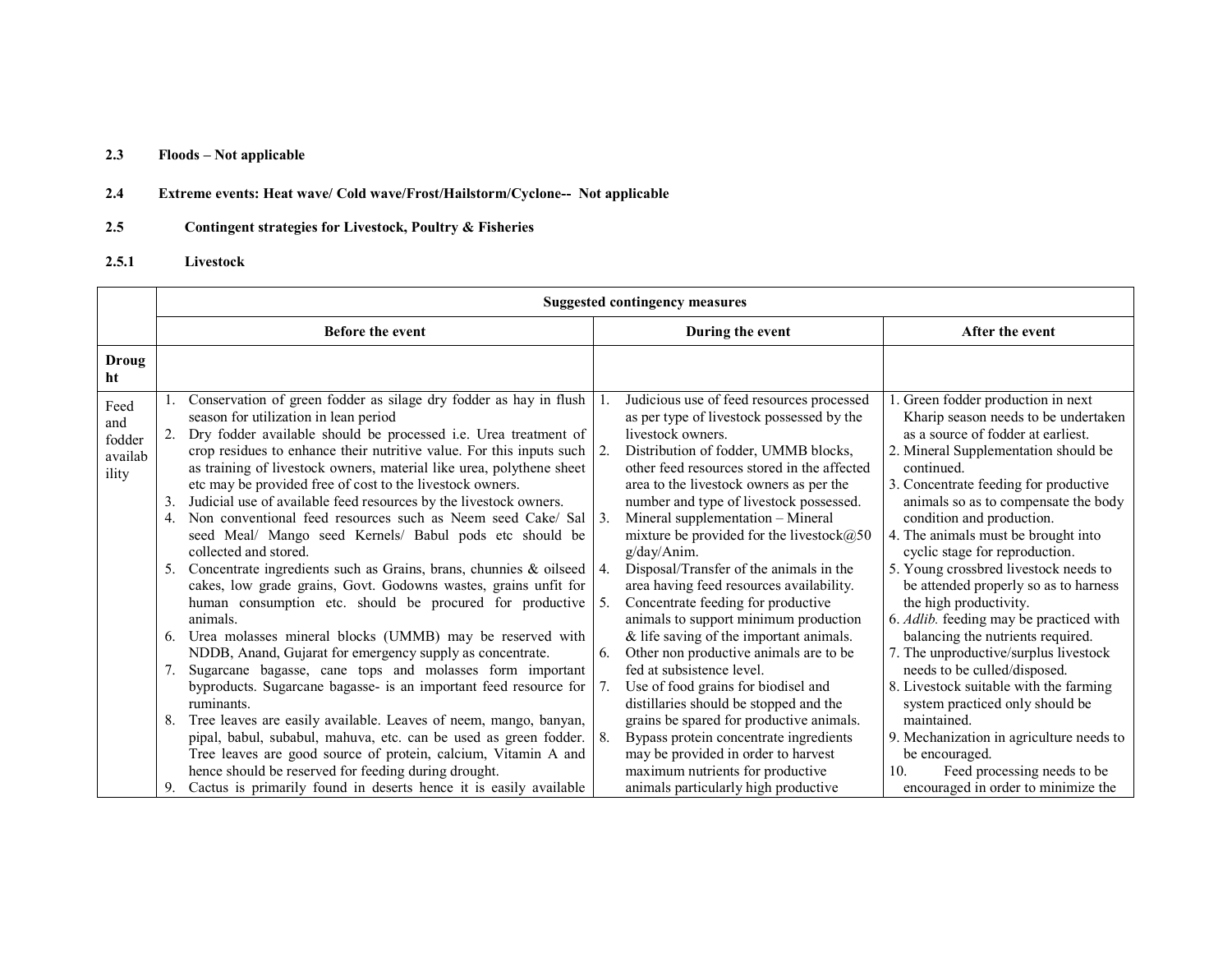| during scarcity also. As such it is not used for feeding animals but                                 | crossbred cows.                                | wastage of feed resources.                   |
|------------------------------------------------------------------------------------------------------|------------------------------------------------|----------------------------------------------|
| during scarcity it can be used.                                                                      | 9.<br>Top feeds should be used during scarcity | <i>In-situ</i> storage and feeding of<br>11. |
| 10. Mineral mixture should be procured and stored for supply.                                        | period only.                                   | processed animal feed resources by           |
| 11. Fodder Banks: Grasses & tree leaves: Grasses from periphery of                                   | 10. Oil seed cakes are good source of proteins | the livestock owners needs to be             |
| forest area wastelands & farmlands & Dry fallen forest tree                                          | and hence should be used for productive        | encouraged.                                  |
| leaves may be harvested $&$ stored as hay in bales.                                                  | animals only.                                  | Readiness for feed and fodder<br>12.         |
| 12. Fodder Bank: Crop Residues: The major cereals like rice & wheat                                  | Feed supplements/ Additives needs to be<br>11. | bank as and when required for each           |
| straws are more important for this purpose. Next are coarse                                          | used widely for productive animals.            | districts with transport facility.           |
| cereals, legumes, haulms left after removing grains from the crops.                                  | 12. Establishment of Cattle camps at           | Review of shortfalls in<br>13.               |
| These may be stored in these banks to be established at each                                         | identified sites.                              | planning and refining action plan the        |
| Taluka in the drought area.                                                                          | 13. NGOs/Gorakshan Sanstha etc. identified     | before and during event.                     |
| 13. Govt. should provide support to farmers for making stacks, bailing                               | to be involved for participation/              | 14. Short duration fodder crops of           |
| $&$ storage.                                                                                         | implementation.                                | Sorghum / Bajra / Maize (UP Chari,           |
| 14. State Animal feed resources Grid needs to be established so as to                                | 14. Feed resources @ 7 kg.dry fodder/          |                                              |
| provide feed resources during scarcity period.                                                       | day/adult animal for maintenance 2.0 kg.       | Pusa                                         |
| 15. Cattle camp sites needs to be identified.                                                        | concentrate mixture/day/adult animal for       | Chari, HC-136, HD-2/Rajkoo, Gaint            |
| 16. NGOs/Gorakshan Sanstha etc. needs to be identified.                                              | supporting minimum milk production.            | Bajra, L-74, K-6677, Ananand /               |
| 17. Anticipated number of livestock $\&$ feed resources to be provided                               | 15. Adaptation of proper distribution policy   | African tall, Kissan composite, Moti,        |
| needs to be assessed.                                                                                | as per requirement with transport facility.    | Manjari, BI-7) should be sown in             |
| 18. Livestock registration should be compulsory with identification by                               | 16. Regular rest periods for working animals   | unsown and crop failed areas                 |
| tagging                                                                                              | particularly bulls during hot period of the    |                                              |
| 19. Preparedness of veterinary services to drought prone areas.                                      | day.                                           |                                              |
| 20. Encourage farmers to cultivate fodder crops.                                                     | 17. Capture and care of stray animals.         |                                              |
| 21. Identification of the site for fodder depot.                                                     | 18. The unproductive/surplus livestock needs   |                                              |
| 22. Facility to store fodder by creating centralized silage making                                   | to be culled/disposed.                         |                                              |
| facility with provision for transport.                                                               | 19. Sale of feed and fodder from the affected  |                                              |
| 23. Forage production and storage of fodder in irrigated areas.                                      | area to non affected area should be<br>banned. |                                              |
| 24. Assessment of risk and vulnerability.<br>25. Formation of village Disaster Management Committee. | 20. Distribute fodder at reasonable rate.      |                                              |
| 26. Establishment of drought monitoring system or early warning                                      | 21. Monitoring feed and fodder prices.         |                                              |
| system.                                                                                              |                                                |                                              |
|                                                                                                      | 22. Harvest and use all the failed crop        |                                              |
| 27. Each district should have reserves<br>(feeding 5000 ACU                                          | (Sorghum, Bajra, Maize, Rice, Wheat,           |                                              |
| (maintenance ration) for about 1-3 weeks period) of the following                                    | Groundnut) material as fodder. Harvest         |                                              |
| at any point of the year for mobilization to the needy areas.                                        | the top fodder (Neem, Subabul, Acasia,         |                                              |
| Silage: 20-50 t, Urea molasses mineral bricks (UMMB): 50-100 t,                                      | Pipol etc) and unconventional feeds            |                                              |
| Hay:100-250 t, Concentrates: 20-50 t, Minerals and vitamin                                           | resources available and use as fodder for      |                                              |
| supplements mixture: 1-5 t                                                                           | livestock (LS).                                |                                              |
|                                                                                                      |                                                |                                              |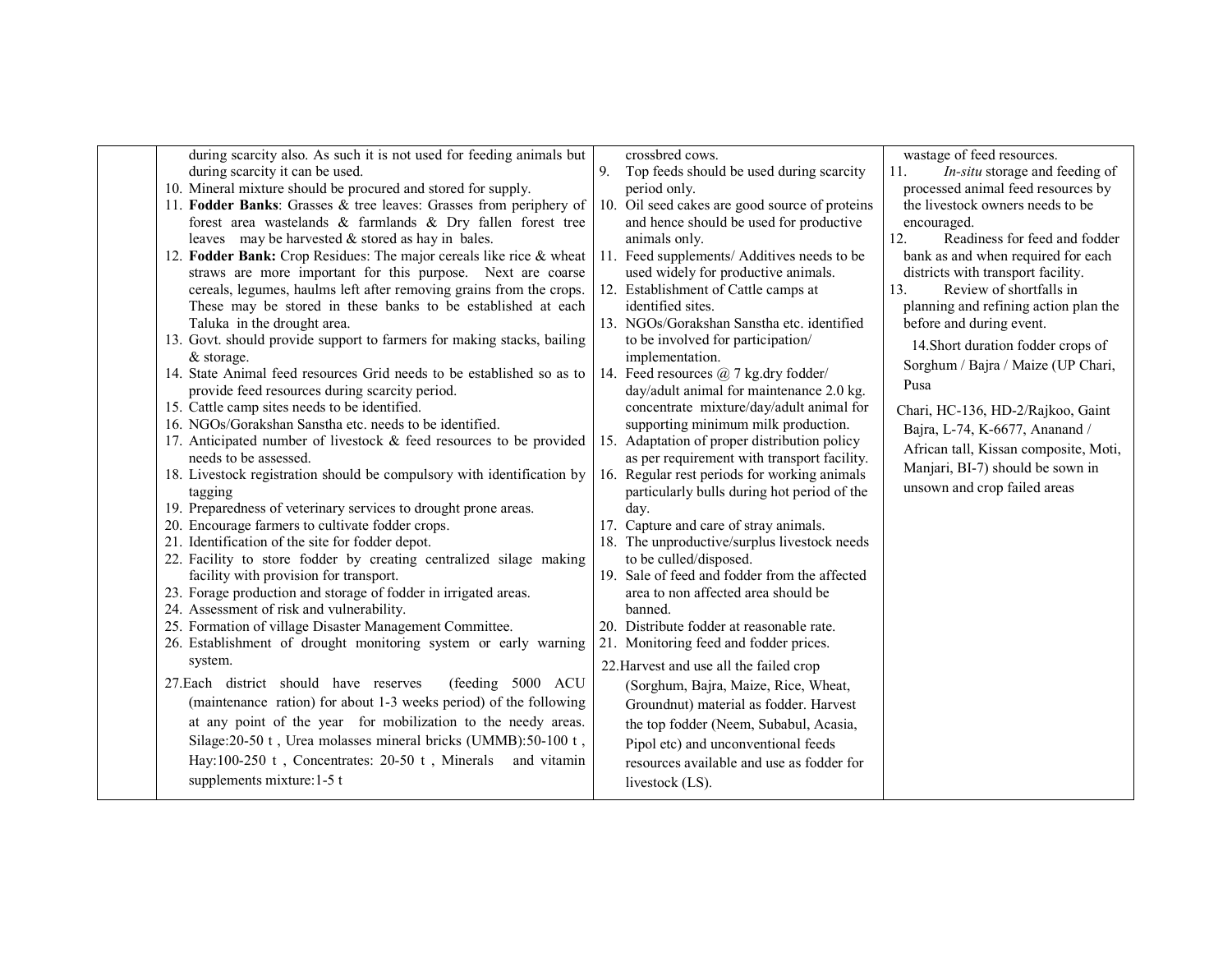|                       | 28. Establishment of silvi-pastoral system in CPRs with Stylosanthus<br>hamata and Cenchrus ciliaris as grass with Leucaena<br>leucocephala as tree component.<br>29. Top dressing of N in 2-3 split doses @ 20-25 kg N/ha in CPRs with<br>the monsoon pattern for higher biomass production.<br>30. Increase area under short duration fodder crops of<br>sorghum/bajra/maize(UP chari, MP chari, HC-136, HD-2, GAINT<br>BAJRA, L-74, K-677, Ananad/African Tall, Kisan composite,<br>Moti, Manjari, B1-7<br>31. Chopping of fodder should be made as mandatory in every village<br>through supply and establishment of good quality crop cutters.<br>32. Establishment of backed yard cultivation of para grass with drain<br>water from bath room/washing area<br>33. Avoid burning of wheat straw and maize stover<br>34. Harvesting and collection of perennial vegetation particularly<br>grasses which grow during monsoon<br>35. Proper drying, bailing and densification of harvested grass | 23. Available feed and fodder should be cut<br>from CPRs and stall fed in order to reduce<br>the energy requirements of the animals<br>24. Mild drought : hay should be transported<br>to the needy areas<br>25. Moderate drought: hay, silage and<br>vitamin & minerals mixture should be<br>transported to the needy areas<br>26. Severe drought: UMMB, hay,<br>concentrates and vitamin & mineral<br>mixture should be transported to the<br>needy areas. All the hay should be<br>enriched with 2% Urea molasses solution<br>or 1% common salt solution and fed to LS<br>27. Arrangements should be made for<br>mobilization of small ruminants across the<br>districts where no drought exits |                                                                                                                                                                                                                                                                                                               |
|-----------------------|------------------------------------------------------------------------------------------------------------------------------------------------------------------------------------------------------------------------------------------------------------------------------------------------------------------------------------------------------------------------------------------------------------------------------------------------------------------------------------------------------------------------------------------------------------------------------------------------------------------------------------------------------------------------------------------------------------------------------------------------------------------------------------------------------------------------------------------------------------------------------------------------------------------------------------------------------------------------------------------------------|----------------------------------------------------------------------------------------------------------------------------------------------------------------------------------------------------------------------------------------------------------------------------------------------------------------------------------------------------------------------------------------------------------------------------------------------------------------------------------------------------------------------------------------------------------------------------------------------------------------------------------------------------------------------------------------------------|---------------------------------------------------------------------------------------------------------------------------------------------------------------------------------------------------------------------------------------------------------------------------------------------------------------|
| Drinki<br>ng<br>water | Water resources as in general are inadequate and hence the<br>resources should be trapped and increased.<br>Available rain water harvesting technique should be adopted i.e.<br>2.<br>farm ponds etc.<br>Water conservations measures be adopted to increase water table<br>Β.<br>like recharging of bore wells.<br>Available water resources should be tapped and reserved.<br>15.<br>Water harvesting measures like farm ponds alternative water<br>sources, Nala bunding/check dams etc. needs to be undertaken.<br>Judicious use of water in agriculture i.e. through drip/sprinkler<br>6.<br>irrigation.<br>Wastage of water needs to be curbed.<br>17.<br>8.<br>Rain water harvesting measures needs to be implemented at village<br>level.<br>Proper utilization of Water to save water.<br>Equal water distribution plan may be implemented.<br>10.                                                                                                                                          | Special distribution and carrying capacity<br>1.<br>should be implemented from other<br>available resources.<br>Water should be used as per the<br>2.<br>requirement of animals $(Q10-15$ lit/ 100<br>kg body weight).<br>3.<br>Drinking water should not be used for<br>washing animals.<br>4. Clean and chlorinated water be provided<br>to prevent water borne diseases.<br>Special distribution and carrying capacity<br>5.<br>should be supplemented from other<br>available resources.<br>Water for irrigation should be stopped.<br>6.<br>7.<br>Judicious use of water for livestock.<br>8.<br>Supply of water through tankers during                                                       | Permanent water resources should<br>be developed with campaign for<br>public awareness.<br>Steps should be taken to conserve<br>water.<br>Ensure fresh clean and cold water<br>3.<br>supply to livestock.<br>Specify the options (place and<br>4.<br>area) for establishment of drinking<br>water<br>reserves |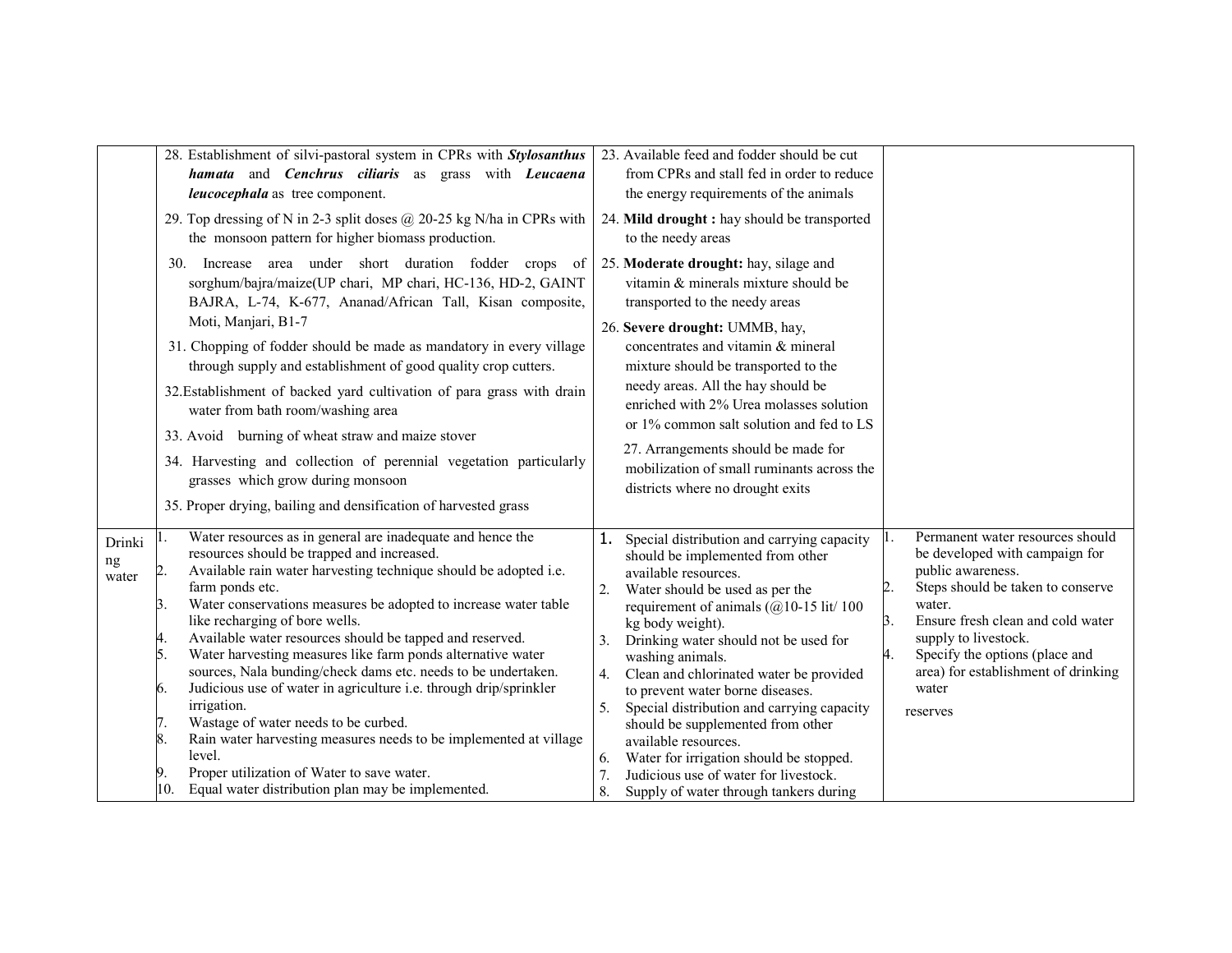|         | 11.             | Cloud seeding desalination, recycle sewage water, transvasment       |                | contingency.                                               |    |                                     |
|---------|-----------------|----------------------------------------------------------------------|----------------|------------------------------------------------------------|----|-------------------------------------|
|         |                 | river project etc.                                                   | 9.             | Private water resources such as wells shall                |    |                                     |
|         |                 | 12. Identification of water resources                                |                | be used for drinking water.                                |    |                                     |
|         |                 |                                                                      |                | 10. Proper utilization of Water to save water.             |    |                                     |
|         |                 |                                                                      |                | 11. In vicinity of animal camp or chavani                  |    |                                     |
|         |                 |                                                                      |                | creation of borewell.                                      |    |                                     |
|         |                 | Personnel should be trained for health and disease management        | 1.             | Services of trained personnel need to be                   |    | Routine training programme as a     |
| Health  |                 | through trainings and list of trained personnel should be available  |                | made available in affected area with                       |    | refresher course need to be         |
| and     |                 |                                                                      |                |                                                            |    |                                     |
| disease |                 | at each district head quarter with stock of life saving medicine for |                | sufficient supply of life saving medicine<br>of livestock. |    | implemented in relation to health   |
| manag   |                 | livestock.                                                           |                |                                                            |    | and disease management during       |
| ement   |                 | Vaccination of animals for various diseases according to season.     | 2.             | A team of veterinary experts be deployed                   |    | drought with stock of life saving   |
|         | 3.              | Deworming and spraying be done to get rid of endoparasites and       |                | for health management of drought hit                       |    | medicine for livestock.             |
|         |                 | ectoparasites to keep the health of animals in good condition.       |                | livestock.                                                 |    | There will be stress on animals due |
|         | 4.              | Personnels should be trained for health and disease management       | 3 <sub>1</sub> | During occurrence of disease, affected                     |    | to deterioration of health during   |
|         |                 | through training                                                     |                | animals should be kept isolated and                        |    | drought period.                     |
|         | 5.              | List of trained personnel should be available at each district head  |                | treated properly and promptly.                             | 3. | Concentrates and vitamin-mineral    |
|         |                 | quarter.                                                             |                | 4. Vaccination against contagious diseases                 |    | supplements be provided to          |
|         | 6.              | Feed additives/Tonics/ Vitamin supplements should be stocked.        |                | like HS, FMD, Theileriosis be carried out.                 |    | minimize the stress on animals.     |
|         | 17.             | Vaccines, Insecticides, disinfectants and dewormers needs to be      |                | Mineral mixture be provided to take care                   | 4. | The animals should be observed for  |
|         |                 | stocked.                                                             |                | of deficiency disorders.                                   |    | signs of contagious diseases or     |
|         | 8.              | Records/PM/ Carcass disposal arrangements needs to be ensured.       | 6.             | Tick control measures be undertaken to                     |    | deficiency disorders.               |
|         | $\vert 9 \vert$ | Training of farmers for maintaining optimum health of animals,       |                | prevent tick borne diseases in animals                     | 5. | Vaccination spraying and            |
|         |                 | balance ration and recognize early signs of disease and              |                | under stress.                                              |    | deworming programme needs to be     |
|         |                 | managemental shortfalls.                                             |                | Deworming should be carried out.                           |    | undertaken.                         |
|         | 10.             | Create temporary shade shelters to prevent heat stress on the        | 8.             | Feed additives/Tonics/Vitamin                              | 6. | Record of affected livestock to be  |
|         |                 | animals. (animal camps)                                              |                | supplements should be provided.                            |    | submitted for compensation of the   |
|         |                 | 11. Specify the endemic diseases (species wise) in that region.      | 9.             | Post Mortem /record keeping/carcass                        |    | loss.                               |
|         |                 |                                                                      |                | disposal arrangements be effected.                         | 7. | Farm disinfection and               |
|         |                 | 12. Surveillance and disease monitoring network establishment.       |                | 10. Restriction on movement of the animals to              |    | disinfestations.                    |
|         |                 |                                                                      |                | prevent the spread of diseases.                            | 8. | Assessment of losses due to         |
|         |                 |                                                                      |                | 11. Periodic disinfection and disinfestations              |    | mortality if any.                   |
|         |                 |                                                                      |                | of premises where animals are kept.                        |    |                                     |
|         |                 |                                                                      |                | 12. Permission of only healthy and vaccinated              |    |                                     |
|         |                 |                                                                      |                | animals in cattle market.                                  |    |                                     |
|         |                 |                                                                      |                | 13. By proper treatment with supervision and               |    |                                     |
|         |                 |                                                                      |                | exercise over starvation.                                  |    |                                     |
|         |                 |                                                                      |                | 14. Special transport facility of mobile van for           |    |                                     |
|         |                 |                                                                      |                | veterinary team be deployed.                               |    |                                     |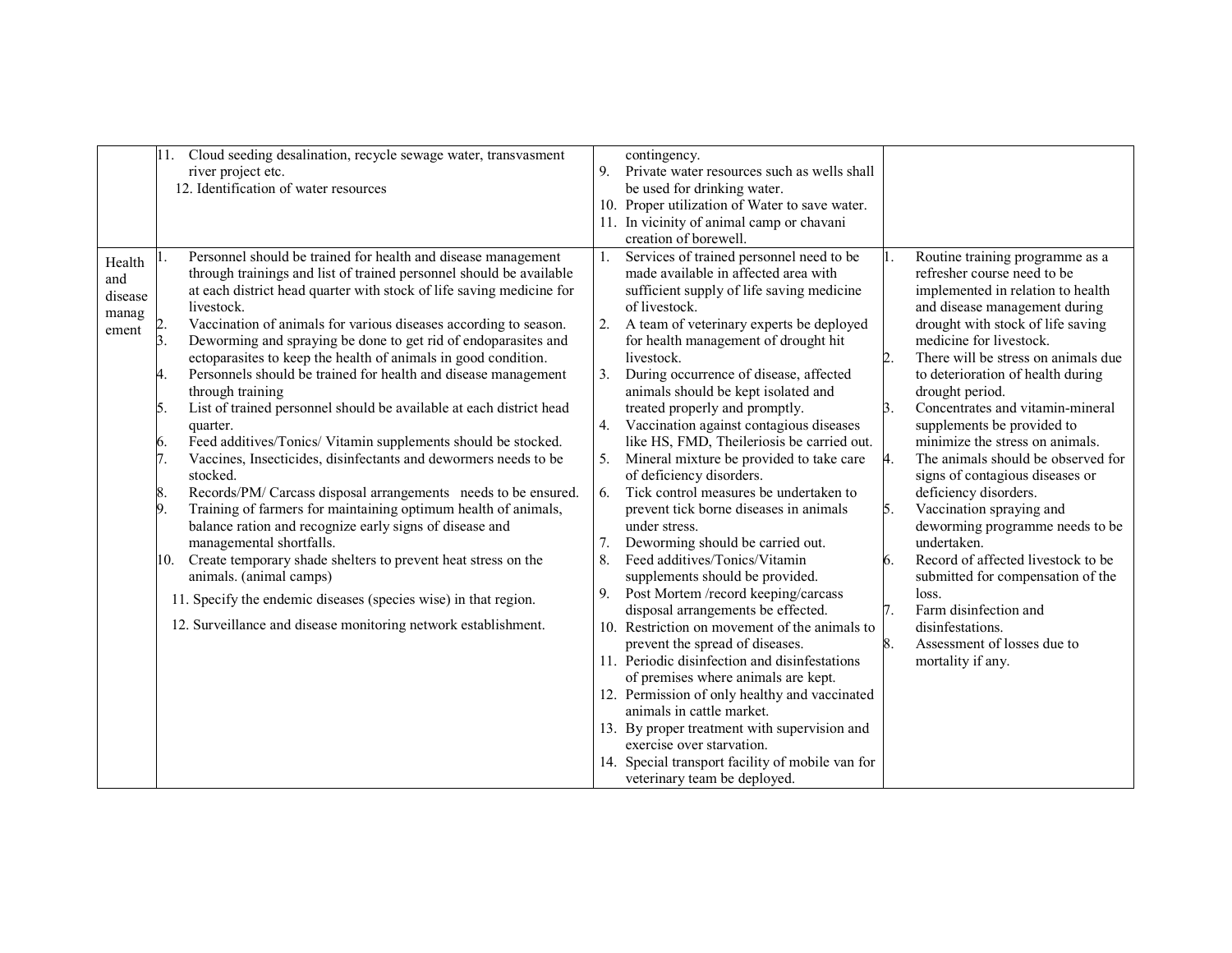| <b>Floods</b>                    |                                                                                                                                                                                                                                                                     |                                                                                                                                                                                                                                         |                                                                                                                                                                               |
|----------------------------------|---------------------------------------------------------------------------------------------------------------------------------------------------------------------------------------------------------------------------------------------------------------------|-----------------------------------------------------------------------------------------------------------------------------------------------------------------------------------------------------------------------------------------|-------------------------------------------------------------------------------------------------------------------------------------------------------------------------------|
| Feed<br>and<br>fodder<br>availab | Identification of flood prone zones and flood forecasting.<br>2.<br>Installation of early warning systems.<br>3.<br>Steps to prevent spoilage of food and water supply due to flood<br>water.<br>Dedicated helpline to emergency contact and communication at<br>4. | Quick evacuation of livestock from flood<br>1.<br>plane areas before area become flooded<br>Prevent outflow of manure pit in river<br>1.<br>2.<br>Proper feed, vaccine, drugs, disinfecrants<br>and feed supplement distribution policy | Green fodder production in next<br>Kharip season needs to be<br>undertaken as a source of fodder at<br>earliest. Fodder seed of improved<br>fodder crop varieties needs to be |
| ility                            | taluka level.<br>Avoid construction of farm buildings in flood risk areas.<br>5.                                                                                                                                                                                    | adopted with transport facility.<br>3.<br>Prevent spoilage of food and water supply                                                                                                                                                     | distributed.<br>Mineral Supplementation should be                                                                                                                             |
|                                  | Local ponds and canals regularly inspected and cleared off from<br>6.<br>obstruction                                                                                                                                                                                | Judicious use of feed resources processed<br>$\overline{4}$ .                                                                                                                                                                           | continued.<br>Concentrate feeding for productive<br>3.                                                                                                                        |
|                                  | Adequate stock of Tetanus toxoid.<br>7.<br>8.<br>Change cropping pattern according to flood risk periods.                                                                                                                                                           | as per type of livestock possessed by the<br>livestock owners.                                                                                                                                                                          | animals so as to compensate the<br>body condition and production.                                                                                                             |
|                                  | 9.<br>Storage of available fodder at safe place before rainy season.<br>Training of local personnel for disaster management.<br>10.                                                                                                                                 | Distribution of fodder, UMMB blocks,<br>5.<br>other feed resources stored in the affected                                                                                                                                               | The animals must be brought into<br>4.<br>cyclic stage for reproduction.                                                                                                      |
|                                  | Dry fodder available should be processed i.e. Urea treatment of<br>crop residues to enhance their nutritive value. For this inputs such                                                                                                                             | area to the livestock owners as per the<br>number and type of livestock possessed.<br>Mineral supplementation - Mineral<br>6.                                                                                                           | Young crossbred livestock needs to<br>5.<br>be attended properly so as to                                                                                                     |
|                                  | as training of livestock owners, material like urea, polythene sheet<br>etc may be provided free of cost to the livestock owners.                                                                                                                                   | mixture be provided for the livestock $@50$<br>6.<br>g/day/Anim.                                                                                                                                                                        | harness the high productivity.<br>Adlib. feeding may be practiced                                                                                                             |
|                                  | Judicial use of available feed resources by the livestock owners.<br>12.<br>13. Non conventional feed resources such as Neem seed Cake/ Sal                                                                                                                         | 7.<br>Disposal/Transfer of the animals in the<br>area having feed resources availability.                                                                                                                                               | with balancing the nutrients<br>required.                                                                                                                                     |
|                                  | seed Meal/ Mango seed Kernels/ Babul pods etc should be<br>collected and stored.                                                                                                                                                                                    | Concentrate feeding for productive<br>8.<br>animals to support minimum production                                                                                                                                                       | The unproductive/surplus livestock<br>7.<br>needs to be culled/disposed.                                                                                                      |
|                                  | 14. Concentrate ingredients such as Grains, brans, chunnies & oilseed<br>cakes, low grade grains, Govt Godowns wastes, grains unfit for<br>human consumption etc. should be procured for productive                                                                 | $&$ life saving of the important animals.<br>Other non productive animals are to be<br>9.<br>fed at subsistence level.                                                                                                                  | Livestock suitable with the farming<br>8.<br>system practiced only should be<br>maintained.                                                                                   |
|                                  | animals.<br>15. Urea molasses mineral blocks (UMMB) may be reserved with                                                                                                                                                                                            | 9.<br>10. Use of food grains for biodisel and<br>distillaries should be stopped and the                                                                                                                                                 | Mechanization in agriculture needs<br>to be encouraged.                                                                                                                       |
|                                  | NDDB, Anand, Gujarat for emergency supply as concentrate.<br>16. Sugarcane bagasse, cane tops and molasses form important<br>byproducts. Sugarcane bagasse- is an important feed resource for<br>ruminants.                                                         | grains be spared for productive animals.<br>11. Bypass protein concentrate ingredints may<br>be provided in order to harvest maximum                                                                                                    | Feed processing needs to be<br>10.<br>encouraged in order to minimize<br>the wastage of feed resources.                                                                       |
|                                  | 17. Tree leaves are easily available. Leaves of neem, mango, banyan,<br>pipal, babul, subabul, mahuva, etc. can be used as green                                                                                                                                    | nutrients for productive animals<br>particularly high productive crossbred<br>cows.                                                                                                                                                     | In-situ storage and feeding of<br>11.<br>processed animal feed resources by<br>the livestock owners needs to be                                                               |
|                                  | fodder. Tree leaves are good source of protein, calcium, Vitamin<br>A& hence should be reserved for feeding during drought.                                                                                                                                         | 12. Top feeds should be used during scarcity<br>period only.                                                                                                                                                                            | encouraged.<br>12.<br>Fodder resources should be                                                                                                                              |
|                                  | 18. Cactus is primarily found in deserts hence it is easily available<br>during scarcity also. As such it is not used for feeding animals but<br>during scarcity it can be used.                                                                                    | 13. Oil seed cakes are good source of proteins<br>and hence should be used for productive<br>animals only.                                                                                                                              | exploited with sufficient transport<br>facilities from other areas of the<br>district even after the event.                                                                   |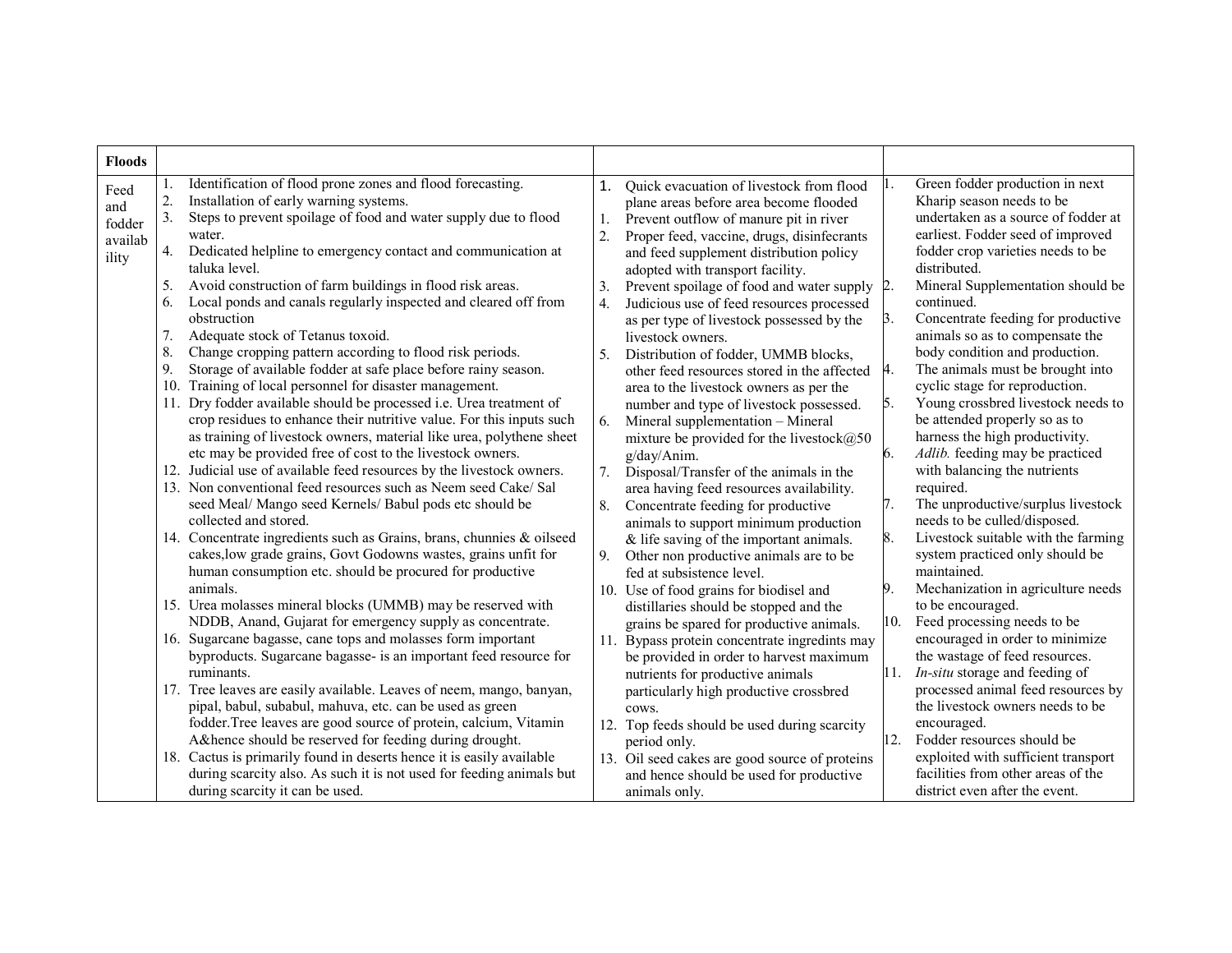|                       | 19. Mineral mixture should be procured and stored for supply.<br>20. Fodder Banks: Grasses & tree leaves: Grasses from periphery of<br>forest area wastelands & farmlands & Dry fallen forest tree<br>leaves may be harvested $&$ stored as hay in bales.<br>21. Fodder Bank: Crop Residues: The major cereals like rice & wheat<br>straws are more important for this purpose. Next are coarse<br>cereals, legumes, haulms left after removing grains from the crops.<br>These may be stored in these banksto be established at each Taluka<br>in the drought area.<br>22. Govt. should provide support to farmers for making stacks, bailing<br>$&$ storage.<br>23. State Animal feed resources Grid needs to be established so as to<br>provide feed resources during scarcity period.<br>24. Cattle camp sites needs to be identified.<br>25. NGOs/Gorakshan Sanstha etc. needs to be identified.<br>26. Anticipated number of livestock $&$ feed resources to be provided<br>needs to be assessed.<br>27. Information at every district head quarter regarding availability of<br>fodder resources from other areas for exploitation should be made<br>available. A storehouse can be prepared at a highest point in the<br>city where feeds & fodder (silage) can be stored for emergency<br>use.<br>28. In case of EFW, harvest all the crops (Sorghum, Bajra, Maize,<br>Rice, Wheat, Horse gram, Groundnut) that can be useful as fodder<br>in future (store properly)<br>29. Arrange for storing minimum required quantity of hay (25-50kg)<br>and concentrates (25kgs) per animals in farmer / LS keepers house /<br>shed for feeding animals during floods<br>30. Arrangement for transportation of animals from low lying area and<br>also for rescue animal health workers | 14. Feed supplements/ Additives needs to be<br>used widely for productive animals.<br>15. Establishment of Cattle camps at<br>identified sites.<br>16. NGOs/Gorakshan Sanstha etc. identified<br>to be involved for participation/<br>implementation.<br>17. Feed resources $\omega$ 7 kg.dry<br>fodder/day/adult animal for maintenance<br>2.0 kg. Concentrate mixture/day/adult<br>animal for supporting minimum milk<br>production.<br>18. The stored feeds & fodder can be used to<br>feed the animals $\&$ if it is short then<br>Fodder resources should be exploited with<br>sufficient transport facilities from other<br>areas of the district.<br>19. Stall feeding of animals with stored hay<br>and concentrates<br>20. Proper hygienic and sanitation of the<br>animal shed<br>21. In floods, un-tether or let loose the<br>animals (Follow up of loose housing<br>system) | 13. Repair of animal shed.<br>14. Bring back the animals to the shed<br>and take proper care of the animals.                                                                                                           |
|-----------------------|-----------------------------------------------------------------------------------------------------------------------------------------------------------------------------------------------------------------------------------------------------------------------------------------------------------------------------------------------------------------------------------------------------------------------------------------------------------------------------------------------------------------------------------------------------------------------------------------------------------------------------------------------------------------------------------------------------------------------------------------------------------------------------------------------------------------------------------------------------------------------------------------------------------------------------------------------------------------------------------------------------------------------------------------------------------------------------------------------------------------------------------------------------------------------------------------------------------------------------------------------------------------------------------------------------------------------------------------------------------------------------------------------------------------------------------------------------------------------------------------------------------------------------------------------------------------------------------------------------------------------------------------------------------------------------------------------------------------------------------------------------------------------------------------|-----------------------------------------------------------------------------------------------------------------------------------------------------------------------------------------------------------------------------------------------------------------------------------------------------------------------------------------------------------------------------------------------------------------------------------------------------------------------------------------------------------------------------------------------------------------------------------------------------------------------------------------------------------------------------------------------------------------------------------------------------------------------------------------------------------------------------------------------------------------------------------------|------------------------------------------------------------------------------------------------------------------------------------------------------------------------------------------------------------------------|
| Drinki<br>ng<br>water | Sufficient storage capacity should be made available particularly<br>during rainy season in view of the forecasting of the flood. Rain<br>water harvesting should be done in all districts. Every district<br>should be made self-sufficient. Every district gas plenty of rain<br>water which should be harvested so that these areas should become<br>self-sufficient $\&$ if required they should be able to provide water to                                                                                                                                                                                                                                                                                                                                                                                                                                                                                                                                                                                                                                                                                                                                                                                                                                                                                                                                                                                                                                                                                                                                                                                                                                                                                                                                                        | Sufficient facility for transportation with<br>1.<br>advanced proper planning should be made<br>in the areas of each district.<br>2.<br>During flood condition there will be<br>polluted water, whatever potable drinking<br>water source is available should be used                                                                                                                                                                                                                                                                                                                                                                                                                                                                                                                                                                                                                   | Sufficient infrastructure facility for<br>transportation with advanced<br>proper planning should be made in<br>the areas of each district.<br>Clean disinfected water from bore<br>well or rain harvested water may be |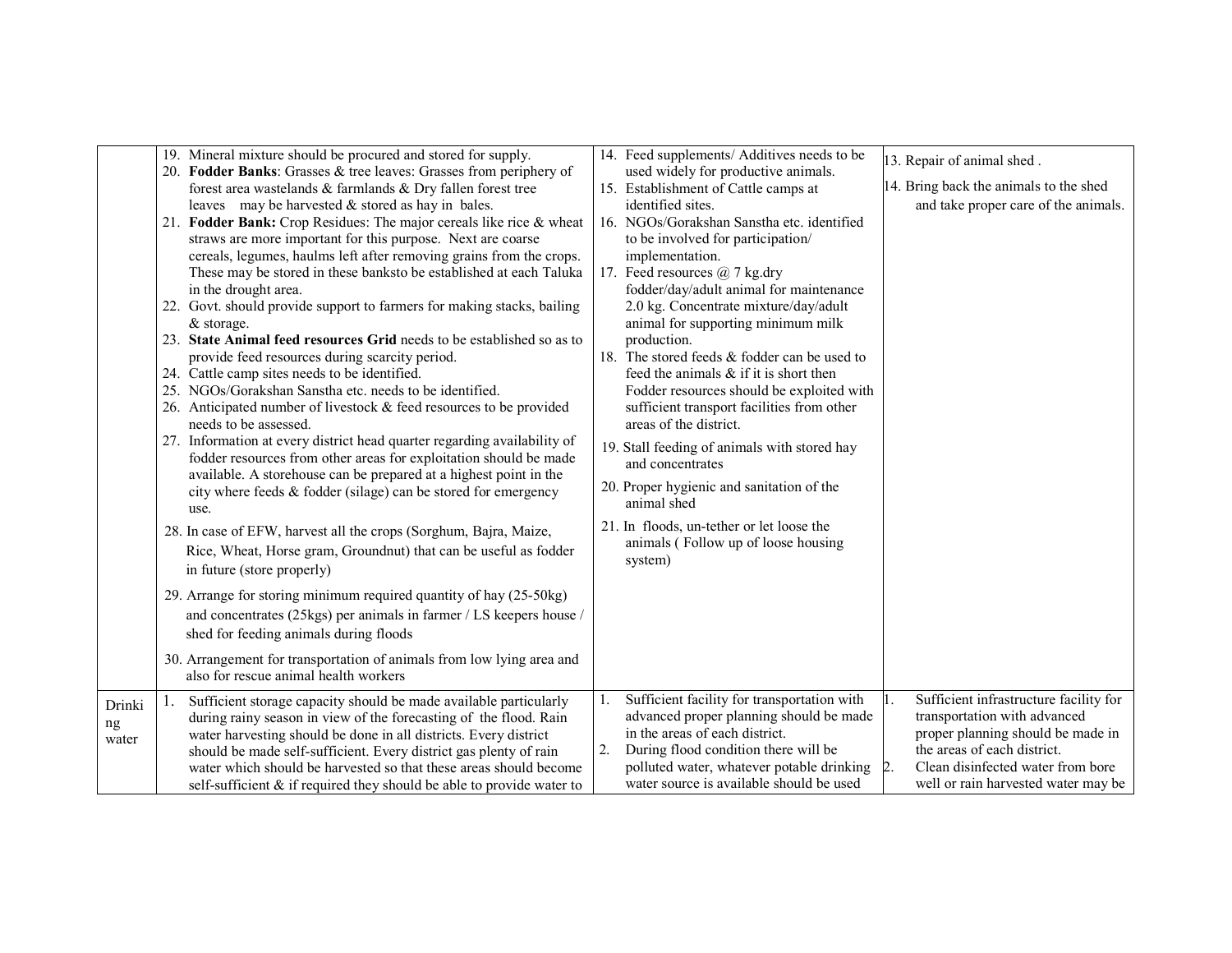|                | 2.<br>3. | other dry areas too. The rain water should not be wasted in sea.<br>Shelters $&$ temporary camps should be set up at a height in city<br>area as well as in suburbs after choosing the right location for each<br>area. Same provisions should be done in other Konkan districts.<br>Bore well facilities should be exploited in districts for supply of                       | 3.       | with almost care.<br>Disinfection of drinking water <i>i.e.</i><br>chlorination of water should be carried out<br>Stop use of drinking water for animals<br>from contaminated water resources.                                         | $\beta$ . | supplied to the animals as water-<br>borne infections are common after<br>floods.<br>Sources of potable drinking water<br>should be tapped for its proper use. |
|----------------|----------|--------------------------------------------------------------------------------------------------------------------------------------------------------------------------------------------------------------------------------------------------------------------------------------------------------------------------------------------------------------------------------|----------|----------------------------------------------------------------------------------------------------------------------------------------------------------------------------------------------------------------------------------------|-----------|----------------------------------------------------------------------------------------------------------------------------------------------------------------|
|                | 4.       | clean water. Contamination of local water resources due to flood<br>water should be prevented<br>Potable drinking water source should be there to supply water to                                                                                                                                                                                                              | 4.       | Disinfection of the water for consumption<br>of the animals should be carried out to<br>prevent water-borne diseases. Aerosol<br>spray of the disinfectant for preventing                                                              | 4.<br>5.  | Permanent water resources should<br>be developed with campaign for<br>public awareness.<br>Water storage facility created away                                 |
|                | 5.<br>6. | animals.<br>Every society should implement rain harvesting system, so that<br>water can be stored for use whole year long. Water problem likely<br>to be faced in future. Water harvesting measures like farm ponds<br>alternative water sources, Nala bunding/check dams etc. needs to<br>be undertaken.<br>Judicious use of water in agriculture i.e. through drip/sprinkler | 5.<br>6. | spread of airborne infections should be<br>carried out. Shelters & temporary camps<br>for displaced animals should be set up<br>with proper sanitation facilities.<br>Judicious use of water for livestock.<br>Water tankers provision |           | from the flooded area.                                                                                                                                         |
|                |          | <i>irrigation.</i>                                                                                                                                                                                                                                                                                                                                                             | 7.       | Private water resources such as wells shall                                                                                                                                                                                            |           |                                                                                                                                                                |
|                | 7.       | Wastage of water needs to be curbed.                                                                                                                                                                                                                                                                                                                                           |          | be used for drinking water availability<br>only.                                                                                                                                                                                       |           |                                                                                                                                                                |
|                | 8.       | Rain water harvesting measures needs to be implemented even at                                                                                                                                                                                                                                                                                                                 |          |                                                                                                                                                                                                                                        |           |                                                                                                                                                                |
|                |          | village level with establishment of water Storage and Purification                                                                                                                                                                                                                                                                                                             |          |                                                                                                                                                                                                                                        |           |                                                                                                                                                                |
|                |          | facility                                                                                                                                                                                                                                                                                                                                                                       |          |                                                                                                                                                                                                                                        |           |                                                                                                                                                                |
| Health         |          | Personnel should be trained for health and disease management<br>through trainings and list of trained personnel should be available                                                                                                                                                                                                                                           | 1.       | Services of trained personnel need to be<br>made available in affected area with                                                                                                                                                       |           | Routine training programme as a<br>refresher course need to be                                                                                                 |
| and            |          | at each district head quarter for flood affected areas with stock of                                                                                                                                                                                                                                                                                                           |          | sufficient supply of life saving medicine                                                                                                                                                                                              |           | implemented in relation to health                                                                                                                              |
| disease        |          | life saving medicine for livestock.                                                                                                                                                                                                                                                                                                                                            |          | of livestock.                                                                                                                                                                                                                          |           | and disease management during                                                                                                                                  |
| manag<br>ement | 2.       | Vaccination of animals for various diseases according to season.                                                                                                                                                                                                                                                                                                               | 2.       | Shifting of the animals at suitable place                                                                                                                                                                                              |           | flood with stock of life saving                                                                                                                                |
|                | 3.       | Deworming and spraying be done to get rid of endoparasites and                                                                                                                                                                                                                                                                                                                 |          | for temporary shelter.                                                                                                                                                                                                                 |           | medicine for livestock.                                                                                                                                        |
|                |          | ectoparasites to keep the health of animals in good condition.                                                                                                                                                                                                                                                                                                                 | 3.       | Disaster management team of                                                                                                                                                                                                            | 2.        | After flood condition there are                                                                                                                                |
|                | 4.       | Stock of life saving medicine be made.                                                                                                                                                                                                                                                                                                                                         |          | veterinarians be deployed.                                                                                                                                                                                                             |           | chances of occurrence of specific                                                                                                                              |
|                | 5.       | Disaster management team of veterinarians be constituted at<br>district/taluka/panchayat level.                                                                                                                                                                                                                                                                                | 4.       | Makeshift Veterinary medical facilities<br>should be created at the site nearer to                                                                                                                                                     | 3.        | diseases.<br>Preventive measures should be                                                                                                                     |
|                | 6.       | Training to veterinarians in health and disease management during                                                                                                                                                                                                                                                                                                              |          | disaster place.                                                                                                                                                                                                                        |           | taken to reduce occurrence of                                                                                                                                  |
|                |          | flood disaster be given.                                                                                                                                                                                                                                                                                                                                                       | 5.       | Various referral centres in the disease                                                                                                                                                                                                |           | diseases. Vaccination and                                                                                                                                      |
|                | 7.       | Awareness amongst farmers regarding health care practices during                                                                                                                                                                                                                                                                                                               |          | diagnostics should be roped in for                                                                                                                                                                                                     |           | deworming programme needs to be                                                                                                                                |
|                |          | flood disaster be undertaken.                                                                                                                                                                                                                                                                                                                                                  |          | detection of infections which cannot be                                                                                                                                                                                                |           | undertaken.                                                                                                                                                    |
|                | 8.       | Feedadditives/Tonics/ Vitamin supplements should be stocked.                                                                                                                                                                                                                                                                                                                   |          | diagnosed at field level.                                                                                                                                                                                                              | 4.        | Animals should closely be                                                                                                                                      |
|                | 9.       | Vaccines /Dewormers needs to be stocked.                                                                                                                                                                                                                                                                                                                                       | 6.       | Various diagnostic facility with modern                                                                                                                                                                                                |           | observed for new/re-emerging                                                                                                                                   |
|                | 10.      | Records/PM/ Carcass disposal arrangements needs to be ensured.                                                                                                                                                                                                                                                                                                                 |          | techniques should be made available at                                                                                                                                                                                                 |           | diseases.                                                                                                                                                      |
|                | 11.      | In flood prone area pucca cattle shed should be constructed.                                                                                                                                                                                                                                                                                                                   |          | Tahsil level besides district level so that                                                                                                                                                                                            | 15.       | Proper disposal of carcass is very                                                                                                                             |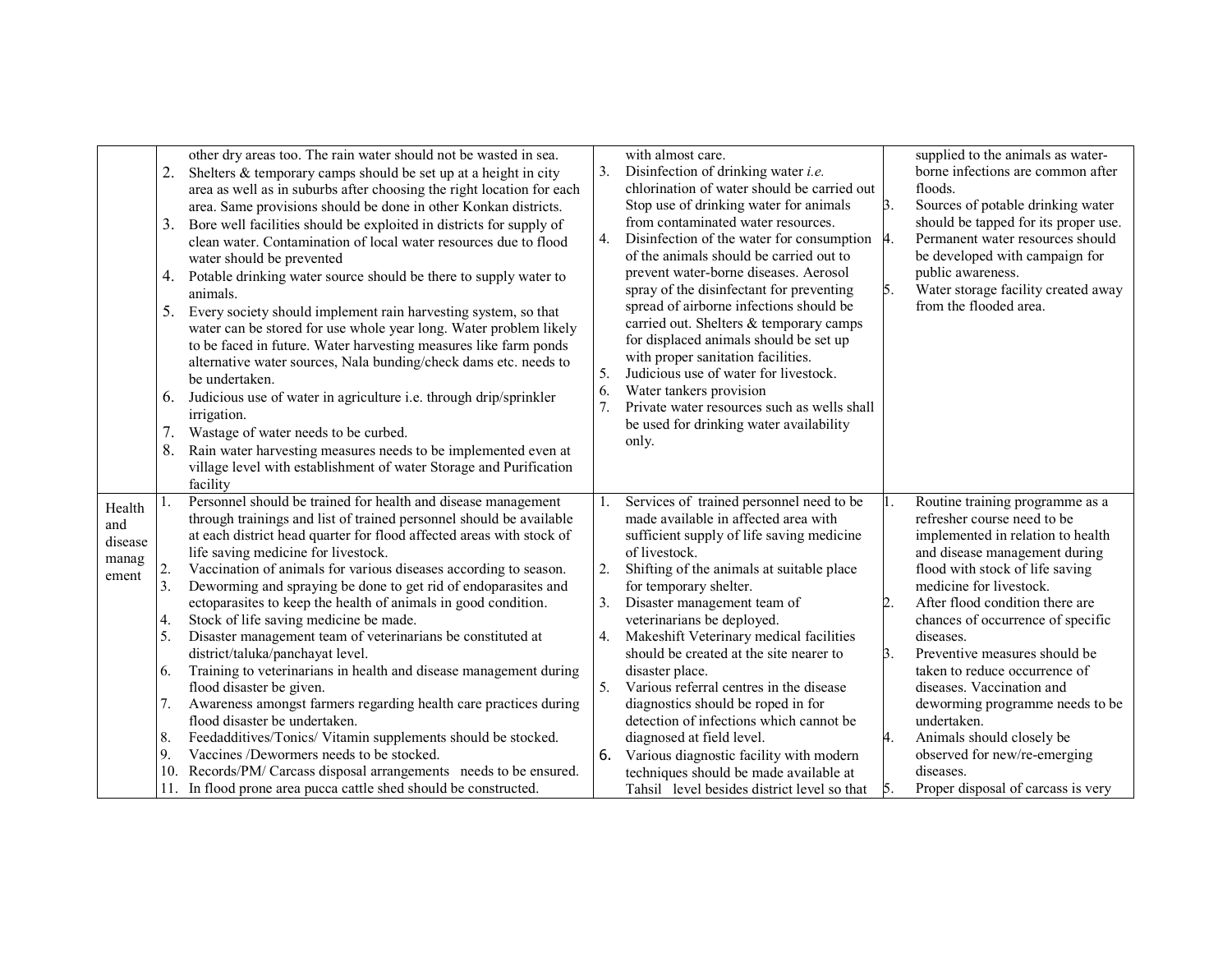| 12. Preparation of walls and hips to keep flood water away from<br>village.<br>13. Specify the endemic diseases (species wise) in that region.<br>14. Surveillance and disease monitoring network establishment | 7.<br>8. | more number of farmers may approach for<br>diagnosis & treatment.<br>Adequate nutrition including vitamin-<br>mineral supplements should be given to<br>animals to keep their health in proper<br>condition.<br>During occurrence of contagious diseases,<br>affected animals should be kept isolated<br>and treated properly. Isolation and<br>treatment of ailing animals viz.<br>hypothermia, wound, diarrhoea and<br>pneumonia be undertaken.<br>Vaccination against HS, BQ and FMD in<br>bovines and PPR and enterotoxaemia in<br>small ruminants should be undertaken.<br>Deworming and spraying of apparently<br>healthy animals be carried out.<br>10. Use of antivenum in snake bite cases.<br>15. Feed additives/Tonics/Vitamin<br>supplements should be provided.<br>Vaccination and deworming programme<br>needs to be undertaken.<br>13. Post Mortem /record keeping/carcass<br>disposal arrangements be effected.<br>14. Disinfect the premises with bleaching<br>powder and lime.<br>15. Turn off electrical power.<br>16. Training of farmers for maintaining<br>optimum health of animals, balance ration<br>and recognize early signs of disease and<br>managemental shortfalls during floods.<br>17. During severe regular flood, shifting of | important in flood affected areas<br>from public health point of view<br>Methods of disposing of dead<br>animals include burning, burying<br>and composting<br>Disinfection of animal sheds with<br>6.<br>2% formaldehyde / 4% caustic<br>soda.<br>7.<br>Provide proper shelter to protect<br>animals from cold and rain.<br>8.<br>Record of affected livestock to be<br>submitted for compensation of the<br>loss.<br>9.<br>In regular flood prone areas<br>defenses such as levees, bunds,<br>reservoirs and weivs should be<br>used for future preventions.<br>10. Repair of animal shed<br>11. Bring back the animals to the shed<br>and protect animal from stress<br>12. Conducting mass animal health<br>camps |
|-----------------------------------------------------------------------------------------------------------------------------------------------------------------------------------------------------------------|----------|------------------------------------------------------------------------------------------------------------------------------------------------------------------------------------------------------------------------------------------------------------------------------------------------------------------------------------------------------------------------------------------------------------------------------------------------------------------------------------------------------------------------------------------------------------------------------------------------------------------------------------------------------------------------------------------------------------------------------------------------------------------------------------------------------------------------------------------------------------------------------------------------------------------------------------------------------------------------------------------------------------------------------------------------------------------------------------------------------------------------------------------------------------------------------------------------------------------------------------------------------------------|-----------------------------------------------------------------------------------------------------------------------------------------------------------------------------------------------------------------------------------------------------------------------------------------------------------------------------------------------------------------------------------------------------------------------------------------------------------------------------------------------------------------------------------------------------------------------------------------------------------------------------------------------------------------------------------------------------------------------|
|                                                                                                                                                                                                                 |          | village away from river or changing the<br>path of river away from village.<br>18. Rescue of sick and injured animals and<br>their treatment.<br>19. Conducting mass animal health camps.                                                                                                                                                                                                                                                                                                                                                                                                                                                                                                                                                                                                                                                                                                                                                                                                                                                                                                                                                                                                                                                                        |                                                                                                                                                                                                                                                                                                                                                                                                                                                                                                                                                                                                                                                                                                                       |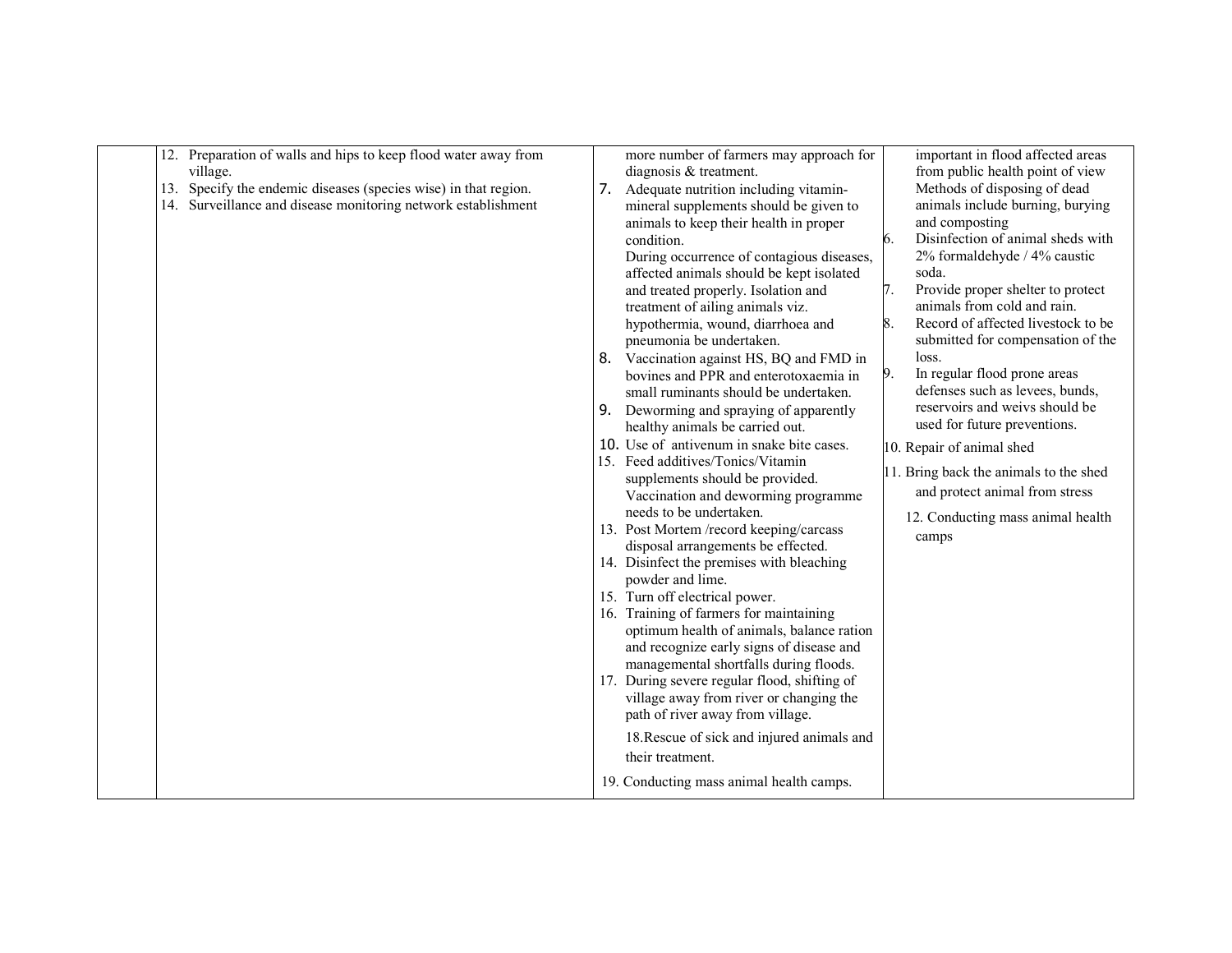| Cyclo<br>ne                                |                                                                                                                                                                                                                                                                                                                                                                                                                                                                                                                                                                                                                               |                                                                                                                                                                                                                                                                                                                                                                                                                                                                                                                                                                                                                                                                                         |                                                                                                                                                                                                                                                                                                   |
|--------------------------------------------|-------------------------------------------------------------------------------------------------------------------------------------------------------------------------------------------------------------------------------------------------------------------------------------------------------------------------------------------------------------------------------------------------------------------------------------------------------------------------------------------------------------------------------------------------------------------------------------------------------------------------------|-----------------------------------------------------------------------------------------------------------------------------------------------------------------------------------------------------------------------------------------------------------------------------------------------------------------------------------------------------------------------------------------------------------------------------------------------------------------------------------------------------------------------------------------------------------------------------------------------------------------------------------------------------------------------------------------|---------------------------------------------------------------------------------------------------------------------------------------------------------------------------------------------------------------------------------------------------------------------------------------------------|
| Feed<br>and<br>fodder<br>availab<br>ility  | There should be availability of fodder depot one each for every<br>district.<br>Information at every district head quarter regarding availability of<br>2.<br>fodder resources from other areas for exploitation should be made<br>available. A storehouse can be prepared at a highest point in the<br>district where feeds & fodder (silage) can be stored for emergency<br>use. The store house should have proper walls on all sides with<br>one entrance to avoid effect of cyclone.<br>Feed & fodder should be stored as emergency stock in Govt.<br>3.<br>warehouses which can be distributed to areas that need them. | Adaptation of proper distribution policy<br>1.<br>as per requirement with transport facility.<br>2.<br>The stored feeds & fodder can be used to<br>feed the animals & if it is short then<br>Fodder resources should be exploited with<br>sufficient transport facilities from other<br>areas of the district.                                                                                                                                                                                                                                                                                                                                                                          | Readiness for feed and fodder bank<br>as and when required for each<br>districts with transport facility<br>should be created.                                                                                                                                                                    |
| Drinki<br>ng<br>water                      | Water resources as in general are inadequate and hence the<br>1.<br>resources should be trapped and increased.<br>Rain water harvesting should be done in all districts. Every district<br>2.<br>should be made self-sufficient. Each district has plenty of rain<br>water which should be harvested so that these areas are self-<br>sufficient $\&$ if required they should be able to provide water to<br>other dry areas too. The rain water should not be wasted in sea.<br>Walls of the well should be constructed much above the ground<br>3.<br>level to avoid contamination.                                         | Special distribution and carrying capacity<br>1.<br>should be implemented from other<br>available resources.<br>2. Rain harvested water & bore well water<br>should be disinfected $&$ provided to the<br>animals.<br>3.<br>Special distribution and carrying capacity<br>should be implemented from other<br>available resources.<br>4. Disinfection of the water for consumption<br>of the animals should be carried out to<br>prevent water-borne diseases. Aerosol<br>spray of the disinfectant for preventing<br>spread of airborne infections should be<br>carried out. Shelters & temporary camps<br>for displaced animals should be set up<br>with proper sanitation facilities | Permanent water resources should<br>be developed even after the event<br>with campaign for public<br>awareness.                                                                                                                                                                                   |
| Health<br>and<br>disease<br>manag<br>ement | Personnel should be trained for health and disease management<br>1.<br>through trainings and list of trained personnel should be available<br>at each district head quarter for cyclone affecting areas with stock<br>of life saving medicine for livestock.<br>2.<br>Vaccination against common infections like FMD, swine fever,<br>black quarter, anthrax, haemorrhagic septicaemia, etc. should be<br>given to animals.<br>3.<br>Stock of medicines should be kept available for use during cyclone.                                                                                                                      | 1.<br>Keep watch on weather and listen to<br>radio or TV and make others alert by<br>warning.<br>2.<br>Shift the animals at safer place or in well<br>secured cattle sheds.<br>3. The wall and roofs of the cow sheds<br>should be well secured.<br>4. Loose poles $&$ tree branches should be                                                                                                                                                                                                                                                                                                                                                                                          | 1.<br>Routine training programme as a<br>refresher course need to be<br>implemented in relation to health<br>and disease management during<br>cyclone with stock of life saving<br>medicine for livestock.<br>2.<br>Do not free the animals unless all<br>clear or officially advised it is safe. |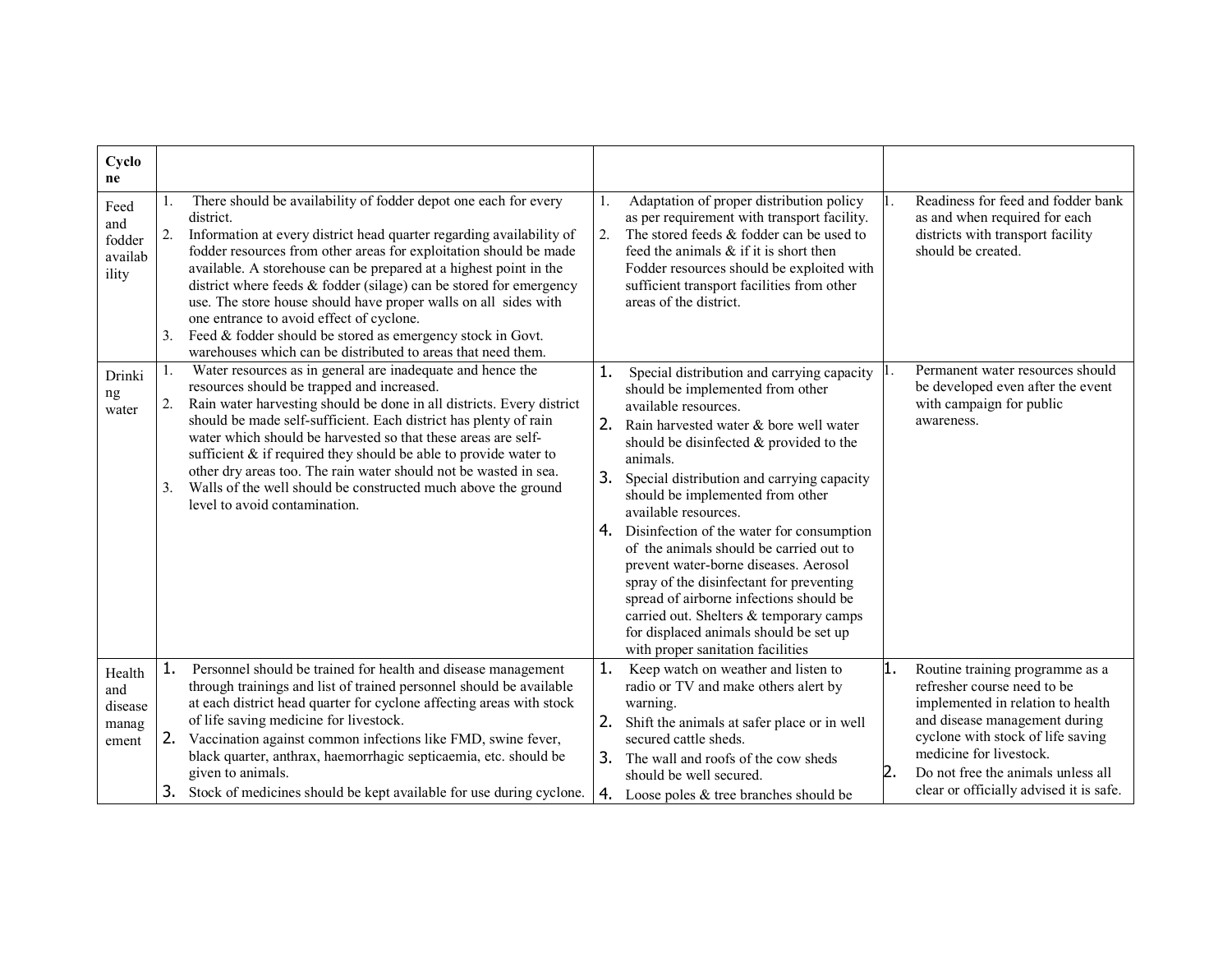|                                               | 4. | The walls and roofs of the cow sheds should be well secured.<br>Loose poles & tree branches should be removed, which may<br>become harmful during extreme wind.                                                                                                                                                                                                                                                                                                                                                                                                                                                                                                                                                                                                                                                                                                                                                           | 5.<br>6.<br>7.                                     | removed, which may become harmful<br>during extreme wind.<br>Services of trained personnel need to be<br>made available in cyclone affected area<br>with sufficient supply of life saving<br>medicine of livestock.<br>Makeshift Veterinary medical facilities<br>should be created at the site nearer to<br>disaster place.<br>Various referral centers in the disease<br>diagnostics should be roped in for                                                                                                                                                                                         |    |                                                                                                                                                                                                                                                  |
|-----------------------------------------------|----|---------------------------------------------------------------------------------------------------------------------------------------------------------------------------------------------------------------------------------------------------------------------------------------------------------------------------------------------------------------------------------------------------------------------------------------------------------------------------------------------------------------------------------------------------------------------------------------------------------------------------------------------------------------------------------------------------------------------------------------------------------------------------------------------------------------------------------------------------------------------------------------------------------------------------|----------------------------------------------------|-------------------------------------------------------------------------------------------------------------------------------------------------------------------------------------------------------------------------------------------------------------------------------------------------------------------------------------------------------------------------------------------------------------------------------------------------------------------------------------------------------------------------------------------------------------------------------------------------------|----|--------------------------------------------------------------------------------------------------------------------------------------------------------------------------------------------------------------------------------------------------|
|                                               |    |                                                                                                                                                                                                                                                                                                                                                                                                                                                                                                                                                                                                                                                                                                                                                                                                                                                                                                                           |                                                    | detection of infections which cannot be<br>diagnosed at field level.<br>Various diagnostic facility with modern<br>techniques should be made available at<br>Tahesil level besides district level so that<br>more number of farmers may approach for<br>diagnosis & treatment.                                                                                                                                                                                                                                                                                                                        |    |                                                                                                                                                                                                                                                  |
|                                               |    | Heat wave and cold wave                                                                                                                                                                                                                                                                                                                                                                                                                                                                                                                                                                                                                                                                                                                                                                                                                                                                                                   |                                                    |                                                                                                                                                                                                                                                                                                                                                                                                                                                                                                                                                                                                       |    |                                                                                                                                                                                                                                                  |
| Shelter<br>/enviro<br>nment<br>manag<br>ement | D. | Capacity should be developed with temporary sheds at Govt./Semi<br>Govt./NGO's/ Goshala's for heat / at district level on the basis of<br>forecasting.<br>There is possibility of heat stress to animal during summer season.<br>Thatched sheds should be provided as a shelter to animal to<br>minimize heat stress.<br>Water splashing should be done in sheds/ on animals to reduce the<br>surrounding temperature.<br>Foggers can also be fitted in animal sheds.<br>Awareness campaign should be undertaken amongst farmers about<br>shelter management during summer, cold, winter and rainy season.<br>Farmers should be informed through Community Radio/ TV<br>programmes/ Publishing popular articles in local news paper.<br>Ad.lib. drinking water along with water for splashing on animals<br>Grazing during cool hours.<br>Prefer stall feeding<br>During cold wave there should be provision of sheds for | 1.<br>2.<br>3.<br>4.<br>5.<br>6.<br>7.<br>8.<br>9. | Provide proper sheds for animals and keep 1.<br>animals inside during hot sun.<br>Ad lib. Fresh, clean and cool drinking<br>water.<br>Water splashing on animals.<br>Providing cooler environment to the<br>animals.<br>Grazing during cool hours.<br>Feeding of concentrates in more quantity.<br>Stall feeding of the livestock.<br>There should be proper ventilation in the<br>sheds.<br>The windows of the sheds should be<br>covered with gunny bags on which water<br>should be sprinkled to minimize direct<br>entry of heat wave in animal shed.<br>10. Water splashing be done 2-3 times in | 2. | Areas and various agencies should<br>be identified and listed to<br>overcome such events with public<br>awareness campaign.<br>The stress on animals due to heat<br>wave should be minimized by<br>providing proper nutrition to the<br>animals. |
|                                               |    | protection of animals especially young animals from direct                                                                                                                                                                                                                                                                                                                                                                                                                                                                                                                                                                                                                                                                                                                                                                                                                                                                |                                                    | sheds / on animals during hot part of the                                                                                                                                                                                                                                                                                                                                                                                                                                                                                                                                                             |    |                                                                                                                                                                                                                                                  |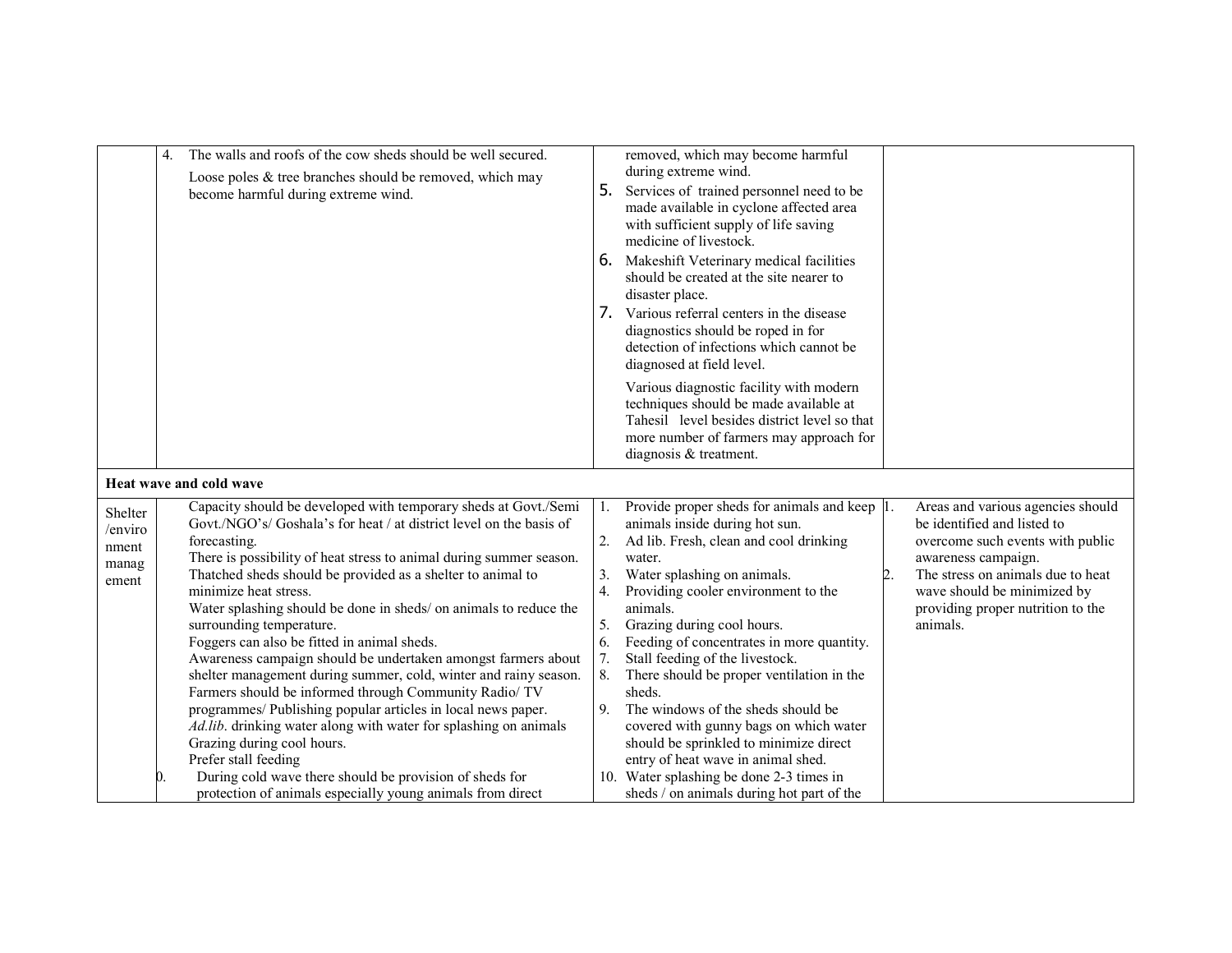|                                            |                            | wind/rain or during cold wave/heavy rain.<br>Nutritional requirements of animals is higher during cold and<br>wind so adequate diet should be given.<br>Plantation of trees near sheds help in cold windbreak and also<br>reduce heat stress.                                                                                                                                                                                                                                                                                                                                                           |                       | day.<br>11. Animals should not be let loose for<br>grazing during peak hours of the day i.e.<br>$10am-5pm.$<br>12. Bullocks should be put to work in early<br>morning hour upto 10 am and late evening<br>hours 5-7 pm.<br>13. Feed green fodder/silage / concentrates<br>during day time and roughages /hay<br>during night time in case of heat waves.<br>14. Transportation arrangement for proper<br>shelter of livestock at the special camp<br>sites during heat wave/ cold wave.<br>15. The inside environment of the shed during<br>cold wave should be kept warm by<br>providing heaters during night hours.<br>16. Windows be closed, the sides may be<br>covered by polythene sheet or gunny<br>bags, high wattage bulbs be provided<br>during night hours to protect animals<br>particularly young and old animals during<br>cold waves. |    |                                                                                                                                                                                                                                                                                                                                                                                   |
|--------------------------------------------|----------------------------|---------------------------------------------------------------------------------------------------------------------------------------------------------------------------------------------------------------------------------------------------------------------------------------------------------------------------------------------------------------------------------------------------------------------------------------------------------------------------------------------------------------------------------------------------------------------------------------------------------|-----------------------|------------------------------------------------------------------------------------------------------------------------------------------------------------------------------------------------------------------------------------------------------------------------------------------------------------------------------------------------------------------------------------------------------------------------------------------------------------------------------------------------------------------------------------------------------------------------------------------------------------------------------------------------------------------------------------------------------------------------------------------------------------------------------------------------------------------------------------------------------|----|-----------------------------------------------------------------------------------------------------------------------------------------------------------------------------------------------------------------------------------------------------------------------------------------------------------------------------------------------------------------------------------|
|                                            |                            |                                                                                                                                                                                                                                                                                                                                                                                                                                                                                                                                                                                                         |                       | 17. Proper feeding of animals should be done.<br>Add 25-50 ml of edible oil in<br>concentrates and fed to the animal during<br>cold waves                                                                                                                                                                                                                                                                                                                                                                                                                                                                                                                                                                                                                                                                                                            |    |                                                                                                                                                                                                                                                                                                                                                                                   |
| Health<br>and<br>disease<br>manag<br>ement | 2.<br>3.<br>4.<br>5.<br>6. | Feed additives/heat stress reliving drugs/ multivitamin supplements<br>to be kept ready.<br>Vaccination of animals for various diseases according to season.<br>Deforming and spraying be done to get rid of endoparasites and<br>ectoparasites.<br>Sufficient stock of life saving drugs such as corticosteroids,<br>sedatives, IV fluids should be made.<br>Personnel should be trained in health management of livestock<br>during summer/ winter through training.<br>There should be provision of sheds for protection of animals<br>especially young animals from direct wind / rain, during cold | -1.<br>2.<br>3.<br>4. | Any cases reported to be treated in<br>isolation<br>Keep in cool condition.<br>If there is occurrence of dehydration in<br>animals they should be kept isolated and<br>treated properly with fluid therapy.<br>Adequate quantity of clean, cold drinking<br>water be provided for 24 hrs during heat<br>wave.<br>Provide mineral supplements and give<br>multivitamins injections with adequate                                                                                                                                                                                                                                                                                                                                                                                                                                                      | 2. | Routine training programme as a<br>refresher course need to be<br>implemented in relation to health<br>and disease management during<br>heat wave with stock of life saving<br>medicine for livestock.<br>There will be stress on animals due<br>to deterioration of health during<br>drought heat wave.<br>Proper feeding should be done to<br>minimize the stress on animals by |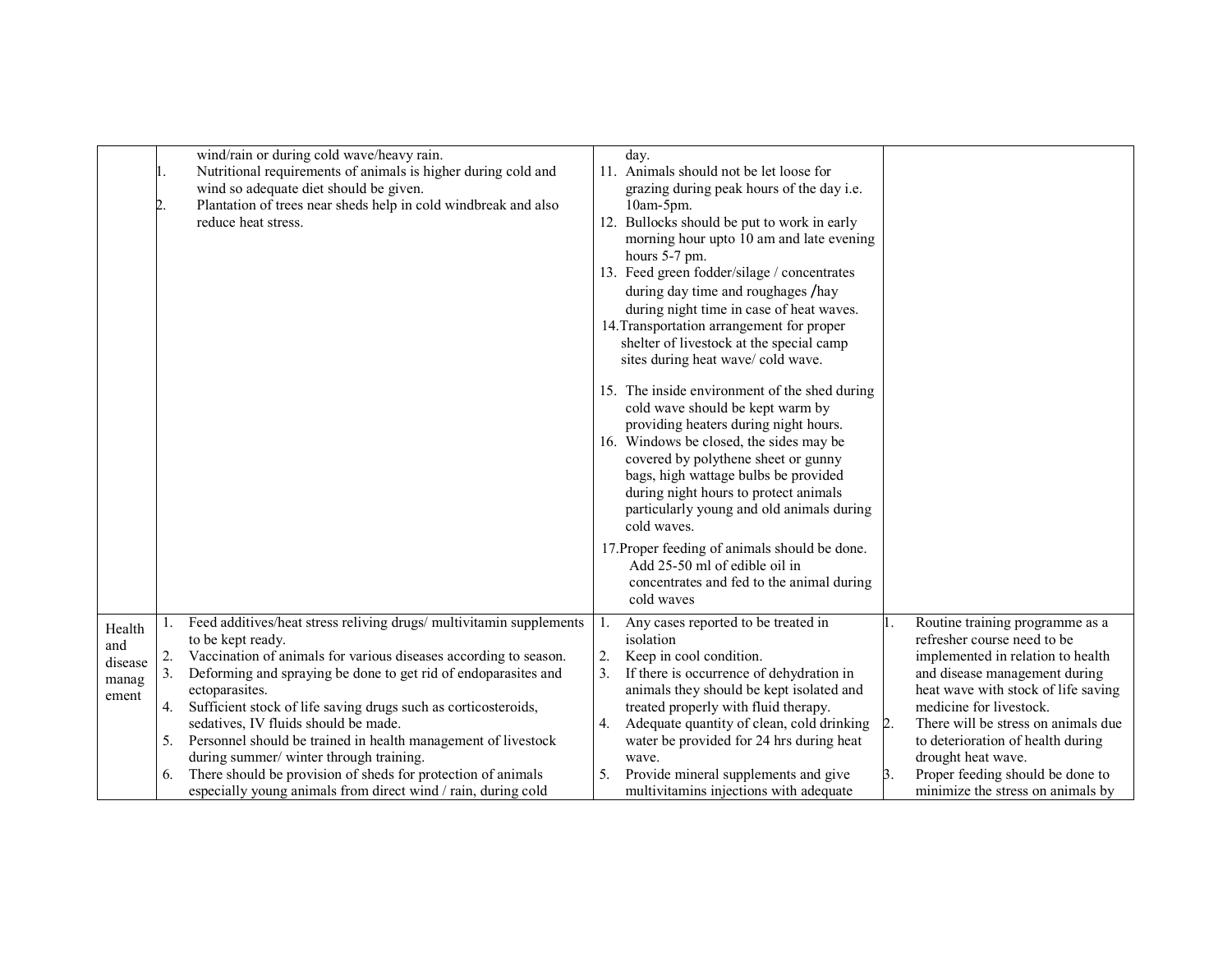| wave/heavy rains.<br>Awareness campaign should be undertaken amongst farmers about<br>shelter management during summer, cold, winter and rainy season.<br>Personnel should be trained for health and disease management<br>8.<br>through trainings and list of trained personnel should be available<br>at each district head quarter during heat and cold waves with stock<br>of life saving medicine for livestock.<br>During Hailstorm provide shelter with well secured sheds.<br>9.<br>10. Specify the endemic diseases in that region.<br>11. Surveillance and disease monitoring net work establishment. | diet<br>supplying energy, mineral and<br>Services of trained personnel need to be.<br>vitamin supplement<br>6.<br>made available in affected area with<br>Intensive rearing of animals and<br>4.<br>treatment follow-up.<br>facilities to overcome heat waves through<br>Vaccination of animals.<br>water availability and cold through proper 5.<br>closed shelter with sufficient supply of<br>After Hailstorm repair roofing of<br>6.<br>life saving medicine of livestock.<br>the cattle sheds, avoid stress and<br>During cold - Adequate nutrition should<br>treat wounded animals properly to<br>7.<br>be given to animals to keep their health in<br>control mortality.<br>Management of fallen trees and<br>proper condition.<br>If there is occurrence of disease, affected<br>poles remove broken trees and their<br>8.<br>animals should be kept isolated and<br>branches.<br>treated properly. Body of the animal may<br>Compensation for loss of property<br>8.<br>be covered with gunny bag or blanket<br>in terms of mortality in animals and<br>Adequate quantity of clean, cool drinking<br>damage to cattle sheds.<br>9.<br>water also be provided during cold wave.<br>9. Conducting mass animal health<br>In Hailstorm protect animals by providing<br>10.<br>camps<br>shelter, treat wounded animals<br>immediately, provide warm, remove stone<br>debris and clean the path.<br>11. Rescue of sick and injured animals and<br>their treatment<br>12. Conducting mass animal health camps |
|-----------------------------------------------------------------------------------------------------------------------------------------------------------------------------------------------------------------------------------------------------------------------------------------------------------------------------------------------------------------------------------------------------------------------------------------------------------------------------------------------------------------------------------------------------------------------------------------------------------------|-----------------------------------------------------------------------------------------------------------------------------------------------------------------------------------------------------------------------------------------------------------------------------------------------------------------------------------------------------------------------------------------------------------------------------------------------------------------------------------------------------------------------------------------------------------------------------------------------------------------------------------------------------------------------------------------------------------------------------------------------------------------------------------------------------------------------------------------------------------------------------------------------------------------------------------------------------------------------------------------------------------------------------------------------------------------------------------------------------------------------------------------------------------------------------------------------------------------------------------------------------------------------------------------------------------------------------------------------------------------------------------------------------------------------------------------------------------------------------------------------------------------|
|-----------------------------------------------------------------------------------------------------------------------------------------------------------------------------------------------------------------------------------------------------------------------------------------------------------------------------------------------------------------------------------------------------------------------------------------------------------------------------------------------------------------------------------------------------------------------------------------------------------------|-----------------------------------------------------------------------------------------------------------------------------------------------------------------------------------------------------------------------------------------------------------------------------------------------------------------------------------------------------------------------------------------------------------------------------------------------------------------------------------------------------------------------------------------------------------------------------------------------------------------------------------------------------------------------------------------------------------------------------------------------------------------------------------------------------------------------------------------------------------------------------------------------------------------------------------------------------------------------------------------------------------------------------------------------------------------------------------------------------------------------------------------------------------------------------------------------------------------------------------------------------------------------------------------------------------------------------------------------------------------------------------------------------------------------------------------------------------------------------------------------------------------|

2.5.2 Poultry

|                                    |                                                                                                                                                          | Convergence/linkages<br>with ongoing programs,<br>if any                                                                                                                                          |                                                                                                                                                                                       |  |
|------------------------------------|----------------------------------------------------------------------------------------------------------------------------------------------------------|---------------------------------------------------------------------------------------------------------------------------------------------------------------------------------------------------|---------------------------------------------------------------------------------------------------------------------------------------------------------------------------------------|--|
|                                    | <b>Before the event</b>                                                                                                                                  | During the event                                                                                                                                                                                  | After the event                                                                                                                                                                       |  |
| <b>Drought</b>                     |                                                                                                                                                          |                                                                                                                                                                                                   |                                                                                                                                                                                       |  |
| Shortage of<br>feed<br>ingredients | There should be availability of<br>ingredients and<br>feed<br>feed.<br>mineral mixtures with sufficient<br>for<br>storage capacity<br>every<br>district. | distribution<br>Adaptation of<br>proper<br>requirement with<br>policy as<br>per<br>transport facility.<br>Supply of feed ingredients through<br>government channel to the end users<br>$\cdot$ 2. | feed<br>Readiness<br>feed.<br>tor<br>ingredients and mineral mixtures as<br>when required for each<br>and<br>districts with transport facility.<br>Strategies to minimize the effects |  |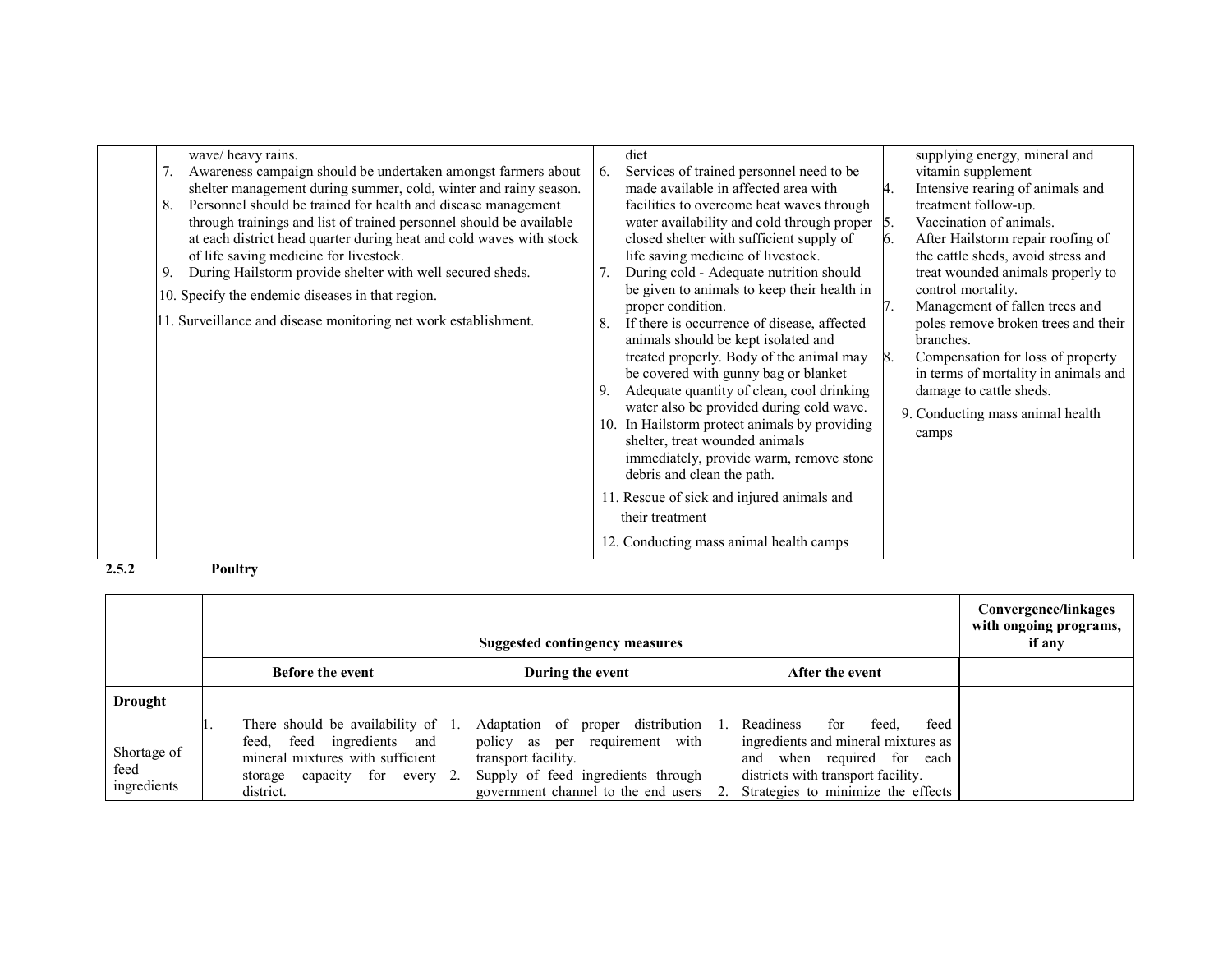| $\overline{2}$ . | Registration of poultry farms             |    | at reduced price.                         |                | of stress due to drought by           |  |
|------------------|-------------------------------------------|----|-------------------------------------------|----------------|---------------------------------------|--|
|                  | made compulsory to make it $ 3$ .         |    | Make sure that birds receive adequate     |                | optimum feeding and management        |  |
|                  | easier to be prepared and                 |    | quantity and essential nutrients          |                | of the flock.                         |  |
|                  | provide quick help to the                 |    | through feed to minimize stress and to    | 3 <sub>1</sub> | Use of mineral and vitamin            |  |
|                  | farmers                                   |    | prevent occurrence of disease             |                | supplements to reduce stress.         |  |
| Β.               | Storage of feed ingredients of            |    | outbreaks.                                | 4.             | Follow up of affected livestock for   |  |
|                  | previous year in sufficient 4.            |    | Crucial use of available feed avoiding    |                | adequate feed supply.                 |  |
|                  | quantity to use in scarcity               |    | excess feeding and wastage of the         | 5.             | Proper utilization of the resources   |  |
|                  | period.                                   |    | feed.                                     |                | should be carried out. The situation  |  |
| 4.               | Identification and storage of $\vert 5$ . |    | Stored feed ingredients will be           |                | should be assessed properly and       |  |
|                  | locally available<br>feed                 |    | utilized during contingency.              |                | decision has to be taken on which     |  |
|                  | ingredients as an substitute for          | 6. | Birds should be evacuated and taken       |                | birds to be treated first and how.    |  |
|                  | scares ingredients.                       |    | to shelters as soon as there is news of   | 6.             | The birds that are in very poor       |  |
| 5.               | A farm disaster kit should be             |    | an imminent disaster. Every flock         |                | condition with no chance of           |  |
|                  | prepared in advance. The kit              |    | must have some form of durable and        |                | recovery should be culled in          |  |
|                  | should be placed in a central             |    | visible identification.                   |                | humane manner.                        |  |
|                  | location and everyone should              | 7. | There should be arrangements for          | 7.             | The dead birds should be disposed     |  |
|                  | know where it is. The contents            |    | appropriate transport, suitable for       |                | off in hygienic manner by burial or   |  |
|                  | of the kit must be checked                |    | birds. Stranded birds should be           |                | incineration.                         |  |
|                  | regularly to ensure fresh and             |    | rescued and taken to safer places.        | 8.             | The situation at the farm also        |  |
|                  | complete<br>supplies.<br>The 1            | 8. | If the stranded place is considered       |                | should be assessed and the            |  |
|                  | following items should be                 |    | safe for the next week or so, the birds   |                | corrective measures should be         |  |
|                  | included in the kit in addition to        |    | may be left there but should be           |                | taken as soon as possible.<br>All     |  |
|                  | the items that are used everyday:         |    | provided with feed and drinking           |                | damages should be repaired and        |  |
|                  | Updated list of all farms with            |    | water.                                    |                | shed should be made functional.       |  |
|                  | information about birds, their            | 9. | Arrangements should be made so that       |                | Disinfection of the premises and      |  |
|                  | location and records of feeding,          |    | veterinary and Para- veterinary           |                | shed should be carried to prevent     |  |
|                  | vaccination, tests.                       |    | personnel can quickly reach all           |                | spread of diseases.                   |  |
|                  | Basic first aid kit.                      |    | affected farms to provide necessary       | 9.             | The stress on poultry due to          |  |
|                  | Handling equipment $&$ cages.             |    | measures.                                 |                | shortage of feed during drought       |  |
|                  | Waterier and feeders.                     |    | 10. Officials and other personnel engaged |                | period can be minimized by proper     |  |
|                  | disinfection<br>Sanitation<br>and         |    | in relief work should also gather         |                | feeding of the birds after drought    |  |
|                  | equipments & chemicals.                   |    | intelligence on the extent and nature     |                | period.                               |  |
|                  | Other safety and emergency                |    | of the damage to individual farms and     |                | 10. Ad lib. feeding to compensate the |  |
|                  | items for vehicles and trailers,          |    | villages so that appropriate relief       |                | egg production.                       |  |
|                  | e.g., Extra tyres, winches, tools,        |    | measures can be implemented.              |                | 11. Feed additives may be used to     |  |
|                  | etc.                                      |    | 11. Adequate nutrition should be given to |                | maximize production                   |  |
| 6.               | Maize grain is limiting source as         |    | birds to keep their health in proper      |                |                                       |  |
|                  | a feed ingredient in poultry feed.        |    | condition.                                |                |                                       |  |
|                  |                                           |    |                                           |                |                                       |  |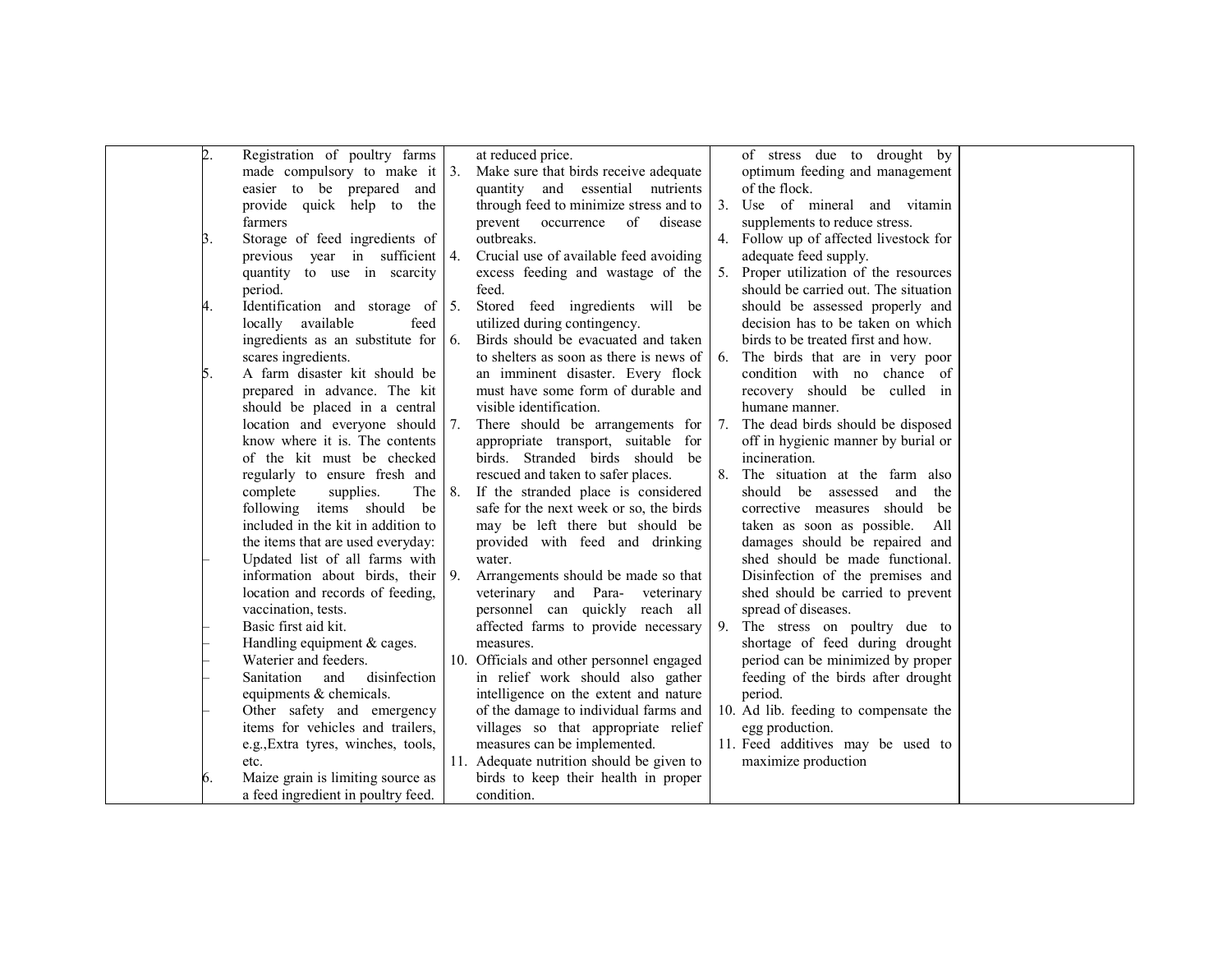|                   | Store maize for poultry feed.<br>8.<br>Substitute feed ingredient should<br>be tapped as replacement for<br>maize grain which can be used<br>for poultry feed.<br>Concentrate ingredients such as<br>9.<br>Grains, brans, & oilseed cakes,<br>grade<br>grains,<br>Govt.<br>low<br>Godowns wastes, grains unfit<br>for human consumption etc.<br>should be procured.<br>Ban on export of oilseed meals<br>10.<br>needs to be implemented.<br>11. Feed required for broilers 3.5 $_{20}$<br>kg./bird for six weeks. For<br>Layers 55 kg /layer bird for a<br>period of 72 weeks.<br>12. Storing of house hold grain like<br>maize, broken rice, bajra etc, | 12. The available ingredients as poultry<br>feed should be used with utmost care.<br>13. Non-conventional feed ingredients<br>can also be tapped to use as a poultry<br>feed taking into consideration the<br>anti-nutritional factors present in it.<br>14. Alternate day feeding for broilers.<br>15. Avoid feed wastage.<br>16. Restricted feeding for layers.<br>17. Poor layer birds to be culled.<br>18. Broiler rear up to 4 weeks only.<br>19. Use of feed additives be enhanced to<br>maximize the feed efficiency.<br>Supplementation only for productive<br>birds with house hold grain<br>21. Supplementation of shell grit (calcium)<br>for laying birds                                                                                                                                                         |  |
|-------------------|----------------------------------------------------------------------------------------------------------------------------------------------------------------------------------------------------------------------------------------------------------------------------------------------------------------------------------------------------------------------------------------------------------------------------------------------------------------------------------------------------------------------------------------------------------------------------------------------------------------------------------------------------------|-------------------------------------------------------------------------------------------------------------------------------------------------------------------------------------------------------------------------------------------------------------------------------------------------------------------------------------------------------------------------------------------------------------------------------------------------------------------------------------------------------------------------------------------------------------------------------------------------------------------------------------------------------------------------------------------------------------------------------------------------------------------------------------------------------------------------------|--|
|                   | 13. Culling of weak birds                                                                                                                                                                                                                                                                                                                                                                                                                                                                                                                                                                                                                                |                                                                                                                                                                                                                                                                                                                                                                                                                                                                                                                                                                                                                                                                                                                                                                                                                               |  |
| Drinking<br>water | Water resources as in general are<br>inadequate and hence the<br>resources should be trapped and<br>increased.<br>Conservation of water for drought<br>2.<br>period.<br>Water conservations measures<br>3.<br>adopted to increase water table<br>like recharging of bore wells.<br>Available water resources should<br>4.<br>be tapped and reserved.<br>Leak proof water supply systems.<br>5.<br>6.<br>Available rain water harvesting<br>technique should be adopted i.e.<br>farm ponds etc.<br>Water conservations measures be<br>7.<br>adopted to increase water table.                                                                              | Special distribution and carrying<br>Permanent water resources should<br>1.<br>capacity should be implemented from<br>be developed even after the event<br>other available resources for poultry.<br>with<br>campaign<br>for<br>public<br>2.<br>Optimum use of available water as<br>awareness.<br>per the requirement of birds.<br>2.<br>Evaluation and fine tuning of the<br>Supply of adequate water to farms<br>contingency majors.<br>with transportation facility.<br>B.<br>Ensure clean, cold water supply to<br>Supply of water through tankers<br>4.<br>birds.<br>during contingency.<br>Steps should be taken to conserve<br>4.<br>5.<br>Judicious use of water.<br>water and to develop permanent<br>Use of nipples as waterers.<br>6.<br>water resources.<br>Fresh and ad lib. water should be<br>5.<br>provided. |  |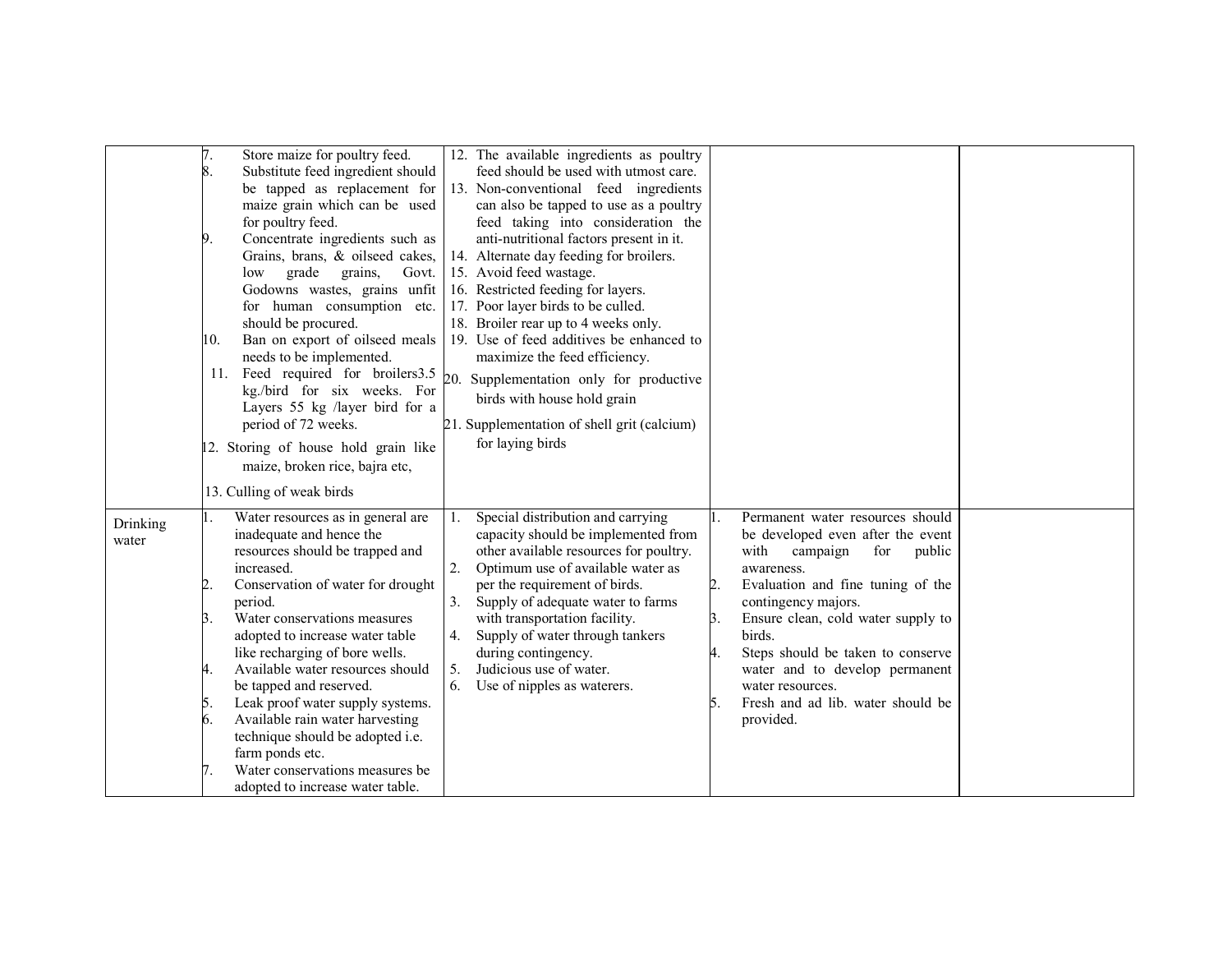|                                     | 8.<br>Judicious use of water.<br>9.                                                                                                                                                                                                                                                                                                                                                                                                                                                                                                                                               |                                                                                                                                                                                                                                                                                                                                                                                                                                                                                                                                                                                                                                                                                                                                                                                                                                                                                                                                                                                                                                                            |                                                                                                                                                                                                                                                                                                                                                                                                                                                                                                                                                                                                                                                                                                                                                                                                                                                                                                                                                                                                                                       |  |
|-------------------------------------|-----------------------------------------------------------------------------------------------------------------------------------------------------------------------------------------------------------------------------------------------------------------------------------------------------------------------------------------------------------------------------------------------------------------------------------------------------------------------------------------------------------------------------------------------------------------------------------|------------------------------------------------------------------------------------------------------------------------------------------------------------------------------------------------------------------------------------------------------------------------------------------------------------------------------------------------------------------------------------------------------------------------------------------------------------------------------------------------------------------------------------------------------------------------------------------------------------------------------------------------------------------------------------------------------------------------------------------------------------------------------------------------------------------------------------------------------------------------------------------------------------------------------------------------------------------------------------------------------------------------------------------------------------|---------------------------------------------------------------------------------------------------------------------------------------------------------------------------------------------------------------------------------------------------------------------------------------------------------------------------------------------------------------------------------------------------------------------------------------------------------------------------------------------------------------------------------------------------------------------------------------------------------------------------------------------------------------------------------------------------------------------------------------------------------------------------------------------------------------------------------------------------------------------------------------------------------------------------------------------------------------------------------------------------------------------------------------|--|
| Health and<br>disease<br>management | Use of nipples as waterers.<br>1. Personnel should be trained for<br>health and disease management of<br>poultry through trainings and list<br>of trained personnel should be<br>available at each district head<br>quarter with stock of medicine,<br>mineral mixture and vaccine for<br>poultry.<br>2. Regular and strict vaccination of<br>birds.<br>3. Vaccination of wild birds through<br>water whenever possible.<br>4. Deworming of birds before and<br>after drought period.<br>5. Appointment of veterinarian on<br>farms made compulsory.<br>6. Culling of sick birds. | Services of trained personnel need to<br>1.<br>be made available in affected area<br>with sufficient supply of medicine,<br>mineral mixture and vaccine for<br>poultry.<br>2. Immediate attention to diseased<br>birds by veterinarians.<br>3. Regular visits of veterinarians to<br>detect diseased birds and veterinary<br>care<br>4. Vaccination of birds if necessary.<br>5. If there is occurrence of disease,<br>affected birds should be kept<br>isolated and treated properly and<br>promptly.<br>disinfection<br>6. Periodic<br>and<br>disinfestations of farm and premises.<br>Measures to minimize risk of<br>$7_{\scriptscriptstyle{\ddots}}$<br>spreading contagious diseases.<br>Birds should be checked for injury/<br>8.<br>signs of disease.<br>9. Antibiotic through water<br>10. Anti-stress supplements<br>11. Multivitamin supplements<br>12. Bio-security<br>measures<br>to<br>be<br>implemented.<br>13. Proper disposal of poultry carcass.<br>14. Mixing of Vit. A, D, E, K and B-<br>complex including vit C in drinking<br>water | Routine training programmed as a<br>refresher course need to be<br>implemented in relation to health<br>and disease management during<br>drought with stock of life saving<br>medicine and vaccine for poultry<br>to prevent outbreak. Proper<br>disposal system of<br>poultry<br>carcasses.<br>2. Efforts to minimize effects of<br>stress through optimum feeding,<br>management and veterinary care.<br>3. Assessment of losses due to<br>mortality if any.<br>4. Disposal of dead birds by burning<br>/ burying with line powder in pit<br>5. There will be stress on birds due<br>to deterioration of health during<br>drought period. Hence proper<br>feeding should be done to<br>minimize the stress on birds by<br>supplying vitamin supplements.<br>Birds should be tested at regular<br>interval to confirm that they are<br>free of contagious diseases.<br>7. Proper disposal of birds died of<br>various diseases.<br>8. Vaccination.<br>Replacement of stock.<br>9.<br>10. Hygienic and sanitation of poultry<br>house |  |
| <b>Floods</b>                       |                                                                                                                                                                                                                                                                                                                                                                                                                                                                                                                                                                                   |                                                                                                                                                                                                                                                                                                                                                                                                                                                                                                                                                                                                                                                                                                                                                                                                                                                                                                                                                                                                                                                            |                                                                                                                                                                                                                                                                                                                                                                                                                                                                                                                                                                                                                                                                                                                                                                                                                                                                                                                                                                                                                                       |  |
| Shortage of<br>feed                 | Poultry owners needs to be<br>advised to be in readiness for-<br>Alternate poultry sheds with feed                                                                                                                                                                                                                                                                                                                                                                                                                                                                                | Shifting of birds at Alternate poultry 1.<br>sheds with feed stock at safe places.<br>Stress reducing measures to be<br>2.                                                                                                                                                                                                                                                                                                                                                                                                                                                                                                                                                                                                                                                                                                                                                                                                                                                                                                                                 | Shifting at original site after repair<br>of the shades and restoration of the<br>necessary facilities.                                                                                                                                                                                                                                                                                                                                                                                                                                                                                                                                                                                                                                                                                                                                                                                                                                                                                                                               |  |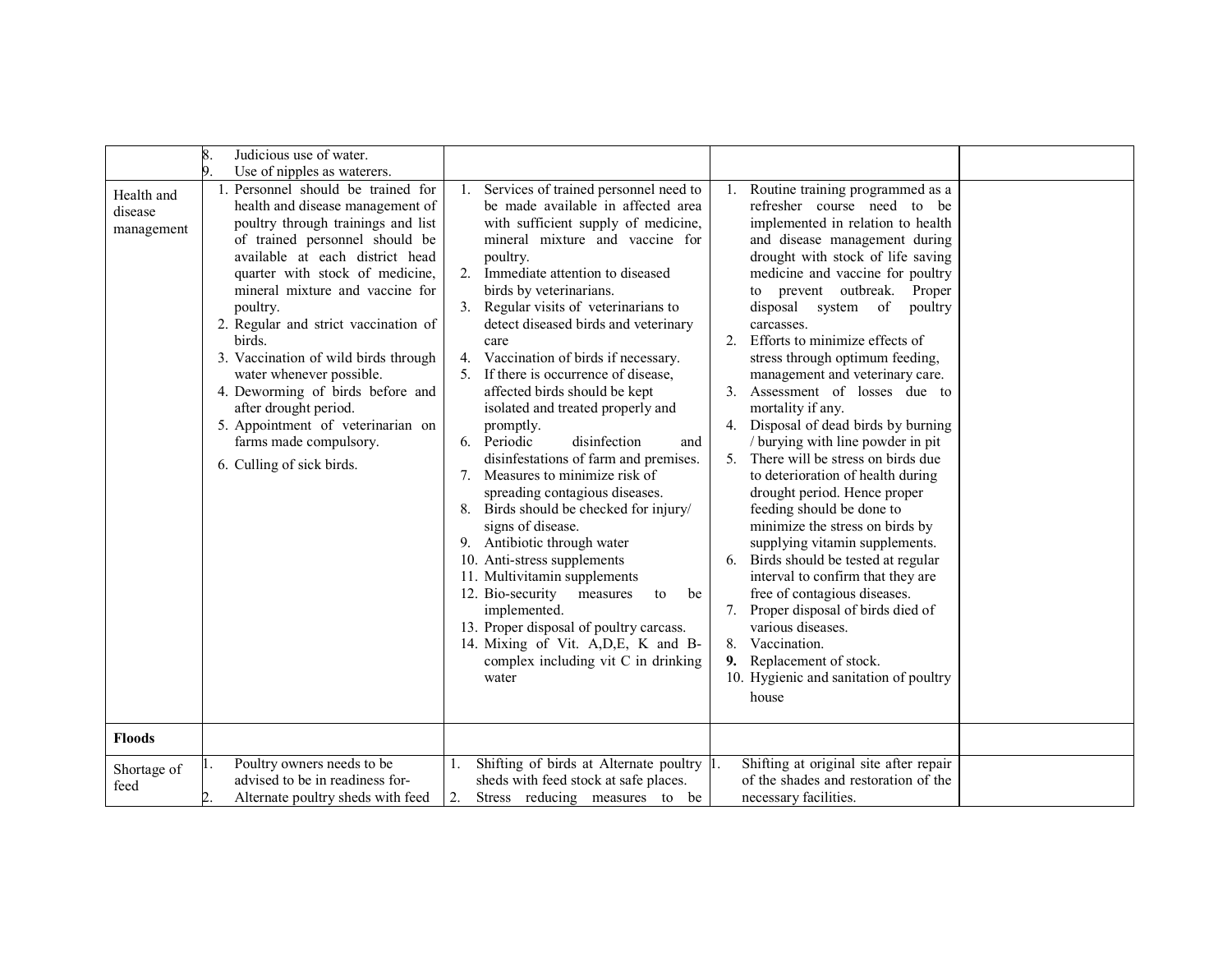| ingredients | Β. | stock at safe places.<br>Displacement of stock-transport               | 3.  | adopted.<br>Feed and feed ingredients resources                                           | $\overline{2}$ . | Proper feeding should be done to<br>minimize the stress on birds           |  |
|-------------|----|------------------------------------------------------------------------|-----|-------------------------------------------------------------------------------------------|------------------|----------------------------------------------------------------------------|--|
|             |    | arrangements.<br>Registration of poultry farms                         |     | should be exploited with sufficient $\beta$ .<br>transport facilities from other areas of |                  | Ensure good quality feed and<br>fodder supply to birds                     |  |
|             |    | made compulsory to make it                                             |     | the district.                                                                             | 4.               | Feed<br>ingredients<br>and<br>feed                                         |  |
|             |    | easier to be prepared and provide<br>quick help to the farmers         | 4.  | Adequate nutrition should be given to<br>birds to keep their health in proper             |                  | resources should be exploited with<br>sufficient transport facilities from |  |
|             | 5. | Measures to avoid spoilage of                                          |     | condition.                                                                                |                  | other areas of the district even after                                     |  |
|             |    | feed stores due to water.                                              | 5.  | Judicious use of available feed.                                                          |                  | the event.                                                                 |  |
|             | 6. | Construction of feed stores to<br>stores feed sufficient for at least  |     | 6. Use stored feed as supplement                                                          |                  |                                                                            |  |
|             |    | one month.                                                             |     | 7. Don't allow for scavenging                                                             |                  |                                                                            |  |
|             | 7. | Farmers should be encouraged to                                        |     |                                                                                           |                  |                                                                            |  |
|             |    | purchase and store the feed<br>ingredient when it is cheaply           |     |                                                                                           |                  |                                                                            |  |
|             |    | available in the market.                                               |     |                                                                                           |                  |                                                                            |  |
|             | 8. | Information at every district head                                     |     |                                                                                           |                  |                                                                            |  |
|             |    | quarter regarding availability of<br>feed and feed ingredients and     |     |                                                                                           |                  |                                                                            |  |
|             |    | mineral mixture resources from                                         |     |                                                                                           |                  |                                                                            |  |
|             |    | other areas.                                                           |     |                                                                                           |                  |                                                                            |  |
|             | 9. | In case of EFW, shift the birds to<br>safer place                      |     |                                                                                           |                  |                                                                            |  |
|             |    | 10. Storing of house hold grain like<br>maize, broken rice, bajra etc, |     |                                                                                           |                  |                                                                            |  |
|             |    | 11. Culling of weak birds                                              |     |                                                                                           |                  |                                                                            |  |
| Drinking    |    | Arrangement<br>of<br>clean<br>and                                      | -1. | Sufficient facility for transportation 1.                                                 |                  | Actions to rectify the water related                                       |  |
| water       | 2. | hygienic water.<br>Leak and contamination proof                        |     | with advanced proper planning should<br>be made in the areas of each district.            |                  | issues<br>observed during flood<br>period.                                 |  |
|             |    | water supply system.                                                   |     | Water treatment to avoid entry of 2.                                                      |                  | Ensure potable water supply to                                             |  |
|             | Β. | Installations of the watering                                          |     | pathogens through drinking water.                                                         |                  | birds.                                                                     |  |
|             |    | systems targeted to optimum use                                        |     | Judicious use of potable chlorinated 3.                                                   |                  | Sufficient infrastructure facility for                                     |  |
|             |    | of available water avoiding water                                      |     | water.                                                                                    |                  | transportation<br>with<br>advanced                                         |  |
|             | 4. | wastage.<br>Source of water should be away                             |     | 4. Avoid contamination of wells and<br>tube wells by flood water.                         |                  | proper planning should be made in<br>the areas of each district.           |  |
|             |    | from flood affected areas.                                             | 5.  | Proper utilization of Water to save 4.                                                    |                  | Sources of potable drinking water                                          |  |
|             |    | Sufficient storage capacity should                                     |     | water.                                                                                    |                  | should be tapped for its proper use.                                       |  |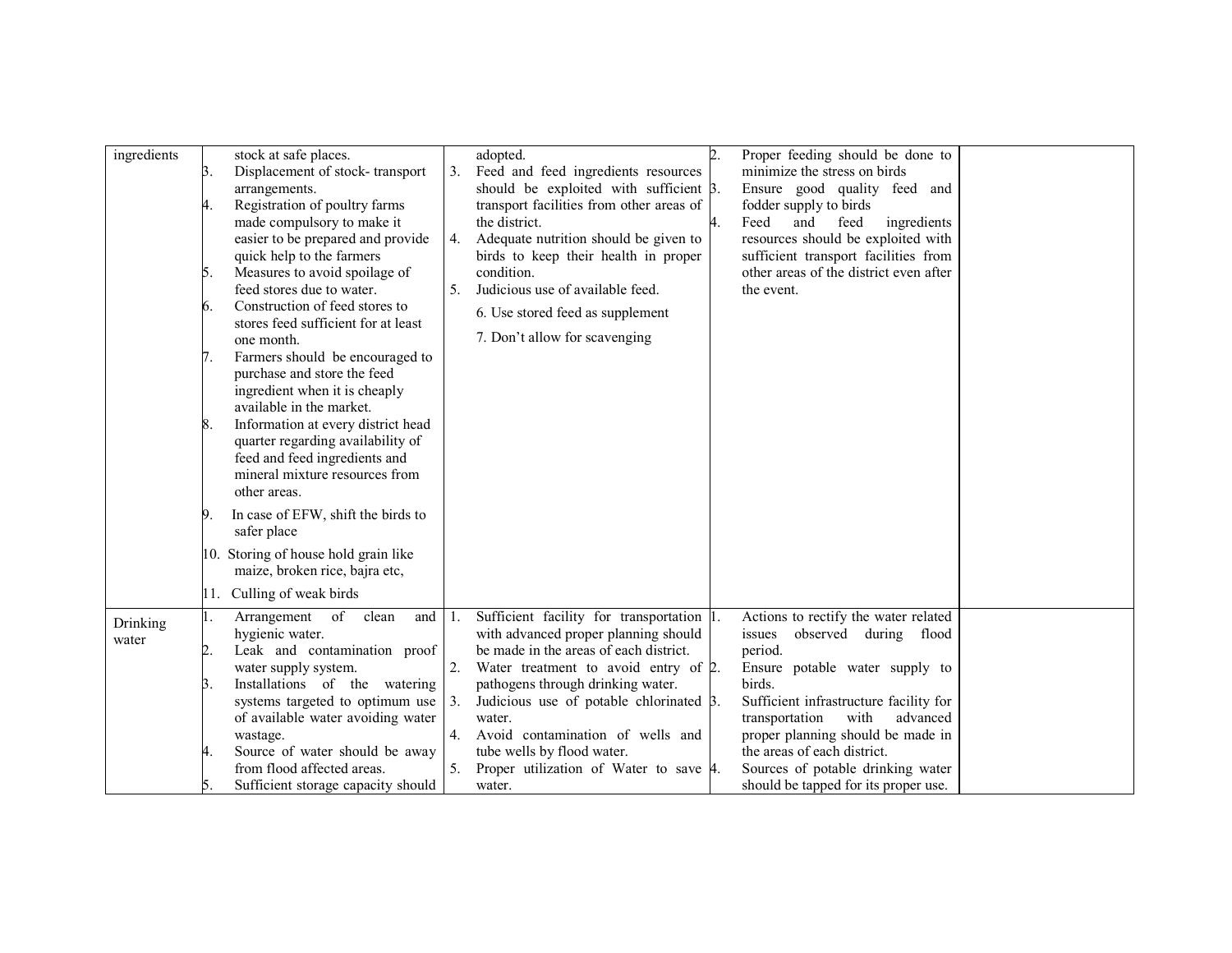|                                     | be made available particularly $\vert 6$ .<br>during rainy season in view of the<br>forecasting of flood.<br>Encourage the farmers for rain<br>6.<br>water harvesting.<br>Proper utilization of Water to<br>save water.                                                                                                                                                                                                                                                                                                                                                                                                                                                                                                                                                                                                                                                                                                                                                    | Supply of water through tankers 5.<br>during contingency.<br>Water purification measures for<br>ensuring hygienic water supply.<br>8. Sanitation of drinking water                                                                                                                                                                                                                                                                                                                                                                                                                                                                                                                                                                                                                                                                                                                                             | Use of disinfected water.<br>Arrangements of hygienic water<br>6.<br>supply.<br>Sanitation of drinking water                                                                                                                                                                                                                                                                                                                                                                                                                                                                                                                                                                                                                                                                                                                                                                                                                                                                                                            |
|-------------------------------------|----------------------------------------------------------------------------------------------------------------------------------------------------------------------------------------------------------------------------------------------------------------------------------------------------------------------------------------------------------------------------------------------------------------------------------------------------------------------------------------------------------------------------------------------------------------------------------------------------------------------------------------------------------------------------------------------------------------------------------------------------------------------------------------------------------------------------------------------------------------------------------------------------------------------------------------------------------------------------|----------------------------------------------------------------------------------------------------------------------------------------------------------------------------------------------------------------------------------------------------------------------------------------------------------------------------------------------------------------------------------------------------------------------------------------------------------------------------------------------------------------------------------------------------------------------------------------------------------------------------------------------------------------------------------------------------------------------------------------------------------------------------------------------------------------------------------------------------------------------------------------------------------------|-------------------------------------------------------------------------------------------------------------------------------------------------------------------------------------------------------------------------------------------------------------------------------------------------------------------------------------------------------------------------------------------------------------------------------------------------------------------------------------------------------------------------------------------------------------------------------------------------------------------------------------------------------------------------------------------------------------------------------------------------------------------------------------------------------------------------------------------------------------------------------------------------------------------------------------------------------------------------------------------------------------------------|
| Health and<br>disease<br>management | Personnel should be trained for 1.<br>health and disease management<br>through trainings and list of<br>trained personnel should be<br>available at each district head<br>quarter for flood affecting areas<br>with stock of medicine, mineral<br>mixture and vaccine for poultry.<br>Vaccination<br>deworming<br>$\overline{2}$<br>and<br>schedule should be observed<br>strictly.<br>Additional deworming can be<br>Β.<br>carried out before and after<br>floods.<br>4.<br>Medicine store facility with<br>availability of adequate drugs at<br>farm<br>and<br>veterinary<br>each<br>dispensaries.<br>Training of farmers to identify<br>5.<br>signs of common contagious<br>diseases particularly to avoid<br>outbreaks.<br>Avoid stranded farms. Do not<br>6.<br>built poultry house on nalla or<br>stream or otherwise remove the<br>birds before monsoon from such<br>poultry house.<br>In case of EFW, add antibiotic<br>powder in drinking water to<br>prevent any | Services of trained personnel need to 1.<br>be made available in affected area<br>with sufficient supply of medicine,<br>mineral mixture and vaccine.<br> 2.<br>During flood if it is difficult to shift<br>and manage large number of birds,<br>they should be slaughter and sent to<br>cold storage.<br>$\overline{3}$ .<br>Vaccination<br>against<br>contagious 2.<br>diseases.<br>Proper disposal of birds died of $\beta$ .<br>4.<br>particularly<br>diseases<br>contagious<br>diseases.<br>5.<br>Disinfection of sheds be undertaken.<br>6.<br>Immediate veterinary help to the<br>farms.<br>7.<br>Adequate<br>proper<br>feeding<br>and $5$ .<br>management.<br>8. Sanitation of poultry house<br>9. Treatment of affected birds<br>10. Prevent water logging surrounding the<br>sheds<br>11. Assure supply of electricity Sprinkle 8.<br>lime powder to prevent ammonia<br>accumulation due to dampness | Routine training programmed as a<br>refresher course need to be<br>implemented in relation to health<br>and disease management during<br>flood with stock of medicine and<br>vaccine for poultry to prevent<br>outbreak. Proper disposal system of<br>poultry carcasses.<br>Cleaning and disinfection of<br>poultry farms.<br>Monitoring for disease outbreaks in<br>birds through regular farm visits by<br>veterinarian.<br>Proper disposal of carcass is very<br>4.<br>important in flood affected areas<br>from public health point of view.<br>Vaccination for RD and IBD to<br>avoid outbreaks.<br>Anti-stress treatment of birds is<br>important to prevent mortality.<br>Preventive measures should be<br>taken to reduce occurrence of<br>diseases, particularly use of<br>antibiotics in drinking water.<br>Hygienic measures should be<br>followed.<br>Birds should be served for<br>9.<br>emerging infectious diseases.<br>Restriction on movement of the<br>10.<br>birds.<br>11. Compensation of the loss. |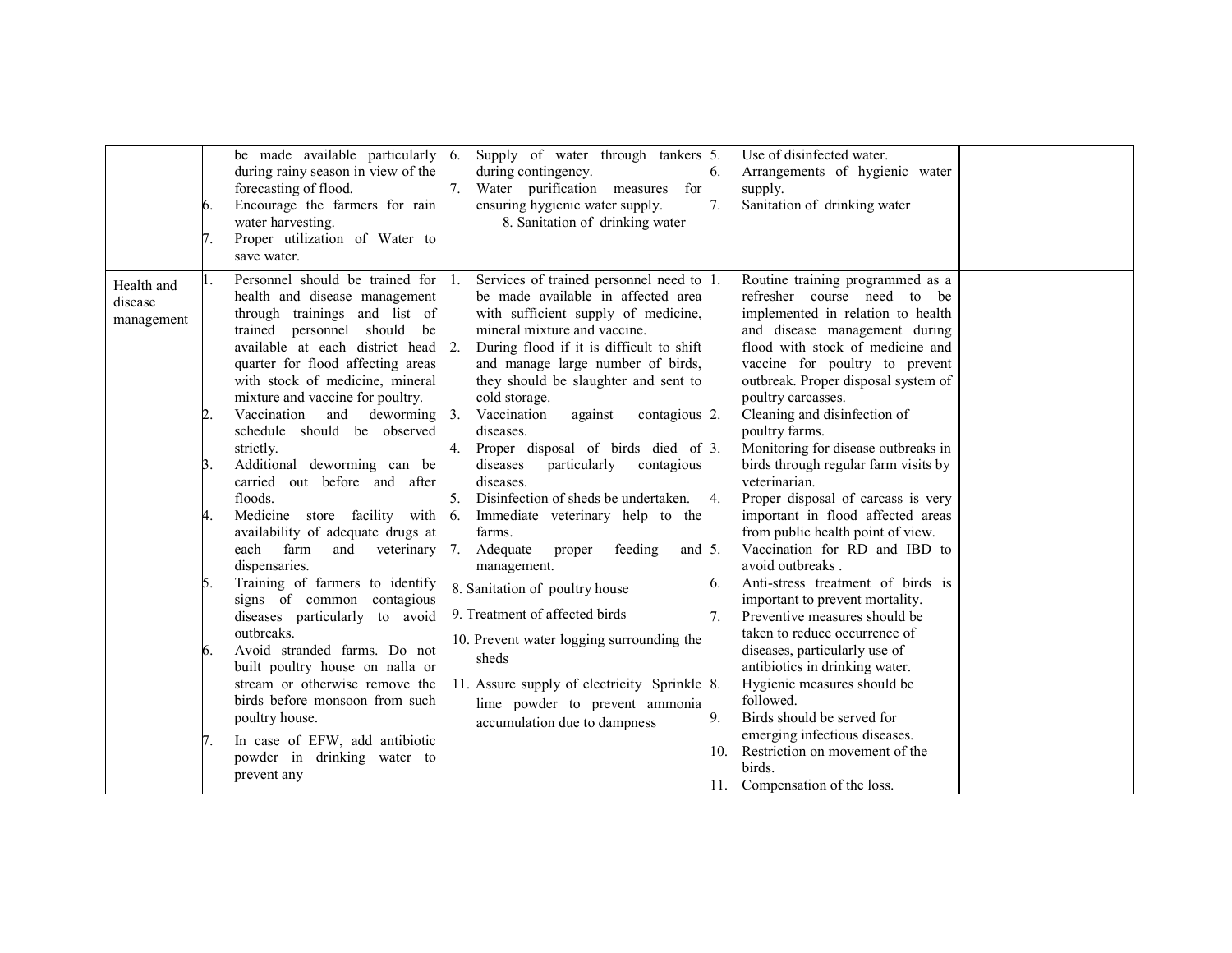|                                     | disease outbreak                                                                                                                                                                                                                                                                                                                                                                   |                                                                                                                                                                                                                                                                                                                                                                                                                                                                                                                        | Disposal of poultry manure to<br>12.<br>prevent protozoal problem<br>13. Supplementation of coccidiostats in<br>feed                                                                                                                                                                                                                                                                |  |
|-------------------------------------|------------------------------------------------------------------------------------------------------------------------------------------------------------------------------------------------------------------------------------------------------------------------------------------------------------------------------------------------------------------------------------|------------------------------------------------------------------------------------------------------------------------------------------------------------------------------------------------------------------------------------------------------------------------------------------------------------------------------------------------------------------------------------------------------------------------------------------------------------------------------------------------------------------------|-------------------------------------------------------------------------------------------------------------------------------------------------------------------------------------------------------------------------------------------------------------------------------------------------------------------------------------------------------------------------------------|--|
| Cyclone                             |                                                                                                                                                                                                                                                                                                                                                                                    |                                                                                                                                                                                                                                                                                                                                                                                                                                                                                                                        |                                                                                                                                                                                                                                                                                                                                                                                     |  |
| Shortage of<br>feed<br>ingredients  | Information at every district head<br>quarter regarding availability of<br>feed and feed ingredients and<br>mineral mixture resources from<br>other areas with storage facility.<br>2. In case of EFW, shift the birds to<br>safer place<br>3. Storing of house hold grain like<br>maize, broken rice, bajra etc,<br>4, Culling of weak birds                                      | Feed and feed ingredients resources $\vert$ 1.<br>-1.<br>should be exploited with sufficient<br>transport and storage facilities from<br>other areas of the district.<br>2. Use stored feed as supplement<br>3. Don't allow for scavenging<br>4. Protect from thunder storms                                                                                                                                                                                                                                           | ingredients<br>Feed<br>and<br>feed<br>resources should be exploited with<br>sufficient transport and storage<br>facilities from other areas of the<br>district even after the event.                                                                                                                                                                                                |  |
| Drinking<br>water                   | Sufficient<br>capacity<br>storage<br>should be<br>available<br>made<br>particularly during rainy season in<br>view of the forecasting of the<br>cyclone.<br>2. Provide clean drinking water                                                                                                                                                                                        | Sufficient facility for transportation 1.<br>Η.<br>with advanced proper planning should<br>be made in the areas of each district.<br>2. Sanitation of drinking water                                                                                                                                                                                                                                                                                                                                                   | Sufficient infrastructure facility for<br>transportation<br>with<br>advanced<br>proper planning should be made in<br>the areas of each district.<br>Sanitation of drinking water                                                                                                                                                                                                    |  |
| Health and<br>disease<br>management | Personnel should be trained for<br>health and disease management<br>through trainings and list of<br>personnel should<br>trained<br>be<br>available at each district head<br>quarter during heat and cold<br>waves with stock of life saving<br>medicine, vaccine, feed and<br>mineral mixture for poultry.<br>In case of EFW, add antibiotic<br>2.<br>powder in drinking water to | Services of trained personnel need to 1.<br>1.<br>be made available in affected area<br>with facilities to overcome heat waves<br>through water availability and cold<br>through proper closed shelter with<br>sufficient supply of medicine and<br>vaccine for poultry. During heat<br>fogging system should be ready and 2.<br>during cold artificial heat through $\beta$<br>electricity need to be provided.<br>Detection & treatment of ailing birds.<br>2.<br>$\overline{3}$ .<br>Vaccination against contagious | Routine training programme as a<br>refresher course need to be<br>implemented in relation to health<br>and disease management during<br>heat and cold waves with stock of<br>medicine and vaccine for poultry<br>and sufficient arrangement.<br>Anti-stress to relieve stress.<br>Birds should be monitored for<br>occurrence of diseases.<br>4.<br>Vaccination to avoid outbreaks. |  |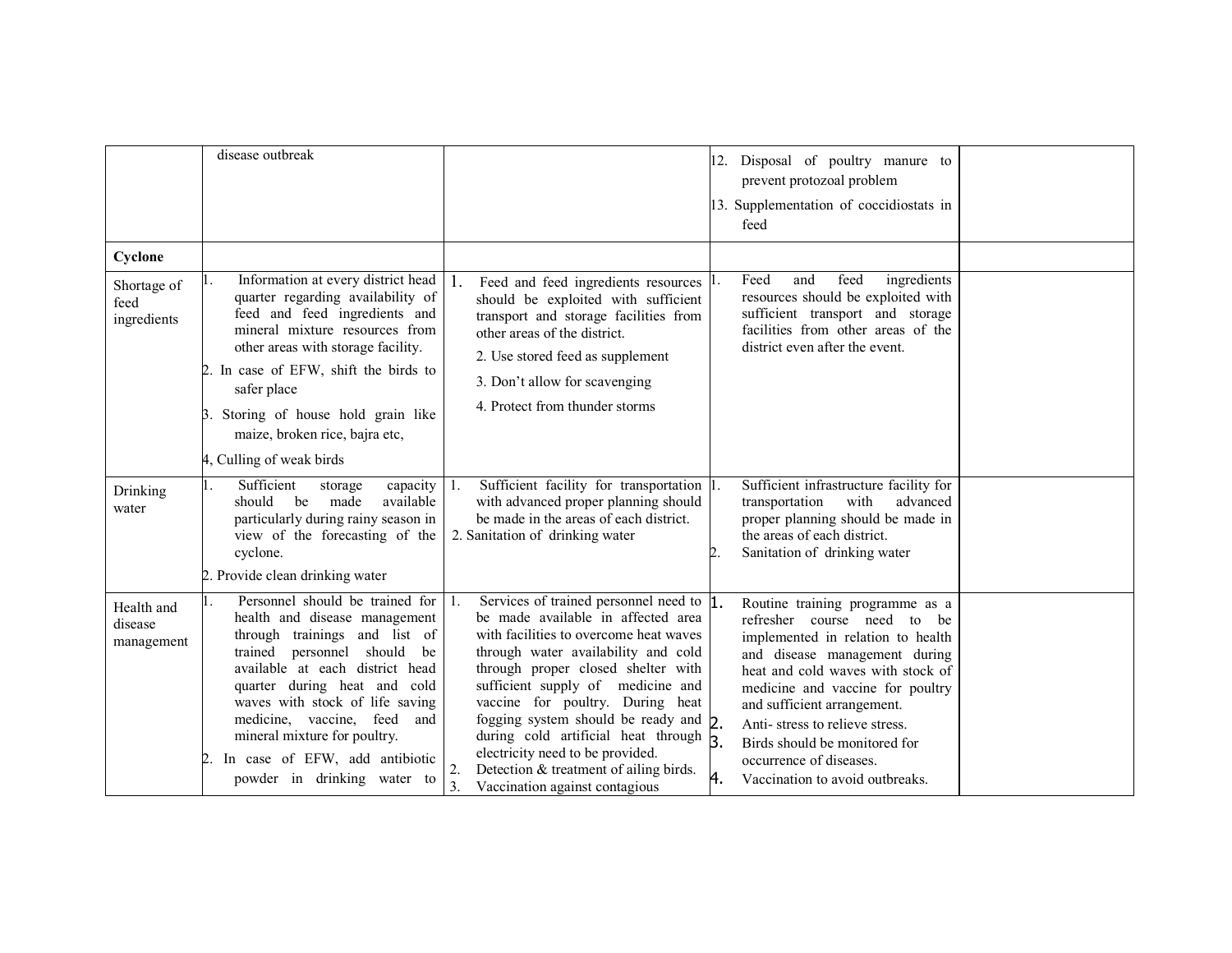|                                       | prevent any disease outbreak                                                                                                                                                                                                                                                                                                                                                                                                                                                                                                                                                                                                                                                      | 5.<br>diseases.<br>Proper disposal of poultry<br>Antistressor<br>4.<br>preparations<br><sub>or</sub><br>carcasses.<br>multivitamins preparations through<br>6. Disposal of poultry manure to prevent<br>drinking water during stress.<br>protozoal problem<br>Ad. lib. Cold water availability<br>5.<br>Supply of medicine and vaccine for $ 7 $ . Supplementation of coccidiostats in<br>6.<br>poultry.<br>feed<br>Feed in cool hrs and increase the<br>frequency of feeding with high<br>density feeds.<br>Mineral & Vitamin supplementation<br>8.<br>9.<br>Sanitation of poultry house and<br>Treatment of affected birds.<br>10. Sprinkle lime powder to prevent<br>accumulation<br>due<br>ammonia<br>$\sim$ to<br>dampness                                                                                                                                                                                                                                                                                                                                                                                                                                                                                                                                                                                                                                                |  |
|---------------------------------------|-----------------------------------------------------------------------------------------------------------------------------------------------------------------------------------------------------------------------------------------------------------------------------------------------------------------------------------------------------------------------------------------------------------------------------------------------------------------------------------------------------------------------------------------------------------------------------------------------------------------------------------------------------------------------------------|--------------------------------------------------------------------------------------------------------------------------------------------------------------------------------------------------------------------------------------------------------------------------------------------------------------------------------------------------------------------------------------------------------------------------------------------------------------------------------------------------------------------------------------------------------------------------------------------------------------------------------------------------------------------------------------------------------------------------------------------------------------------------------------------------------------------------------------------------------------------------------------------------------------------------------------------------------------------------------------------------------------------------------------------------------------------------------------------------------------------------------------------------------------------------------------------------------------------------------------------------------------------------------------------------------------------------------------------------------------------------------|--|
| Heat wave and cold wave               |                                                                                                                                                                                                                                                                                                                                                                                                                                                                                                                                                                                                                                                                                   |                                                                                                                                                                                                                                                                                                                                                                                                                                                                                                                                                                                                                                                                                                                                                                                                                                                                                                                                                                                                                                                                                                                                                                                                                                                                                                                                                                                |  |
| Shelter/envir<br>onment<br>management | Capacity should be developed<br>temporary<br>sheds<br>with<br>at<br>Govt./Semi Govt./NGO's<br>and<br>private poultry farm for heat and<br>cold wave at district level on the<br>basis of<br>forecasting which<br>include backyard poultry.<br>Provision for well aerated and<br>2<br>good shelter.<br>Provision of gunny bags on sides.<br>В.<br>Roof thatching of poultry sheds.<br>4.<br>5.<br>Sprinklers on roof top<br>Foggers inside the sheds.<br>6.<br>Stand-by water chanels<br>8.<br>Clean outside area for free flow<br>of air.<br>Whitewash on roof tiles.<br>10.<br>Personnel should be trained for<br>health and disease management<br>through trainings and list of | Roof thatching of poultry sheds.<br>Areas and various agencies should<br>Π.<br>Sprinklers on roof top<br>identified<br>2.<br>and listed to<br>be<br>Foggers inside the sheds.<br>3.<br>overcome such events with public<br>Stand-by water chanels<br>4.<br>awareness campaign.<br>The stress on birds due to heat<br>Clean outside area for free flow of air. 2.<br>5.<br>Whitewash on roof tiles.<br>wave should be minimized by<br><sup>6.</sup><br>Avoid sunlight falling inside the shed.<br>providing proper nutrition to the<br>7.<br>Provide fans inside the shed.<br>birds.<br>8.<br>9.<br>Services of trained personnel need to $\beta$ .<br>Anti-stress ORS be given to relieve<br>be made available in affected area<br>stress<br>Compensation of the loss.<br>with sufficient supply of medicine, 4.<br>mineral mixture and vaccine for 5.<br>Routine training programme as a<br>poultry. Proper disposal system of<br>refresher course need to be<br>poultry carcasses.<br>implemented in relation to health<br>10. Don't allow for scavenging during<br>and disease management during<br>cyclone with stock of medicine and<br>mid day.<br>vaccine for poultry to prevent<br>11. Supplementation of house hold<br>outbreak. Proper disposal system of<br>grain<br>poultry carcasses.<br>Anti heat stress Treatment for<br>12. Provide cool and clean drinking 6. |  |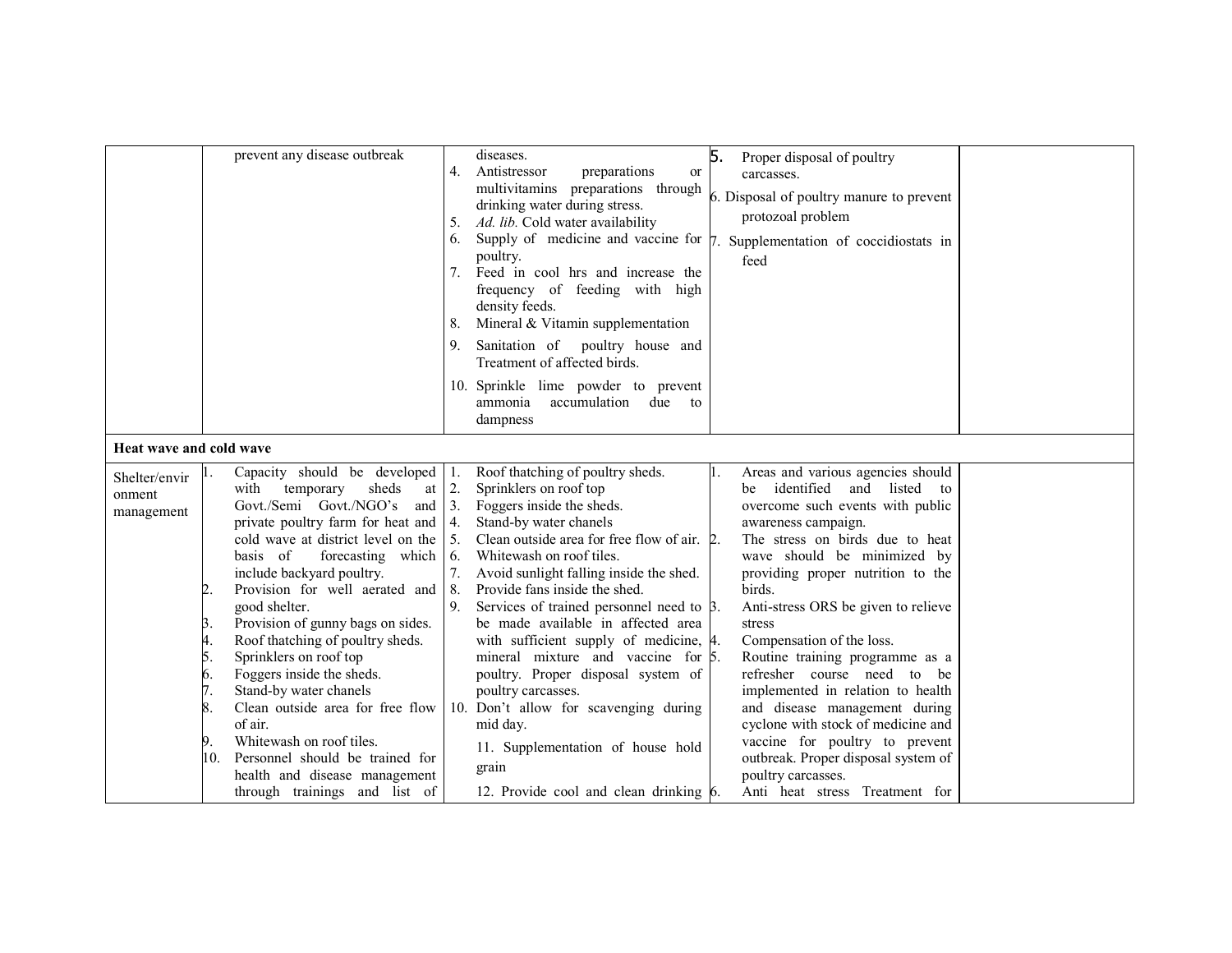|                                     | trained personnel should be<br>available at each district head<br>quarter for cyclone affecting areas<br>with stock of medicine, mineral<br>mixture and vaccine for poultry.<br>11. Dissemination of information<br>through Extension methodology.                                                                                          |    | water with electrolytes and vit. C<br>13. In hot summer, add anti-stress<br>probiotics in drinking water or feed<br>14. During cold Poultry Houses will be<br>protected by using gunny bag<br>curtains.<br>15. Application of curtains and availing<br>either series/ room heaters etc. during<br>cold wave.<br>16. Make provision of high wattage bulbs<br>at night hours during cold waves.<br>17. Transportation arrangement for proper<br>shelter of backyard and commercial<br>birds at the special camp sites during<br>heat/cold waves.<br>18. Supplementation of grains.<br>19. Antibiotics in drinking water to<br>protect birds from pneumonia                                                                                              |                          | commercial poultry birds should be<br>advised.                                                                                                                                                                                                                                                                                                                                                                                                                                                                                                                          |  |
|-------------------------------------|---------------------------------------------------------------------------------------------------------------------------------------------------------------------------------------------------------------------------------------------------------------------------------------------------------------------------------------------|----|-------------------------------------------------------------------------------------------------------------------------------------------------------------------------------------------------------------------------------------------------------------------------------------------------------------------------------------------------------------------------------------------------------------------------------------------------------------------------------------------------------------------------------------------------------------------------------------------------------------------------------------------------------------------------------------------------------------------------------------------------------|--------------------------|-------------------------------------------------------------------------------------------------------------------------------------------------------------------------------------------------------------------------------------------------------------------------------------------------------------------------------------------------------------------------------------------------------------------------------------------------------------------------------------------------------------------------------------------------------------------------|--|
| Health and<br>disease<br>management | Personnel should be trained for<br>health and disease management<br>through trainings and list of<br>trained personnel should<br>be<br>available at each district head<br>quarter during heat and cold<br>waves with stock of life saving<br>medicine, vaccine, feed<br>and<br>mineral mixture for poultry.<br>Store vaccines and medicines | 5. | Services of trained personnel need to 1.<br>be made available in affected area<br>with facilities to overcome heat and<br>cold waves through water availability<br>and cold through proper closed shelter<br>with sufficient supply of medicine<br>and vaccine for poultry. During heat<br>fogging system should be ready and<br>during cold artificial heat through<br>electricity need to be provided.<br>Detection & treatment of ailing birds.<br>Vaccination against contagious<br>diseases.<br>4. Anti-stress ORS herbal preparations $\beta$ .<br>or multivitamins preparations through<br>drinking water during.<br>Ad.lib. Cold water availability<br>6. supply of medicine and vaccine for<br>poultry.<br>Feed in cool hrs and increase the | $\boldsymbol{4}$ .<br>5. | Routine training programme as a<br>refresher course need to be<br>implemented in relation to health<br>and disease management during<br>heat and cold waves with stock of<br>medicine and vaccine for poultry<br>and sufficient arrangement to<br>overcome heat wave through<br>foggers/ coolers and artificial heat<br>through electricity need to be kept<br>ready.<br>Anti-stress ORS be given to relieve<br>stress.<br>Birds should be monitored for<br>occurrence of diseases.<br>Vaccination to avoid outbreaks<br>Proper disposal<br>of<br>poultry<br>carcasses. |  |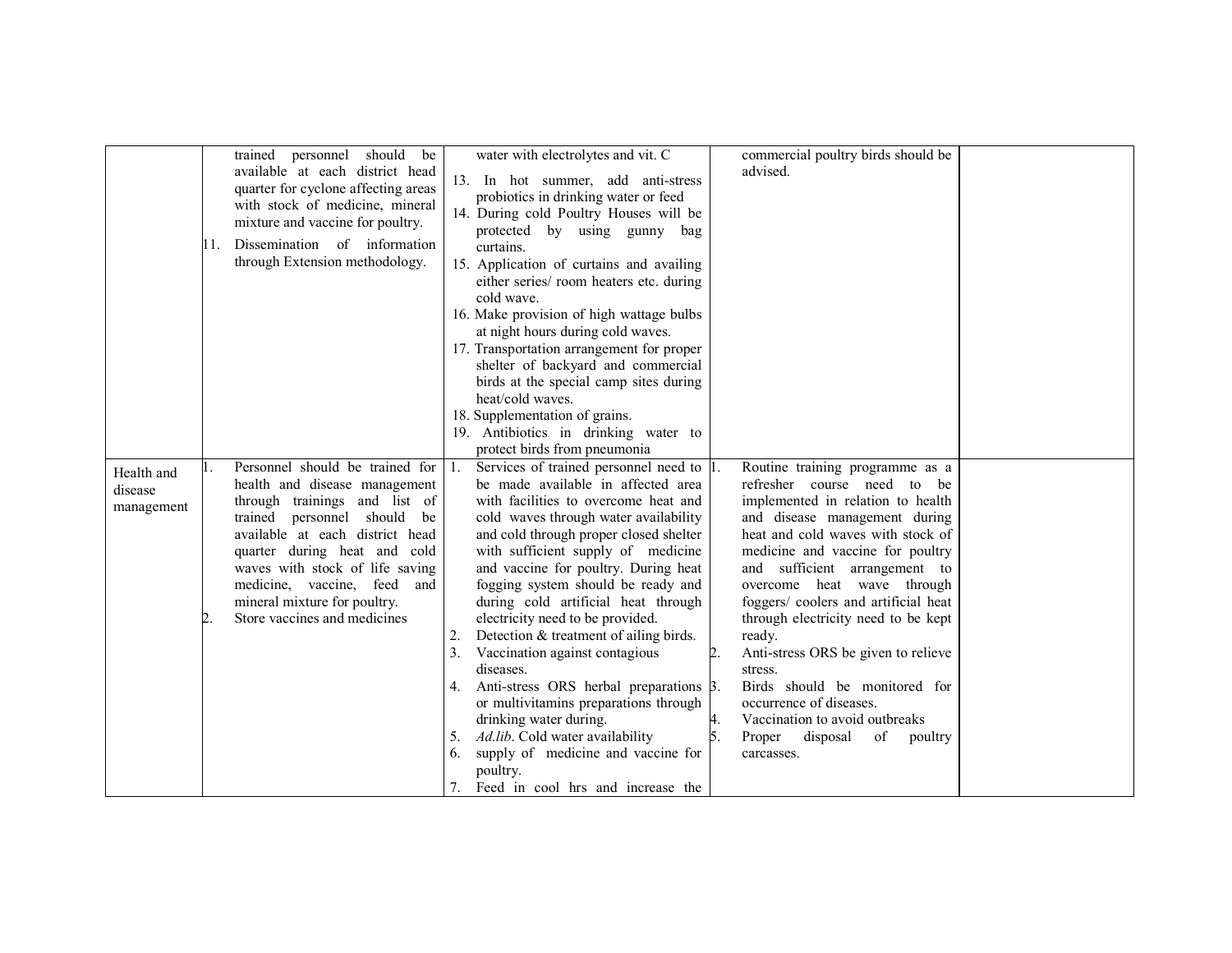|                  | $\bullet$ .<br>high<br>with<br>feeding<br>trequency<br>-01 |  |
|------------------|------------------------------------------------------------|--|
|                  | density feeds.                                             |  |
| $\mathbf \omega$ | $-1$<br>Mineral &<br>V <sub>itamin</sub> supplementation   |  |

2.5.3 Fisheries/ Aquaculture

|                                                                   | <b>Suggested contingency measures</b>                                                                                                                                                                                                                                                                                                                                                                                                                                                                                                                                                                                                                            |                                                                                                                                                                                                                                                                                                                                                          |                                                                                                                                                                                                                                                                                                                                                                                                                                                                                                      |
|-------------------------------------------------------------------|------------------------------------------------------------------------------------------------------------------------------------------------------------------------------------------------------------------------------------------------------------------------------------------------------------------------------------------------------------------------------------------------------------------------------------------------------------------------------------------------------------------------------------------------------------------------------------------------------------------------------------------------------------------|----------------------------------------------------------------------------------------------------------------------------------------------------------------------------------------------------------------------------------------------------------------------------------------------------------------------------------------------------------|------------------------------------------------------------------------------------------------------------------------------------------------------------------------------------------------------------------------------------------------------------------------------------------------------------------------------------------------------------------------------------------------------------------------------------------------------------------------------------------------------|
|                                                                   | <b>Before the event</b>                                                                                                                                                                                                                                                                                                                                                                                                                                                                                                                                                                                                                                          | During the event                                                                                                                                                                                                                                                                                                                                         | After the event                                                                                                                                                                                                                                                                                                                                                                                                                                                                                      |
| 1) Drought                                                        |                                                                                                                                                                                                                                                                                                                                                                                                                                                                                                                                                                                                                                                                  |                                                                                                                                                                                                                                                                                                                                                          |                                                                                                                                                                                                                                                                                                                                                                                                                                                                                                      |
| A. Capture                                                        |                                                                                                                                                                                                                                                                                                                                                                                                                                                                                                                                                                                                                                                                  |                                                                                                                                                                                                                                                                                                                                                          |                                                                                                                                                                                                                                                                                                                                                                                                                                                                                                      |
| Marine                                                            |                                                                                                                                                                                                                                                                                                                                                                                                                                                                                                                                                                                                                                                                  |                                                                                                                                                                                                                                                                                                                                                          |                                                                                                                                                                                                                                                                                                                                                                                                                                                                                                      |
| Inland                                                            |                                                                                                                                                                                                                                                                                                                                                                                                                                                                                                                                                                                                                                                                  |                                                                                                                                                                                                                                                                                                                                                          |                                                                                                                                                                                                                                                                                                                                                                                                                                                                                                      |
| (i) Shallow water<br>depth due to<br>insufficient<br>rains/inflow | Proper planning of water storage<br>Conservation & development of water resources by<br>2.<br>construction of reservoirs & dams.<br>Avoid seepage losses by lining the canals.<br>3.<br>Adopt rain water harvest techniques.<br>4.<br>Farmer's organizations, water users & private<br>5.<br>sectors should be involved in construction,<br>operation & maintenance of irrigation system.<br>To make people aware about conservation of water.<br>6.<br>Critical analysis of long range a Forecast data.<br>Storage of water.<br>A forestation program.<br>9.<br>Conservation of rivers/reservoir/ponds.<br>10.<br>Re-excavation of local canals and reservoirs. | Maintenance of dams $&$ reservoirs to<br>avoid leakage & to control theft of<br>water.<br>Proper use of water resources on<br>priority base.<br>Add water in shallow water pond.<br>4. Use stored water.<br>5. Use surface water flow.<br>6. Divert water from unutilized areas.<br>7. Utilize canal water.<br>8. Aeration of water in ponds/reservoirs. | Regular desiltation of reservoirs & dams.<br>Govt, should make laws on water<br>conservation.<br>To develop demand oriented system.<br>Govt. should make laws to stop<br>deforestation.<br>5. Need based monitoring through research<br>plan.<br>6. Intensive forestation program.<br>7. Augmentation of surface water flow.<br>Strengthening of water reservoirs.<br>9. Rain water harvesting.<br>10. Compensation claims.<br>11. Prepare vulnerability map and place it to<br>management committee |
| (ii) Changes in water<br>quality                                  | Storage of water disinfectant such as chlorine, alum<br>etc. at district level.<br>2. Prohibit dumping of solid, liquid and waste in water<br>sources.<br>3. Preparedness with stocks of chemicals, disinfectants<br>and therapeutic drugs.                                                                                                                                                                                                                                                                                                                                                                                                                      | Provision of water filtration system<br>Ι.<br>for the ponds to overcome the water<br>contamination-<br>2. Use disinfectants and therapeutic drugs.<br>3. Adoption of bio-remedial measures                                                                                                                                                               | Removal of runoff from land by proper<br>means before decomposition.<br>Supply of water filtration system even<br>after the event $&$ creating awareness in<br>farmers.<br>Need based research data should be<br>B.<br>generated on water quality.                                                                                                                                                                                                                                                   |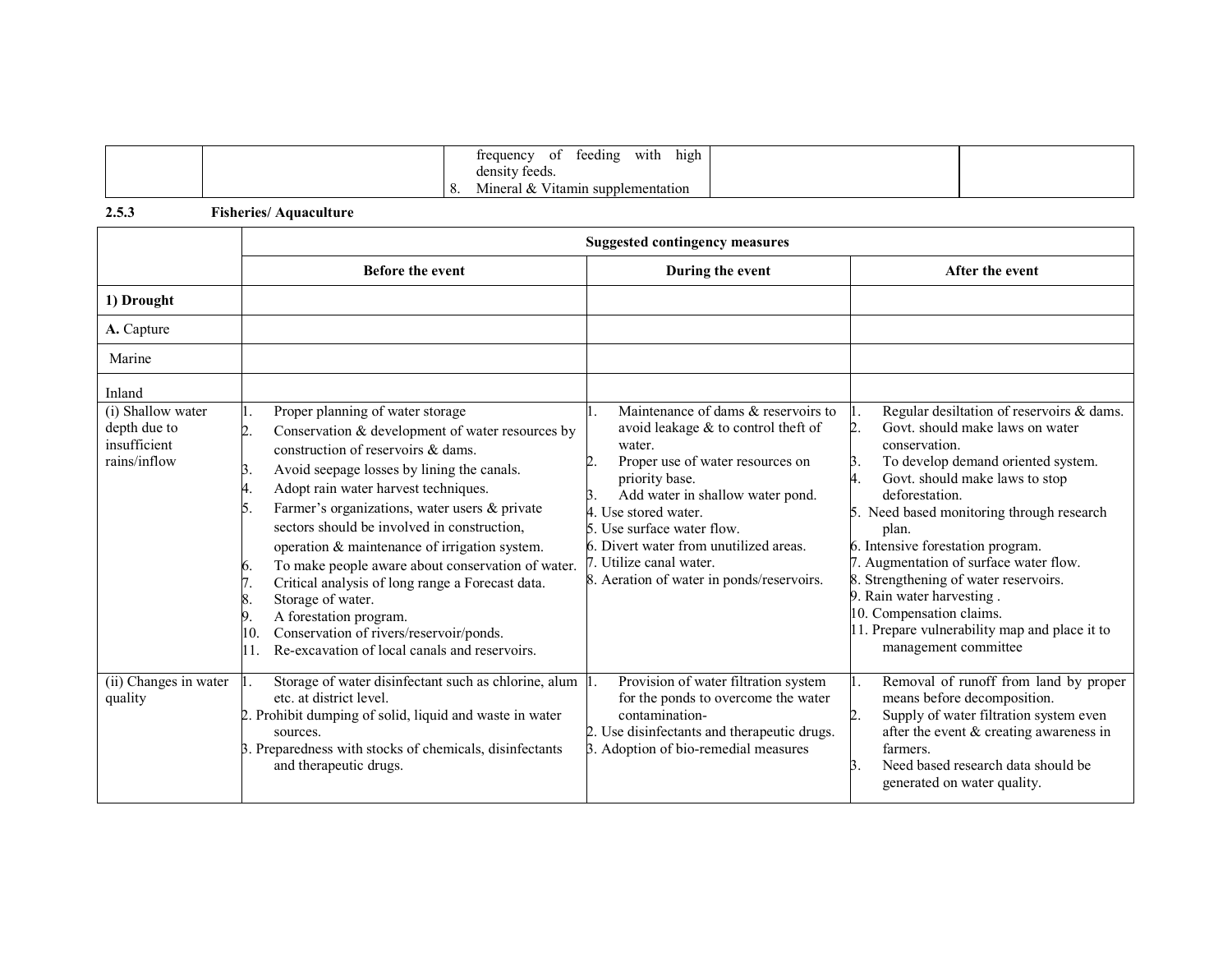|                                                                               |                                                                                                                                                                                                                                                                                                                                                                                                                                                                                                                                                                                               |                                                                                                                                                                                                                                                                                                                                                                                                                                                                     | 4.  | Dumping of solid, liquid and waste in<br>water bodies should be stopped through<br>enactment of<br>legislation.                                                                                                                                                                                                                                                                                                                                      |
|-------------------------------------------------------------------------------|-----------------------------------------------------------------------------------------------------------------------------------------------------------------------------------------------------------------------------------------------------------------------------------------------------------------------------------------------------------------------------------------------------------------------------------------------------------------------------------------------------------------------------------------------------------------------------------------------|---------------------------------------------------------------------------------------------------------------------------------------------------------------------------------------------------------------------------------------------------------------------------------------------------------------------------------------------------------------------------------------------------------------------------------------------------------------------|-----|------------------------------------------------------------------------------------------------------------------------------------------------------------------------------------------------------------------------------------------------------------------------------------------------------------------------------------------------------------------------------------------------------------------------------------------------------|
| <b>B.</b> Aquaculture                                                         |                                                                                                                                                                                                                                                                                                                                                                                                                                                                                                                                                                                               |                                                                                                                                                                                                                                                                                                                                                                                                                                                                     |     |                                                                                                                                                                                                                                                                                                                                                                                                                                                      |
| (i) Shallow water in<br>ponds due to<br>insufficient<br>rains/inflow          | 1.<br>Available resources will be identified and need to<br>be kept ready for each district on the basis of<br>forecasting of insufficient rain.<br>To avoid loss due to seepage, infiltration & leakage<br>2.<br>by using bentonite, ash, polythene liners etc.<br>Maintain the level of water by pumping water into<br>З.<br>pond.<br>4.<br>Critical analysis of long range Forecast data.<br>5.<br>Storage of water.<br>6.<br>A forestation program.<br>7.<br>Conservation of rivers/reservoir/ponds.<br>8.<br>Re-excavation of local canals and reservoirs.                               | Water resources of the areas will be<br>exploited with planning of proper<br>transport facilities in affected areas.<br>Maintain the level of water to the $\beta$ .<br>required depth.<br>Add stored water in shallow water<br>Β.<br>depth.<br>Harvesting of fishes as early as 6.<br>possible to avoid mortality.<br>Use stored water.<br>5.<br>Use surface water flow.<br>6.<br>Divert water from unutilized areas.<br>Utilize canal water.<br>Aeration of ponds | 10. | Available resources need to be listed<br>with adequate transport arrangement.<br>Desiltation of pond bottom.<br>Maintenance of tanks & ponds<br>Need based monitoring through research<br>plan.<br>Intensive a forestation program.<br>Augmentation of surface water flow.<br>Construction of water reservoirs.<br>Adoption of rain harvesting methods.<br>Compensation claims.<br>Prepare vulnerability map and place it to<br>management committee |
| (ii) Impact of salt<br>load build up in<br>ponds / change in<br>water quality | Minimize evaporation losses.<br>1.<br>Dilution of water if salt load is high.<br>$\overline{2}$ .<br>Available resources will be identified & need to be $\vert^{2}$ .<br>3.<br>kept ready for each district on the basis of<br>forecasting of insufficient rain to reduce the salinity<br>by trapping available water resources.<br>On the basis of forecasting advising fish farmers<br>4.<br>for harvesting of marketable fish.<br>Prohibit dumping of solid, liquid and waste in<br>5.<br>water sources.<br>Preparedness with stocks of chemicals, disinfectants and<br>therapeutic drugs | Dilution of water or exchange water 1.<br>to avoid salt builds up.<br>Harvesting the marketable fish to<br>reduce the density.<br>Use disinfectants and therapeutic<br>Β.<br>drugs.<br>Adoption of bio-remedial measures                                                                                                                                                                                                                                            | Β.  | Trapping the water resources from other<br>places for dilution to reduce salt load.<br>Need based research data should be<br>generated on water quality.<br>Dumping of solid, liquid and waste<br>should be stopped through enactment of<br>legislation.                                                                                                                                                                                             |
| 2) Floods                                                                     |                                                                                                                                                                                                                                                                                                                                                                                                                                                                                                                                                                                               |                                                                                                                                                                                                                                                                                                                                                                                                                                                                     |     |                                                                                                                                                                                                                                                                                                                                                                                                                                                      |
| A. Capture                                                                    |                                                                                                                                                                                                                                                                                                                                                                                                                                                                                                                                                                                               |                                                                                                                                                                                                                                                                                                                                                                                                                                                                     |     |                                                                                                                                                                                                                                                                                                                                                                                                                                                      |
| Marine                                                                        |                                                                                                                                                                                                                                                                                                                                                                                                                                                                                                                                                                                               |                                                                                                                                                                                                                                                                                                                                                                                                                                                                     |     |                                                                                                                                                                                                                                                                                                                                                                                                                                                      |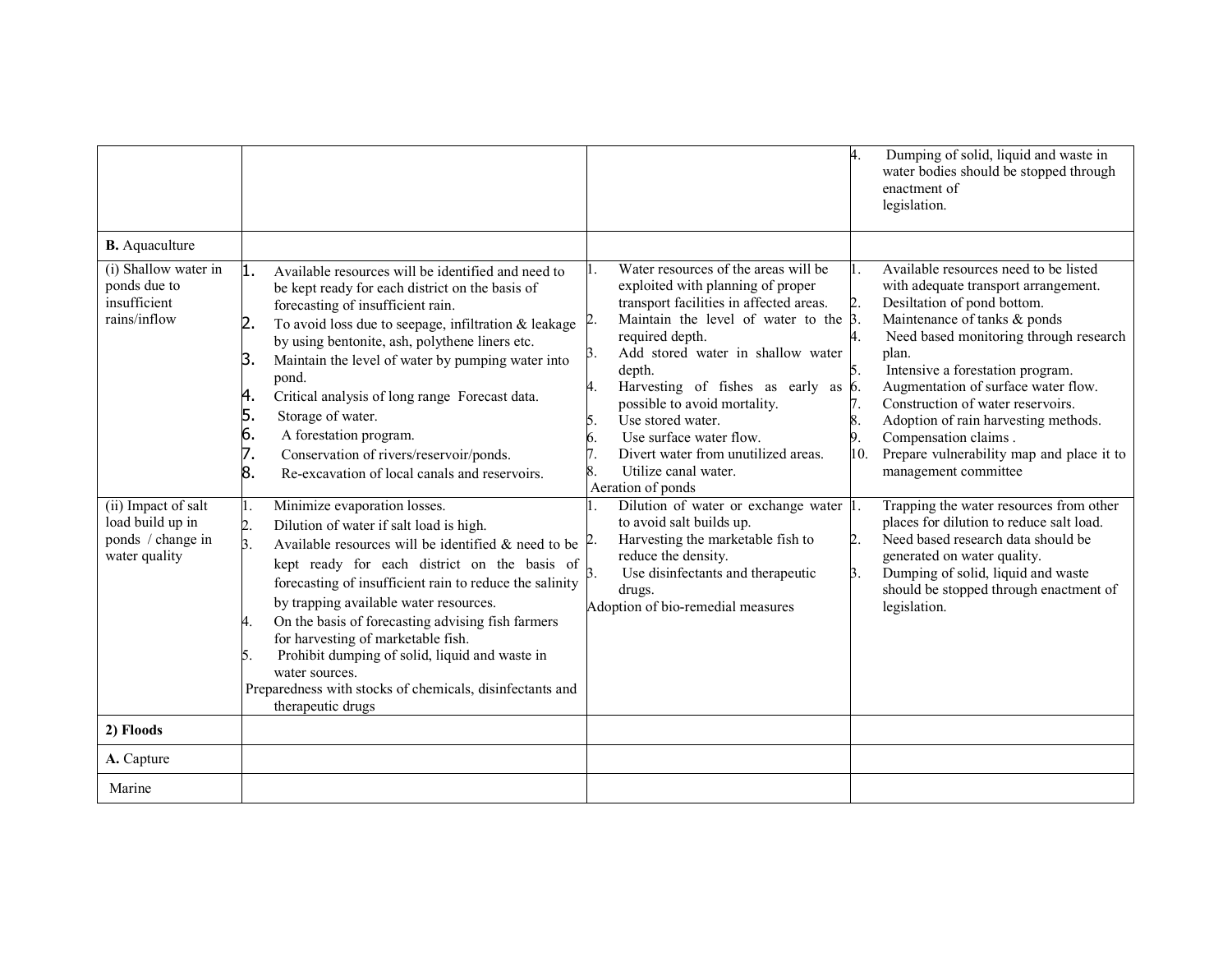| Inland                                                           |                                                                                                                                                                                                                                                                                                                                                                                                                                                                                                                                                                                                                                                                                                                     |                                                                                                                                                                                                                                                                                                                                                                                                                                                                                                                                                                |                                                                                                                                                                                                                                                                                                                                                                                                                                                                                                                                                                                                                              |
|------------------------------------------------------------------|---------------------------------------------------------------------------------------------------------------------------------------------------------------------------------------------------------------------------------------------------------------------------------------------------------------------------------------------------------------------------------------------------------------------------------------------------------------------------------------------------------------------------------------------------------------------------------------------------------------------------------------------------------------------------------------------------------------------|----------------------------------------------------------------------------------------------------------------------------------------------------------------------------------------------------------------------------------------------------------------------------------------------------------------------------------------------------------------------------------------------------------------------------------------------------------------------------------------------------------------------------------------------------------------|------------------------------------------------------------------------------------------------------------------------------------------------------------------------------------------------------------------------------------------------------------------------------------------------------------------------------------------------------------------------------------------------------------------------------------------------------------------------------------------------------------------------------------------------------------------------------------------------------------------------------|
| (i) Average<br>compensation paid<br>due to loss of human<br>life | Fishermen will be given forewarning regarding<br>heavy rains and advised not to go for fishing in<br>rivers/reservoirs.<br>$\overline{2}$ .<br>Areas need to be identified in each district prone<br>for flood.<br>Maintenance of water drainages in proper way to $\beta$ .<br>3.<br>avoid blockage.<br>Proper forecasting information should be available.<br>4.<br>Be prepared to evacuate at a short notice.<br>5.<br>Preparation of flood control action plan.<br>6.<br>dissemination<br>Warning<br>precautionary<br>and<br>response.<br>Formation of flood management committee.<br>8.<br>Enhancement in coping capabilities of common<br>9.<br>people.<br>Insurance for the life of people/fishermen.<br>10. | Fishermen will be advised on use of<br>1.<br>Life saving jackets and life boats. The<br>life saving appliances/machinery<br>shall be kept ready for rescue<br>operation.<br>Sufficient stock of food, medicine<br>etc. should be available.<br>Govt. should take necessary action $&$<br>3.<br>provide trained people for rescue<br>operation during flood.<br>Human evacuation from the area.<br>Coordination of assistance.<br><sup>5.</sup><br>Damage and need assessment.<br>6.<br>Immediate management of relief<br>supplies.<br>Immediate help delivery. | The victim's family shall be provided<br>with compensation up to Rs. 1, 00,000/-<br>for the deaths occurring during the<br>fishing.<br>Rehabilitation of people.<br>$\overline{3}$<br>Identify the causes of flood affected area<br>& take necessary preventive measures.<br>4.<br>Arrangement for rescue and casualty<br>care.<br>5.<br>Arrangement for burial control room.<br>6.<br>Restoration of essential services, security<br>and protection of property.<br>Support to rehabilitation, logistics,<br>training and awareness build up &<br>testing and updating the plan.<br>8.<br>Insurance and compensation claim. |
| $(ii)$ No. of boats /<br>nets/damaged                            | 1.<br>The prior information on safe keeping of boats and<br>nets will be provided to the fishermen.<br>If prior information is given bring boats $\&$ nets<br>2.<br>towards the safer side.<br>3.<br>Annual repair of boats/nets and gears.<br>4.<br>Insurance of boats/nets/gears.                                                                                                                                                                                                                                                                                                                                                                                                                                 | Fishermen will be advised to stop<br>1.<br>fishing during the floods and heavy<br>rainfall.<br>2<br>Continuous monitoring on water level<br>is required.<br>Coordination of assistance<br>Β.<br>4.<br>Immediate management of relief<br>supplies.<br>5.<br>Govt. support and compensation.                                                                                                                                                                                                                                                                     | The affected fishermen will provided<br>with compensation up to Rs. 50,000/- for<br>damaged boats or nets.<br>Education and training for the repair of<br>boats/nets and gears.<br>Loss assessment & insurance claim.                                                                                                                                                                                                                                                                                                                                                                                                        |
| (iii) No.of houses<br>damaged                                    | Forewarning regarding heavy rainfall, sudden<br>1.<br>downpour and floods will be spread in the<br>fishermen villages on the banks of rivers.<br>2<br>Shift the people to safer places.<br>3.<br>Proper maintenance of Kaccha houses.<br>4.<br>Education and training for the repair of houses<br>Store raw material for emergency repair of $\vert$ <sup>5</sup> .<br>5.                                                                                                                                                                                                                                                                                                                                           | Temporary shelter to the affected<br>1.<br>families will be provided.<br>Arrangement of temporary shelters<br>2<br>for homeless people.<br>Damaged house enumeration and<br>3.<br>need assessment.<br>Coordination of assistance.<br>Immediate management of relief<br>supplies.                                                                                                                                                                                                                                                                               | The housing facilities on higher<br>elevation shall be provided to affected<br>families by the Government agencies.<br>Provide compensation from Govt. to<br>2.<br>build/repair houses.<br>Loss assessment $\&$ insurance claim.<br>Β.<br>Govt. assistance claim.                                                                                                                                                                                                                                                                                                                                                            |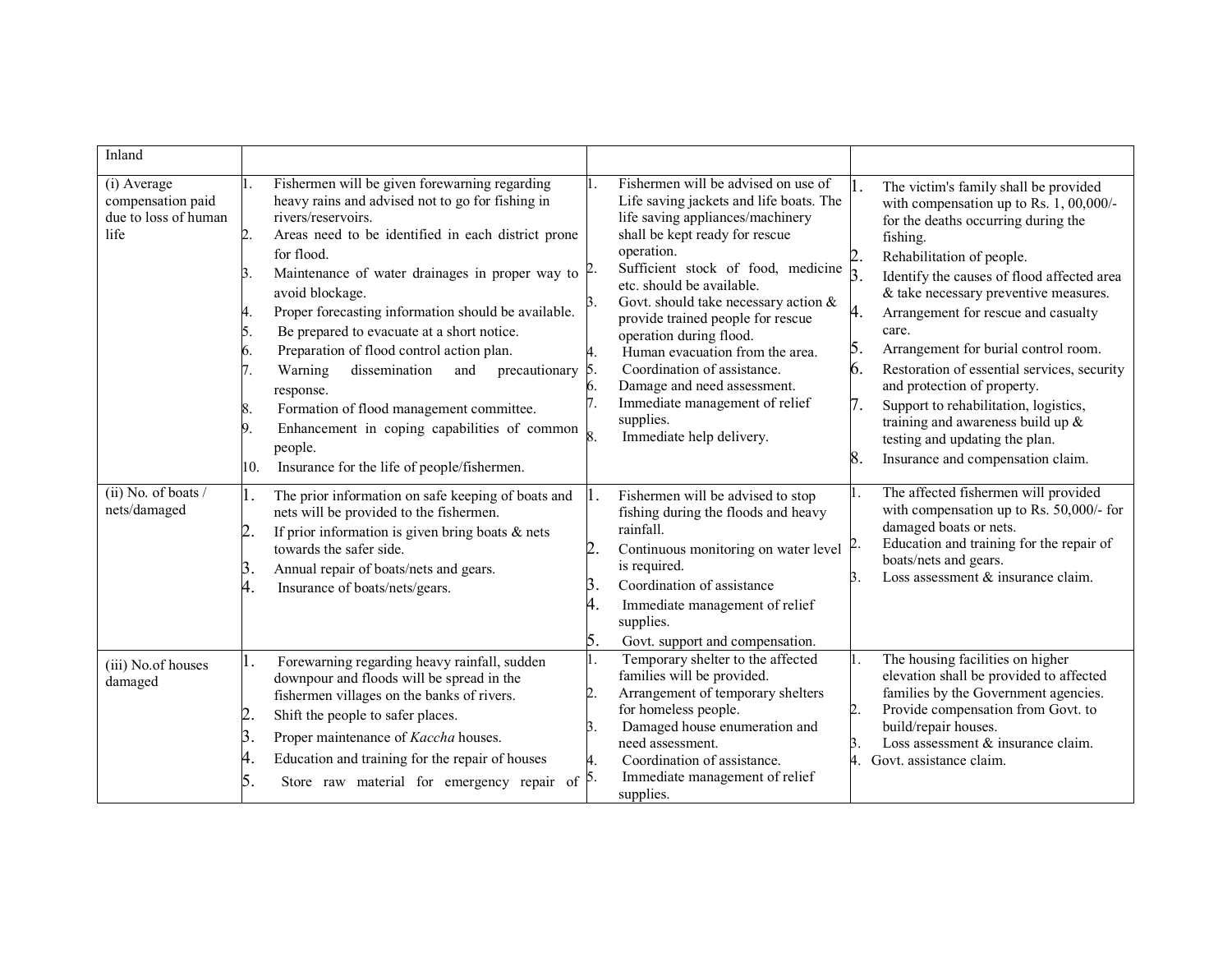|                                 | houses.<br>6.<br>House insurance                                                                                                                                                                                                                                                  |                                                                                                                                                                                                                                                                                                                                                                                                                                                           |                                                                                                                                                                                                                                                                                                                                                                                                                                                                                                                                                                                      |
|---------------------------------|-----------------------------------------------------------------------------------------------------------------------------------------------------------------------------------------------------------------------------------------------------------------------------------|-----------------------------------------------------------------------------------------------------------------------------------------------------------------------------------------------------------------------------------------------------------------------------------------------------------------------------------------------------------------------------------------------------------------------------------------------------------|--------------------------------------------------------------------------------------------------------------------------------------------------------------------------------------------------------------------------------------------------------------------------------------------------------------------------------------------------------------------------------------------------------------------------------------------------------------------------------------------------------------------------------------------------------------------------------------|
| (iv) Loss of stock              | Harvesting the existing fish stock<br>I.<br>$\overline{2}$ .<br>Keep boats, nets/gears ready for emergency use.<br>Store fuels, food/other item<br>3.<br>Develop flood control management plans.<br>.Stock material insurance.<br>5.                                              | Search/locate the tock/input.<br>Mobilize local people for protection.<br>Hire stock/inputs from distant<br>areas/company/ farmers who are not<br>affected by flood                                                                                                                                                                                                                                                                                       | 1. Provided subsidy on seeds by Govt.<br>Implementation of Insurance policy.<br>Locate backup stocks and verify its<br>usability time.<br>Follow flood control management plan.<br>Notify utilities of the critical demand<br>about loss of stock and inputs.<br>Loss assessment $&$ insurance claim.<br>6.                                                                                                                                                                                                                                                                          |
| (v) Changes in water<br>quality | 1. Storage of water disinfectant such as chlorine, alum<br>etc. at district level.<br>2. Provision to stop/close the effluent/sewerage<br>discharge point in water odies<br>3. Store chemicals, disinfectants and therapeutic drugs.<br>4. Develop flood control management plan. | 1. Provision of water filtration system for<br>the ponds to overcome the water<br>contamination-<br>2. Do not use contaminated water<br>3. Proper preparation and management<br>through emergency aeration.<br>4. Use appropriate amount of<br>disinfectants, chemicals and therapeutic<br>drugs.<br>5. Immediate support of Govt./industrial<br>organizations for maintaining the<br>purity and quality of water bodies.<br>6. Need based bioremediation | 1.Removal of runoff from land by proper<br>means before decomposition.<br>2. Supply of water filtration system even after<br>the event & creating awareness in farmers.<br>3. Need based research data should be<br>generated to maintain water quality,<br>4. Dumping of solid, liquid and waste should<br>be stopped through enactment of<br>legislation.<br>5. Contact Govt. and industrial organization<br>for immediate remedy and cleaning of the<br>water bodies.<br>6. Regular water monitoring and bio-<br>monitoring of water bodies for formulation<br>of management plan |
| (vi) Health and<br>diseases     | Water filtration system $&$ control measures for<br>diseases should be available.<br>2. Advance planning and preparedness.<br>3. Store chemicals, disinfectants and therapeutic drugs.<br>4. Stock sufficient stores of medicines                                                 | .Periodical checking particularly with<br>respective fish mortality should be done<br>during flood & dead fishes disposed<br>properly.<br>Prompt action or immediate removal of<br>disease causing agents/ dead fish,<br>followed by sterile or landfill disposal.<br>3. Use appropriate amount of disinfectants,<br>chemicals and therapeutic drugs.<br>4. Emergency aeration or splashing in<br>water bodies.                                           | Setting health & disease management<br>training centre at district level for fisherman<br>community by Govt. or with the help of<br>NGO.<br>Laboratory diagnosis of diseased fish,<br>generation of data about type or kind of<br>disease spread.<br>Eradicating the disease where possible.<br>4. Follow up surveillance and monitoring<br>after disease outbreak.<br>5. Need based research data should be<br>generated.                                                                                                                                                           |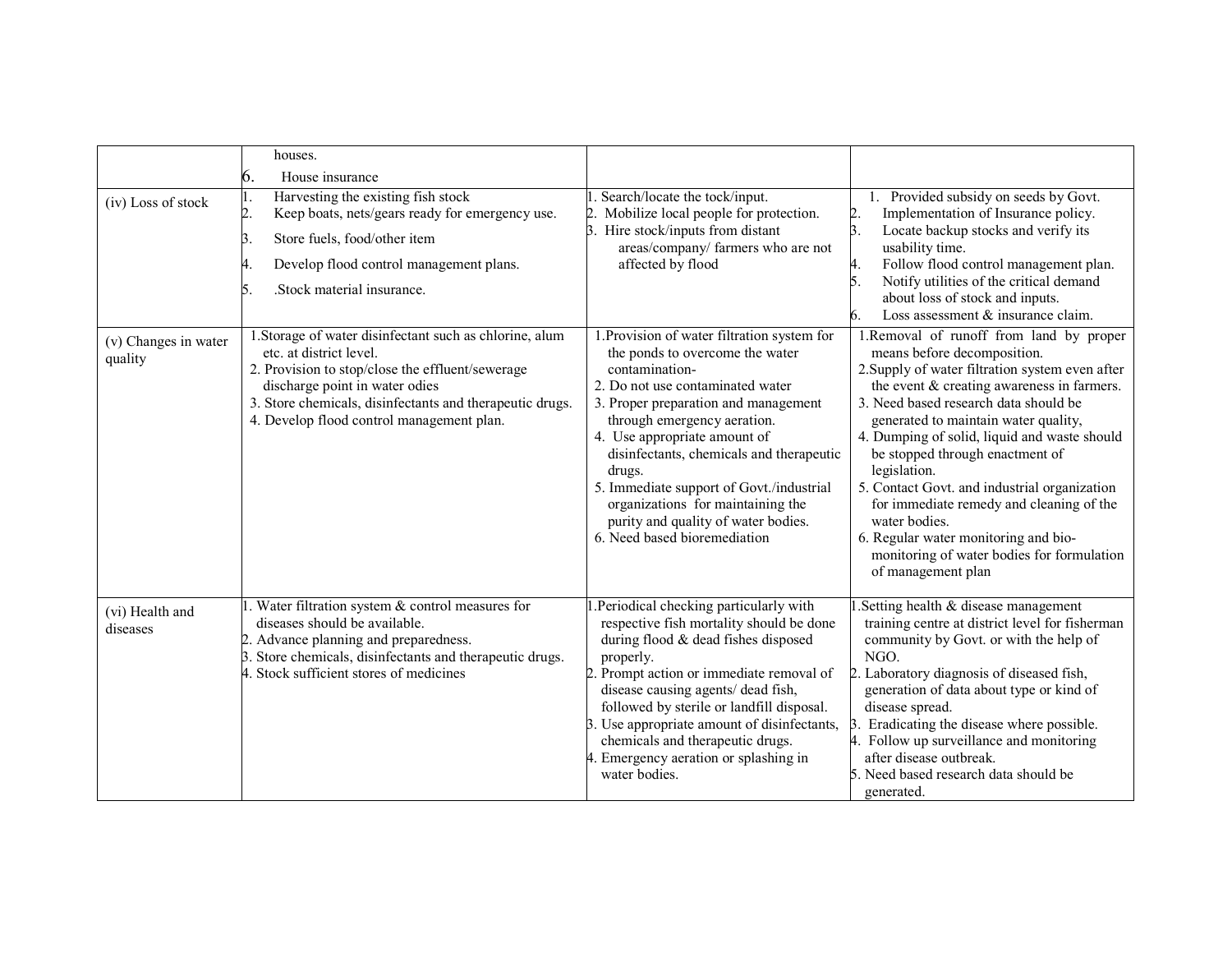|                                                                |                                                                                                                                                                                                                                                                                                                                                                                                                                                                                                                                                                                                                                                                                                                             |                                                                                                                                                                                                                                                                                                                                                                                                                                                                                                                                                                                                                                                                                                                                                                                                                                                                                                                                                                                                                                                  | 6. Loss assessment & insurance claim.                                                                                                                                                                                                                                                                                                                                                                                                                                                                                                                                                                                                                                                                     |
|----------------------------------------------------------------|-----------------------------------------------------------------------------------------------------------------------------------------------------------------------------------------------------------------------------------------------------------------------------------------------------------------------------------------------------------------------------------------------------------------------------------------------------------------------------------------------------------------------------------------------------------------------------------------------------------------------------------------------------------------------------------------------------------------------------|--------------------------------------------------------------------------------------------------------------------------------------------------------------------------------------------------------------------------------------------------------------------------------------------------------------------------------------------------------------------------------------------------------------------------------------------------------------------------------------------------------------------------------------------------------------------------------------------------------------------------------------------------------------------------------------------------------------------------------------------------------------------------------------------------------------------------------------------------------------------------------------------------------------------------------------------------------------------------------------------------------------------------------------------------|-----------------------------------------------------------------------------------------------------------------------------------------------------------------------------------------------------------------------------------------------------------------------------------------------------------------------------------------------------------------------------------------------------------------------------------------------------------------------------------------------------------------------------------------------------------------------------------------------------------------------------------------------------------------------------------------------------------|
| <b>B.</b> Aquaculture                                          |                                                                                                                                                                                                                                                                                                                                                                                                                                                                                                                                                                                                                                                                                                                             |                                                                                                                                                                                                                                                                                                                                                                                                                                                                                                                                                                                                                                                                                                                                                                                                                                                                                                                                                                                                                                                  |                                                                                                                                                                                                                                                                                                                                                                                                                                                                                                                                                                                                                                                                                                           |
| (i) Inundation with<br>flood water                             | 1. In the flood prone areas proper draining system from<br>ponds need to be developed and planned in flood<br>situation before forecasting of flood.<br>2. Site should be away from flood prone area.<br>3. Dyke should be stable in all weather condition $\&$ not<br>liable to collapse during heavy rains.<br>4. Proper channels to be provided to pass surplus water $\&$ 2.<br>to avoid breakage to the bundh.<br>5. Proper facility construction for ponds and its stock<br>safety.<br>6. Development of flood control management plan.<br>7. Preparedness with emergency backup equipment on<br>site.<br>8. Stock insurance.<br>9. Preventive measures against entry of alien/wild<br>organisms through flood water. | On the basis of forecasting information<br>to farmers for sale of marketable fish<br>with sufficient transport facility<br>through various media. Proper drainage<br>should be adopted so that inundation<br>with flood water should be minimized.<br>On the basis of forecasting, information<br>to farmers for sale of marketable fish<br>with sufficient transport facility<br>through various media.<br>Proper drainage should be adopted so<br>that inundation with flood water should<br>be minimized. Excess water should be 5)<br>drained from pond by providing screen<br>outlets or using pumps.<br>Arrangement for evacuation.<br>Arrangement for rescue and casualty<br>5<br>care.<br>Arrangement for burial control room.<br>6.<br>Restoration of essential services,<br>security and protection of property.<br>Coordination of assistance.<br>Damage and need assessment.<br>10. Immediate management of relief<br>supplies.<br>11. Release excess water from height of T.<br>12. Lower the water level in culture<br>facilities. | Planning even after the event should be<br>made for proper drainage and creating<br>awareness and trainings in flood situations.<br>Pinning even after the event should be<br>made for proper drainage & creating<br>awareness & training in flood situation.<br>3) Support to rehabilitation, logistics, training<br>and awareness build up $&$ testing and<br>updating the plan<br>4) Reallocate fish to maintain appropriate<br>biomass so that waste assimilation capacity<br>of pond is not exceeded.<br>Reduce or cease feeding because uneaten<br>food and fish waste decreases the<br>dissolved oxygen level.<br>6) Strengthening of water bodies/ponds.<br>7) Loss assessment & insurance claim. |
| (ii) Water<br>contamination and<br>changes in water<br>quality | . Availability of water purifier i.e., chlorine, alum etc at<br>district level.<br>2. Availability of water disinfectant such as chlorine,<br>alum etc at district level.<br>3. Use of calcium hydroxide $@$ 150 kg/ha<br>4. Store chemicals, disinfectants and therapeutic drugs                                                                                                                                                                                                                                                                                                                                                                                                                                           | ). Supply of water purifier for the ponds<br>to overcome the contamination and<br>changes in BOD.<br>2). Supply of water filtration system for<br>ponds to overcome the contamination.<br>Use of kmno <sub>4</sub> for bath of fish as                                                                                                                                                                                                                                                                                                                                                                                                                                                                                                                                                                                                                                                                                                                                                                                                           | ). Supply of water purifier even after the<br>event and creating awareness in farmers.<br>2). Supply of water filtration system even after<br>the event & crating awareness in farmers.<br>3). Lime treatment for oxidation<br>4). To maintain water quality, need based                                                                                                                                                                                                                                                                                                                                                                                                                                  |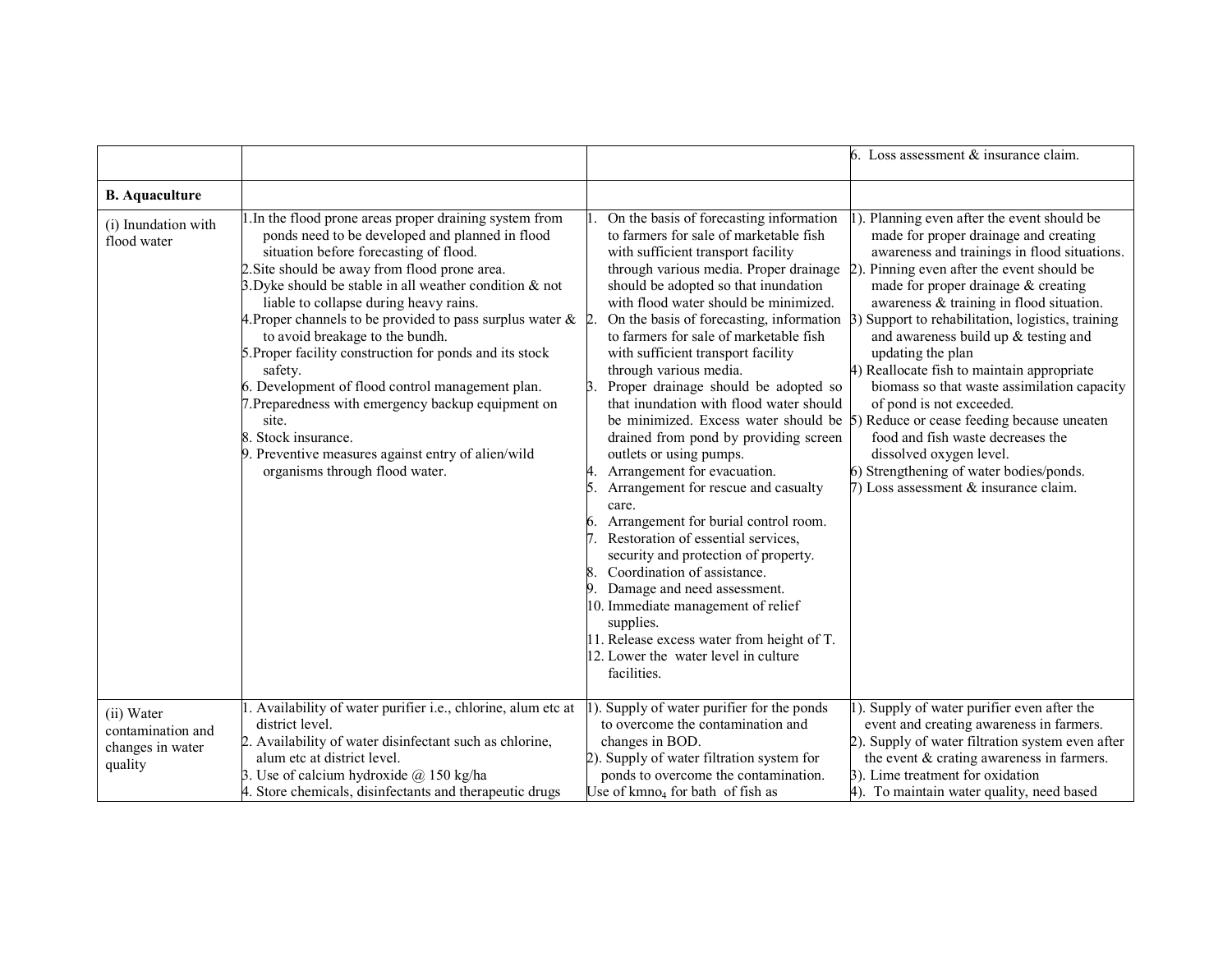|                                                           | 5. Develop flood control management plan                                                                                                                                                                                                                                                                                                                                                                                                                                                                                                                 | prophylactics<br>3). Do not use contaminated water.<br>4) Proper preparation and management<br>through emergency aeration (paddle<br>wheel aerator/circulating aerator), that<br>may improve water quality in affected<br>areas.<br>Use appropriate amount of<br>disinfectants, chemicals and therapeutic<br>drugs.<br>6) Maintaining the purity and quality of<br>water bodies.<br>7) Need based bioremediation.                                                                                                                                                                                                                       | research data should be generated<br>5). Dumping of solid, liquid and waste should<br>be stopped through enactment of legislation.<br>6). Immediate remedy and cleaning of water<br>bodies.<br>7). Regular water monitoring and bio-<br>monitoring of water bodies for formulation<br>of management plan.                                                                                                                                                                                                                                                                            |
|-----------------------------------------------------------|----------------------------------------------------------------------------------------------------------------------------------------------------------------------------------------------------------------------------------------------------------------------------------------------------------------------------------------------------------------------------------------------------------------------------------------------------------------------------------------------------------------------------------------------------------|-----------------------------------------------------------------------------------------------------------------------------------------------------------------------------------------------------------------------------------------------------------------------------------------------------------------------------------------------------------------------------------------------------------------------------------------------------------------------------------------------------------------------------------------------------------------------------------------------------------------------------------------|--------------------------------------------------------------------------------------------------------------------------------------------------------------------------------------------------------------------------------------------------------------------------------------------------------------------------------------------------------------------------------------------------------------------------------------------------------------------------------------------------------------------------------------------------------------------------------------|
| (iii) Health and<br>diseases                              | Storage of water purifiers and control measures for<br>diseases should be available.<br>Personnel should be trained for health & disease<br>management through training<br>& list of trained personnel should be available at each<br>3.<br>district level.<br>4. Adequate stock of medicine should be available at<br>each district level.<br>Antibiotics fortified feeding as prophylactics<br>15.<br>Advance planning and preparedness.<br>6.<br>Store chemicals, disinfectants and therapeutic drugs.<br>Stock sufficient emergency medicines.<br>8. | Periodical checking particularly with<br>respective fish mortality should be<br>done during flood.<br>Services of trained personnel need to be 2).<br>made available in affected areas with<br>sufficient supply of life saving<br>medicines.<br>Disinfectants formalin treatments as<br>prophylactics<br>4. Identification of type of disease<br>outbreak, immediate removal of<br>disease causing agents/ dead fish.<br>Use appropriate amount of<br>disinfectants, chemicals and therapeutic<br>drugs.<br>Determination of nature and speed of<br>transmission of diseases.<br>7. Emergency aeration or splashing in<br>water bodies | 1). Setting health and disease management<br>training centre at district level for<br>fishermen and government officials.<br>Routine training programmed as a refresher<br>course need to be implemented in relation<br>to health & disease management during<br>flood.<br>3) .Lime treatment for oxidation<br>4). Laboratory diagnosis of diseased fish,<br>generation of data about type or kind of<br>disease spread.<br>5). Eradicating the disease.<br>6). Follow up surveillance and monitoring.<br>7). Proper disposal of dead fish.<br>8). Loss assessment & insurance claim |
| (iv) Loss of stock and<br>inputs (feed,<br>chemicals etc) | 1). Harvestable sized fishes shall be marketed before the<br>event to avoid losses. The inputs like feed and<br>chemical etc. shall be stored at safe places.<br>2). Flood situation going to exist then move the feed,<br>chemicals & other accessories to safer places.<br>3). Keep the stock/input at safe place for emergency                                                                                                                                                                                                                        | 1). The pond embankments will be fenced 1)<br>with netting to avoid fish losses. The<br>store rooms for inputs like feed, $ 2\rangle$<br>chemicals etc. shall be created.<br>2). Available<br>fish<br>stock should<br>recovered. Stock of inputs must be 4) Assessment of total loss.                                                                                                                                                                                                                                                                                                                                                   | The fish farmers shall be provided with<br>fish seed and feed at concessional rates.<br>Feeds, chemicals etc required for the<br>culture operation should be purchased.<br>be $\beta$ ) Strengthening of stocks.                                                                                                                                                                                                                                                                                                                                                                     |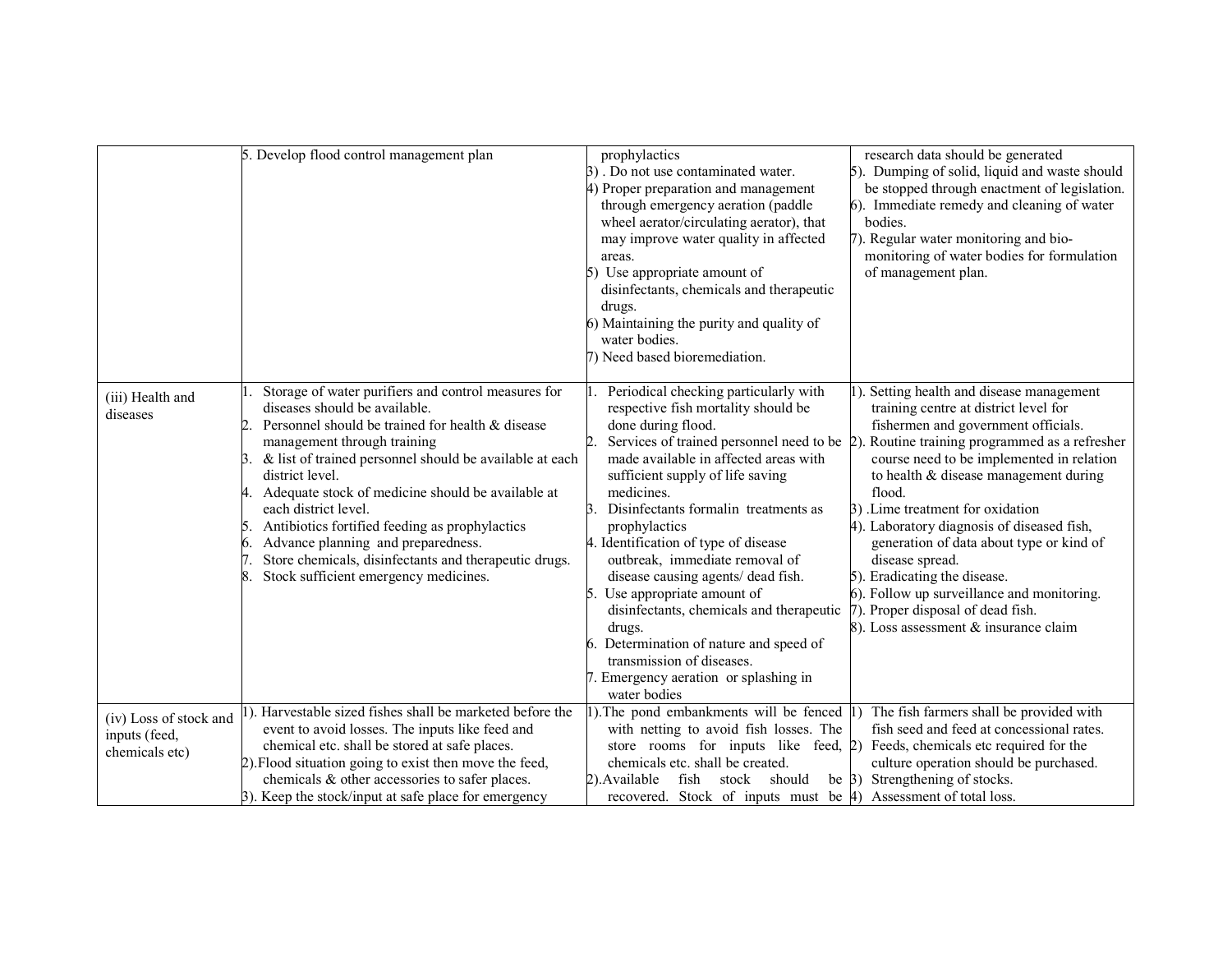|                                                                                                 | purpose.<br>4). Store fuels, food/other item.<br>5) .Develop flood control management plan.<br>6). Stock material insurance.                                                                                                                                                                                                                                                                                                               | stored in well protected area.<br>3). Search/locate the stock/input.<br>4). Purchase/hire valuable stock/inputs<br>from distant areas not affected by<br>flood.                                                                                                                                                                                                                                             | 5)<br>Insurance claims                                                                                                                                                                                                                                                                                |
|-------------------------------------------------------------------------------------------------|--------------------------------------------------------------------------------------------------------------------------------------------------------------------------------------------------------------------------------------------------------------------------------------------------------------------------------------------------------------------------------------------------------------------------------------------|-------------------------------------------------------------------------------------------------------------------------------------------------------------------------------------------------------------------------------------------------------------------------------------------------------------------------------------------------------------------------------------------------------------|-------------------------------------------------------------------------------------------------------------------------------------------------------------------------------------------------------------------------------------------------------------------------------------------------------|
| (v) Infrastructure<br>damage (pumps,<br>aerators, huts etc)                                     | 1) Prior information regarding removal of Pumps and<br>aerators shall be given to the fish farmers.<br>2) Flood situation going to exist then move the pumps,<br>aerators & other accessories to safer places.<br>3) Educate and provide training for the repair of<br>infrastructure.<br>4) Follow flood control management plan.<br>5) Store raw materials for repairing of pumps aerators,<br>huts etc.<br>6) Infrastructure insurance. | Pumps, aerator and generators shall be 1<br>removed from the pond before the<br>event.<br>Use manual techniques for aeration or $2$ .<br>2)<br>make substitute arrangement for the $\beta$ .<br>same.<br>Notify utilities of the critical demand.<br>3)<br>Coordination of assistance.<br>$\left(4\right)$<br>Immediate management of relief $\beta$ . Repair of damaged infrastructure.<br>5)<br>supplies. | Suitable Compensation for the damaged<br>machinery shall be given to the fish<br>farmers.<br>Install the equipments during flood.<br>Damaged infrastructure enumeration and<br>need assessment.<br>4. Locate backup equipment and verify its<br>operation.<br>6. Loss assessment $&$ insurance claim. |
| 3. Cyclone /<br>Tsunami                                                                         |                                                                                                                                                                                                                                                                                                                                                                                                                                            |                                                                                                                                                                                                                                                                                                                                                                                                             |                                                                                                                                                                                                                                                                                                       |
| A. Capture                                                                                      |                                                                                                                                                                                                                                                                                                                                                                                                                                            |                                                                                                                                                                                                                                                                                                                                                                                                             |                                                                                                                                                                                                                                                                                                       |
| Marine                                                                                          |                                                                                                                                                                                                                                                                                                                                                                                                                                            |                                                                                                                                                                                                                                                                                                                                                                                                             |                                                                                                                                                                                                                                                                                                       |
| (i) Average<br>compensation paid<br>due to loss of<br>fishermen lives<br>(ii) Avg. no. of boats |                                                                                                                                                                                                                                                                                                                                                                                                                                            |                                                                                                                                                                                                                                                                                                                                                                                                             |                                                                                                                                                                                                                                                                                                       |
| nets/damaged                                                                                    |                                                                                                                                                                                                                                                                                                                                                                                                                                            |                                                                                                                                                                                                                                                                                                                                                                                                             |                                                                                                                                                                                                                                                                                                       |
| (iii) Avg. no. of<br>houses damaged                                                             |                                                                                                                                                                                                                                                                                                                                                                                                                                            |                                                                                                                                                                                                                                                                                                                                                                                                             |                                                                                                                                                                                                                                                                                                       |
| Inland                                                                                          |                                                                                                                                                                                                                                                                                                                                                                                                                                            |                                                                                                                                                                                                                                                                                                                                                                                                             |                                                                                                                                                                                                                                                                                                       |
| B. Aquaculture                                                                                  |                                                                                                                                                                                                                                                                                                                                                                                                                                            |                                                                                                                                                                                                                                                                                                                                                                                                             |                                                                                                                                                                                                                                                                                                       |
| $(i)$ Overflow /<br>flooding of ponds                                                           | 1. If intensity of cyclone with heavy rain fall exists<br>then harvest existing fish stock.<br>2. Dike should be stable in all weather condition $\&$                                                                                                                                                                                                                                                                                      | the<br>basis<br>1.0n<br>of<br>forecasting<br>information to farmers for sale of<br>marketable<br>fish<br>with<br>sufficient                                                                                                                                                                                                                                                                                 | Planning even after the event should be<br>made for proper drainage & creating<br>awareness & training in storm situation.                                                                                                                                                                            |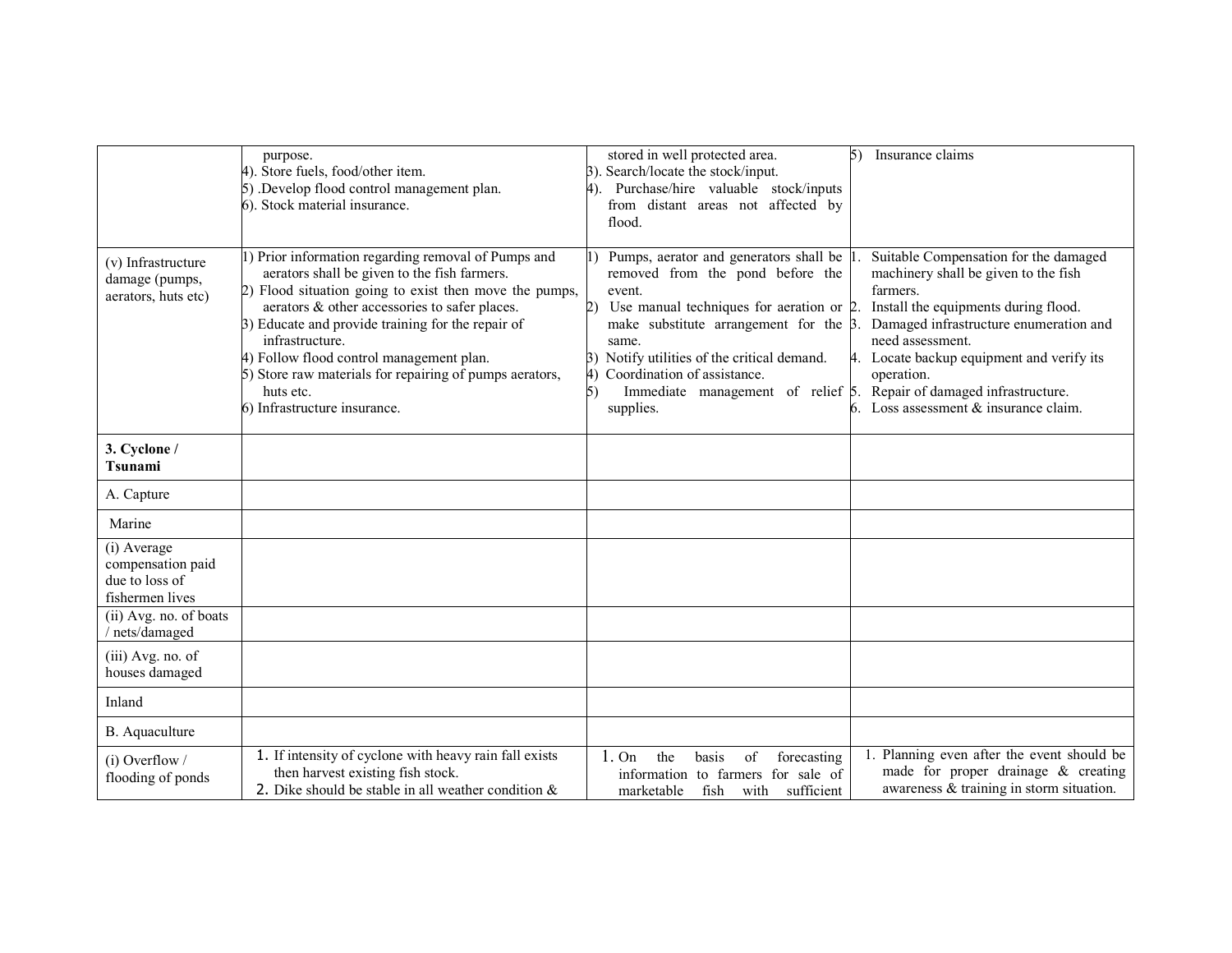|                                                                          | not liable to collapse during flood.                                                                                                                                                                      | transport facility through various<br>media. Proper drainage should be<br>adopted so that inundation with storm<br>water should be managed<br>2. Enhancement of dykes height by sand<br>bags |                                                                                                                                                                     |
|--------------------------------------------------------------------------|-----------------------------------------------------------------------------------------------------------------------------------------------------------------------------------------------------------|----------------------------------------------------------------------------------------------------------------------------------------------------------------------------------------------|---------------------------------------------------------------------------------------------------------------------------------------------------------------------|
| (ii) Changes in water<br>quality (fresh water /<br>brackish water ratio) | 1. Supply of water for correcting the changes in fresh<br>water & brackish water.<br>2. Maintain salinity by addition of fresh water up to<br>20-25 ppt.                                                  | 1. Supply of water for correcting the<br>changes in fresh water & brackish<br>water.<br>2. Use euryhaline species                                                                            | 1. Water storage facility needs to be<br>developed to overcome the problem of<br>changes in fresh & brackish water ratio.<br>2. use Euryhaline species for culture  |
| (iii) Health and<br>diseases                                             | 1. Water filtration system $\&$ control measures for<br>disease should be available.<br>2. Adequate stock of medicine should be available at<br>each district level.<br>3. Liming and formal in treatment | Periodically checking particularly in<br>respective of fish mortality & water<br>parameter during flood.<br>2. Disinfectants treatments                                                      | 1. Settling health $\&$ disease management<br>training centre at district level for<br>fishermen & Govt. official.                                                  |
| (iv) Loss of stock and<br>inputs (feed,<br>chemicals etc)                | 1. Cyclone with heavy rain fall situation going to exist<br>then move the feed, chemicals $\&$ other accessories<br>to safer places.<br>2. Stock cover under insurance                                    | 1. Available<br>fish<br>stock should<br>be<br>recovered.                                                                                                                                     | 1. Feeds, chemicals etc required for the<br>culture operation should be purchased.<br>Seed and feed to be supplied through<br>2 <sub>1</sub><br>Deptt of fisheries, |
| (v) Infrastructure<br>damage (pumps,<br>aerators, shelters/huts<br>etc)  | Cyclone with heavy rain fall situation going to exist $ 1\rangle$<br>1)<br>then shifted the pumps, aerators $\&$ other<br>accessories to safer places.                                                    | Use manual techniques for aeration or<br>make substitute arrangement for the<br>same.                                                                                                        | Compensation on assessment of actual losses<br>$&$ damage of<br>pumps,<br>aerators,<br>shelters/huts given through RKVY,<br>NCDC, NREGSui                           |
| (vi) Any other                                                           |                                                                                                                                                                                                           |                                                                                                                                                                                              |                                                                                                                                                                     |
| 4. Heat wave and<br>cold wave                                            |                                                                                                                                                                                                           |                                                                                                                                                                                              |                                                                                                                                                                     |
| A. Capture                                                               |                                                                                                                                                                                                           |                                                                                                                                                                                              |                                                                                                                                                                     |
| Marine                                                                   |                                                                                                                                                                                                           |                                                                                                                                                                                              |                                                                                                                                                                     |
| Inland                                                                   |                                                                                                                                                                                                           |                                                                                                                                                                                              |                                                                                                                                                                     |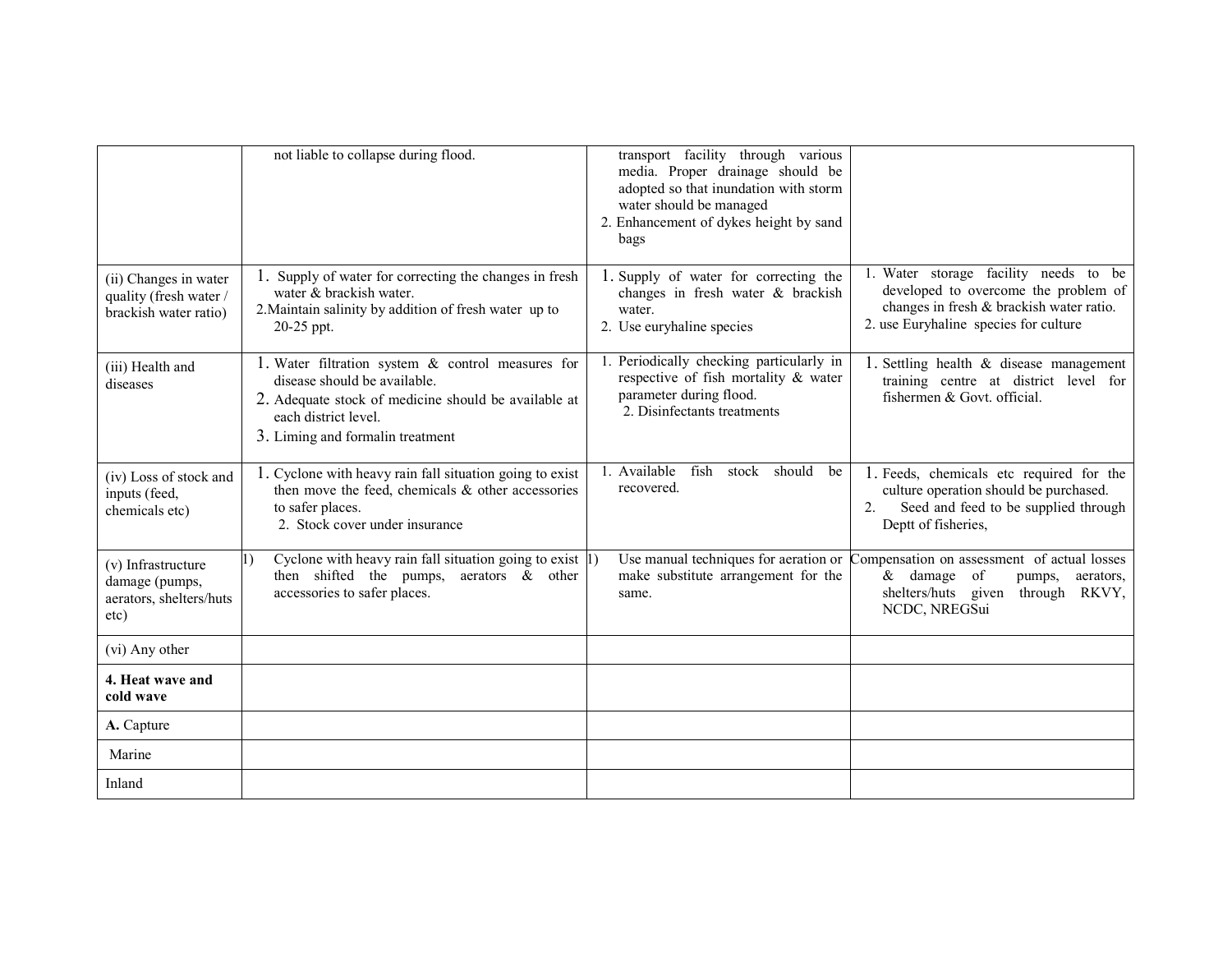| <b>B</b> . Aquaculture                                |                                                                                                                                                                                                                                                                                                                                                                                                                                                                                                                                 |                                                                                                                                                                                                                                                                                                                                                                                                                                                                                                                                                                                                                                                      |                                                                                                                                                                                                                                                                                                                                                                                                                                                                                                                                                                                                                                                              |
|-------------------------------------------------------|---------------------------------------------------------------------------------------------------------------------------------------------------------------------------------------------------------------------------------------------------------------------------------------------------------------------------------------------------------------------------------------------------------------------------------------------------------------------------------------------------------------------------------|------------------------------------------------------------------------------------------------------------------------------------------------------------------------------------------------------------------------------------------------------------------------------------------------------------------------------------------------------------------------------------------------------------------------------------------------------------------------------------------------------------------------------------------------------------------------------------------------------------------------------------------------------|--------------------------------------------------------------------------------------------------------------------------------------------------------------------------------------------------------------------------------------------------------------------------------------------------------------------------------------------------------------------------------------------------------------------------------------------------------------------------------------------------------------------------------------------------------------------------------------------------------------------------------------------------------------|
| (i) Changes in pond<br>environment (water<br>quality) | 1) If intensity of heat wave high, add water from other<br>source.<br>2) Harvest existing fish stock.<br>3) Adequate facility should be ready for heat wave $\&$<br>system for changing water temperature during cold<br>wave.<br>4) Listen to local weather forecasts and stay aware of<br>upcoming temperature changes.<br>5) Arrange the aerators.<br>6) Ensure sufficient water quantity in water bodies.<br>7) Formulate strategic fishing management for the<br>heat /cold waves.<br>8) Tree plantation around fish ponds | 1) Adequate facility should be ready for<br>heat wave & system for changing<br>water temperature during cold wave.<br>2) Monitor fishing sites frequently to<br>ensure that they are not affected by<br>heat or cold waves.<br>3) Use dark materials to cover the water<br>bodies during excessive heat waves.<br>4) Stay hydrated by drinking plenty of<br>fluids during fishing/field work.<br>5) Adopt proper care and management<br>during the fishing period of cold/heat<br>wave like keeping stock of drinking<br>water and extra cloths.<br>6) Educating the farmers through<br>electronic or print media<br>7) Maintain Water level in pond | 1) Adequate facility should be ready for heat<br>wave & system for changing water<br>temperature during cold wave.<br>2) Intensive afforestation program for<br>reducing heat waves.<br>3) Collect basic weather data and incidence<br>of extreme and physical data of water<br>bodies, water chemistry and seasonal<br>changes, plankton profile and seasonal<br>blooms, topography and soil<br>composition.<br>4) Gather information about history of catch<br>per unit effort as well as fish yield rate<br>during heat wave and cold wave and<br>accordingly simulate future plan for<br>sustainable fishing.<br>5) Loss assessment $&$ insurance claim. |
| (ii) Health and<br>Disease management                 | 1) Adequate stock of medicine should be available at<br>each district level.<br>2) Advance planning and preparedness.<br>3) Store chemicals, disinfectants and therapeutic drugs.<br>4) Develop heat/cold wave control management plan.<br>5) Stock sufficient emergency medicines.                                                                                                                                                                                                                                             | 1)Periodical checking particularly with<br>respective fish mortality should be<br>done.<br>2) Identification of type of disease<br>outbreak, immediate removal of<br>disease causing agents/ dead fish.<br>3) Use appropriate amount of<br>disinfectants, chemicals and<br>therapeutic drugs.<br>4) Determination of nature and speed of<br>transmission of diseases.<br>5) Emergency aeration or splashing in<br>water bodies<br>6) Bleaching powder 1 to 2 $%$ , formalin<br>treatment to prevent disease                                                                                                                                          | 1) Setting health $\&$ disease management<br>training centre at district level for<br>fishermen & Govt. official.<br>2) Laboratory diagnosis of diseased fish,<br>generation of data about type or kind of<br>disease spread.<br>3) Eradicating the disease.<br>4) Follow up surveillance and monitoring.<br>5) Proper disposal of dead fish.<br>6) Loss assessment $\&$ insurance claim.<br>7) KMNO4 2 % to maintain oxygen level                                                                                                                                                                                                                           |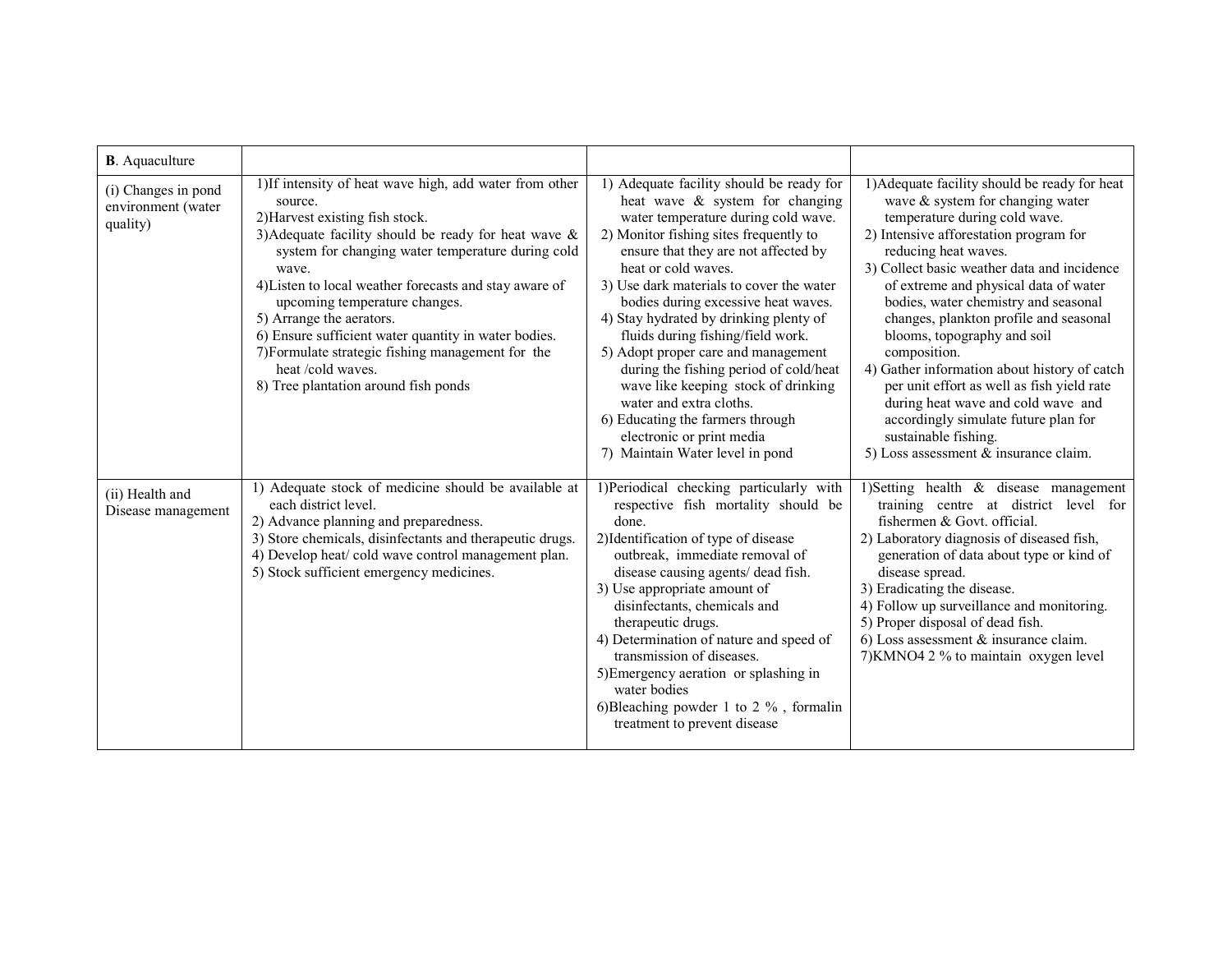Annexure I: Map of Nasik District within Maharashtra state

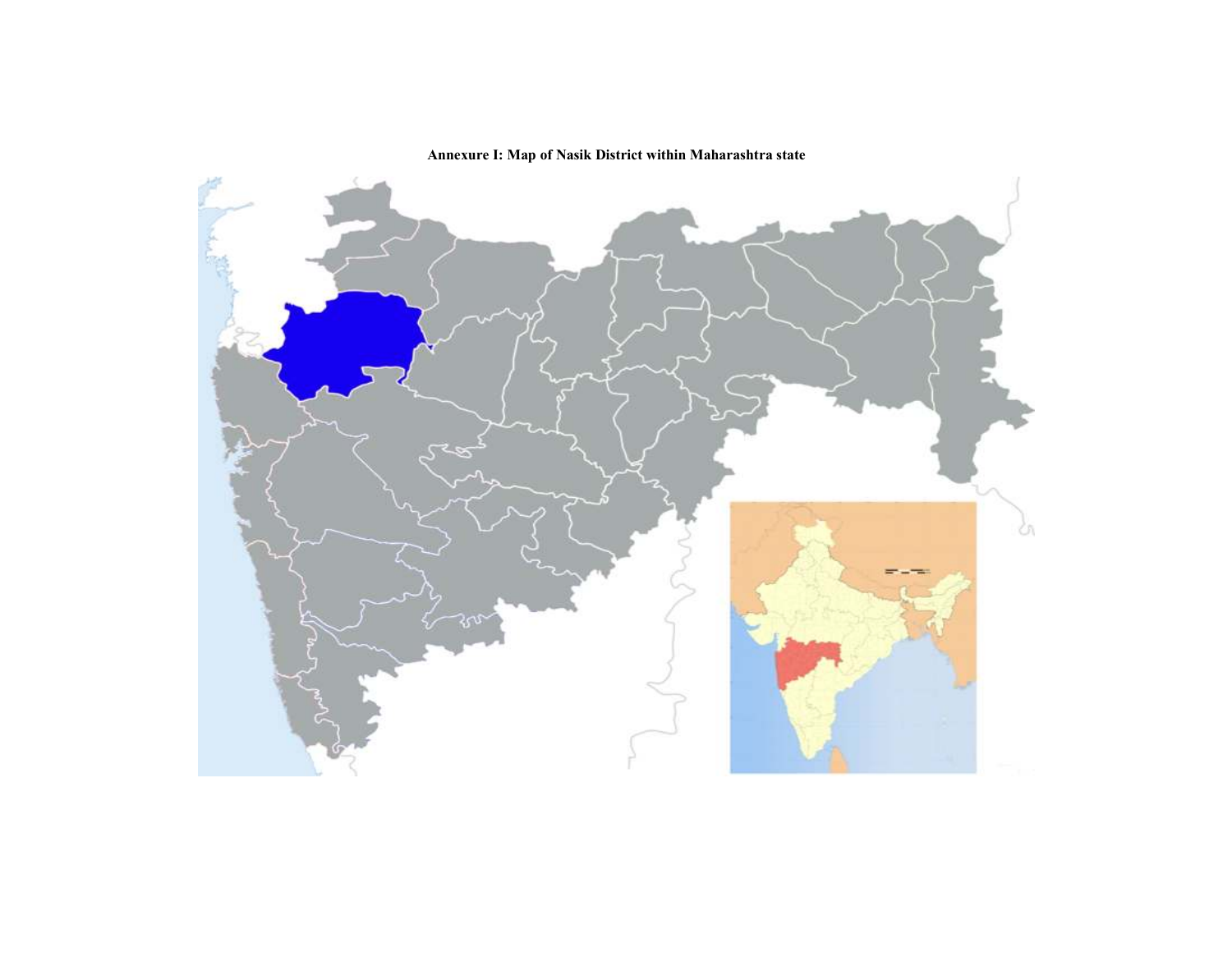